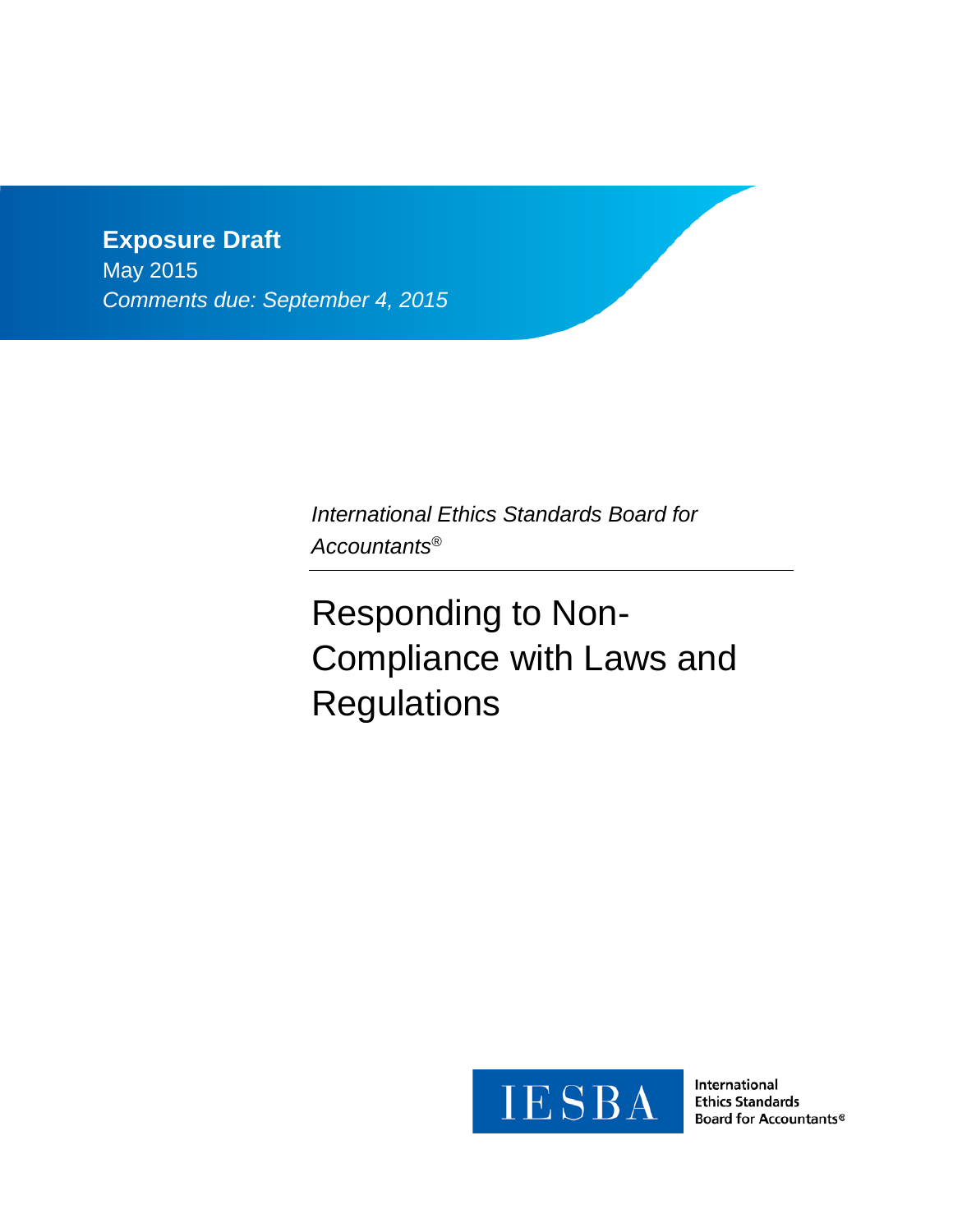

International **Ethics Standards Board for Accountants®** 

The IESBA® is an independent standard-setting board that develops and issues high-quality ethical standards and other pronouncements for professional accountants worldwide. Through its activities, the IESBA develops the *Code of Ethics for Professional Accountants™*, which establishes ethical requirements for professional accountants.

The objective of the IESBA is to serve the public interest by setting high-quality ethical standards for professional accountants and by facilitating the convergence of international and national ethical standards, including auditor independence requirements, through the development of a robust, internationally appropriate code of ethics.

The structures and processes that support the operations of the IESBA are facilitated by the International Federation of Accountants® (IFAC®).

Copyright © May 2015 by the International Federation of Accountants® (IFAC®). For copyright, trademark, and permissions information, please see [page 65.](#page-64-0)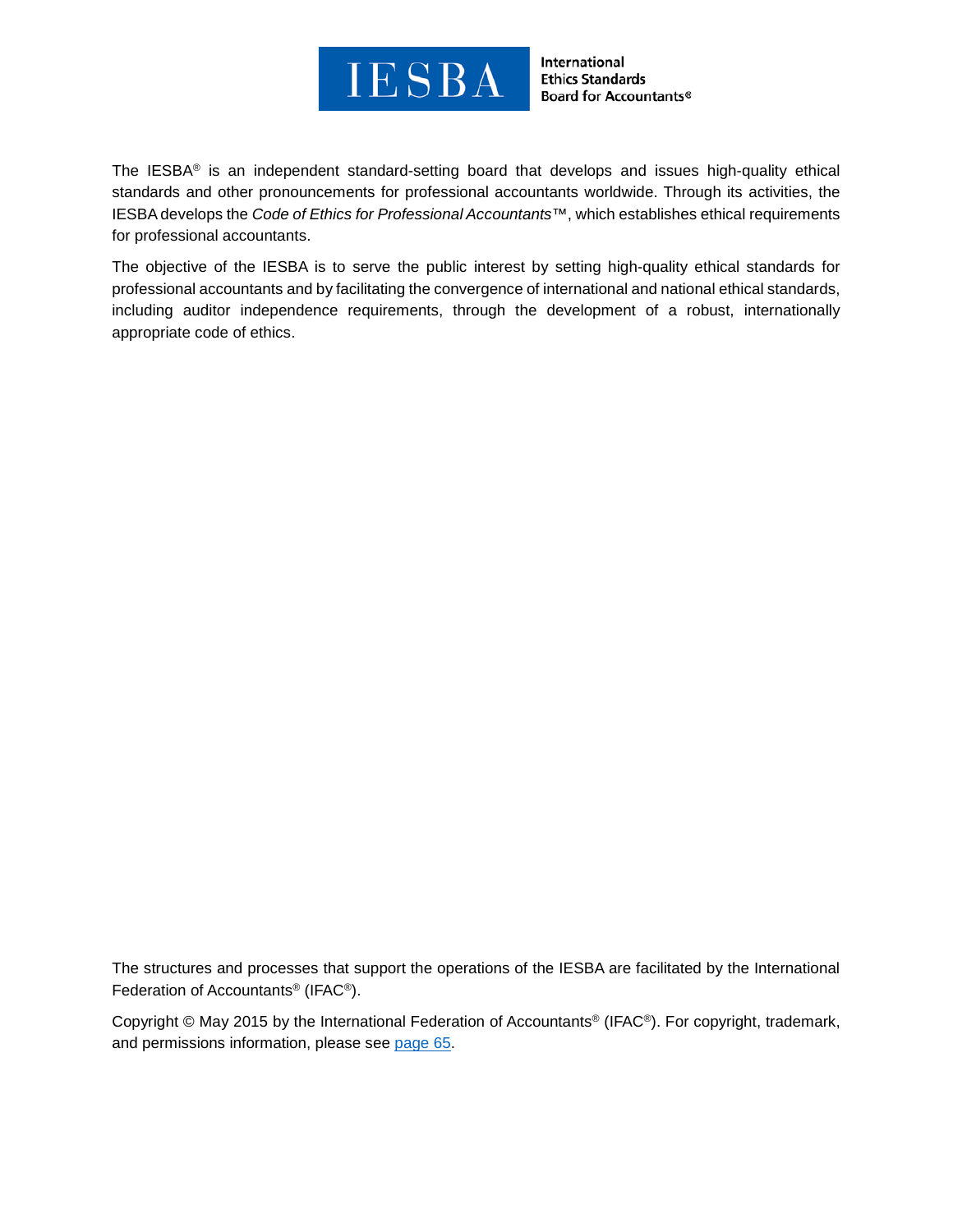# **REQUEST FOR COMMENTS**

This Exposure Draft, *[Responding to Non-Compliance with Laws and Regulations,](http://www.ifac.org/publications-resources/responding-non-compliance-laws-regulations)* was developed and approved by the International Ethics Standards Board for Accountants® (IESBA®).

The proposals in this Exposure Draft may be modified in light of comments received before being issued in final form. **Comments are requested by September 4, 2015.**

Respondents are asked to submit their comments electronically through the IESBA website, using the ["Submit a Comment"](http://www.ifac.org/publications-resources/responding-non-compliance-laws-regulations) link. Please submit comments in both a PDF and Word file. Also, please note that first-time users must register to use this feature. All comments will be considered a matter of public record and will ultimately be posted on the website. Although IESBA prefers that comments are submitted via its website, comments can also be sent to Ken Siong, IESBA Technical Director at [KenSiong@ethicsboard.org.](mailto:KenSiong@ethicsboard.org)

This publication may be downloaded from the IESBA website: [www.ethicsboard.org.](http://www.ethicsboard.org/) The approved text is published in the English language.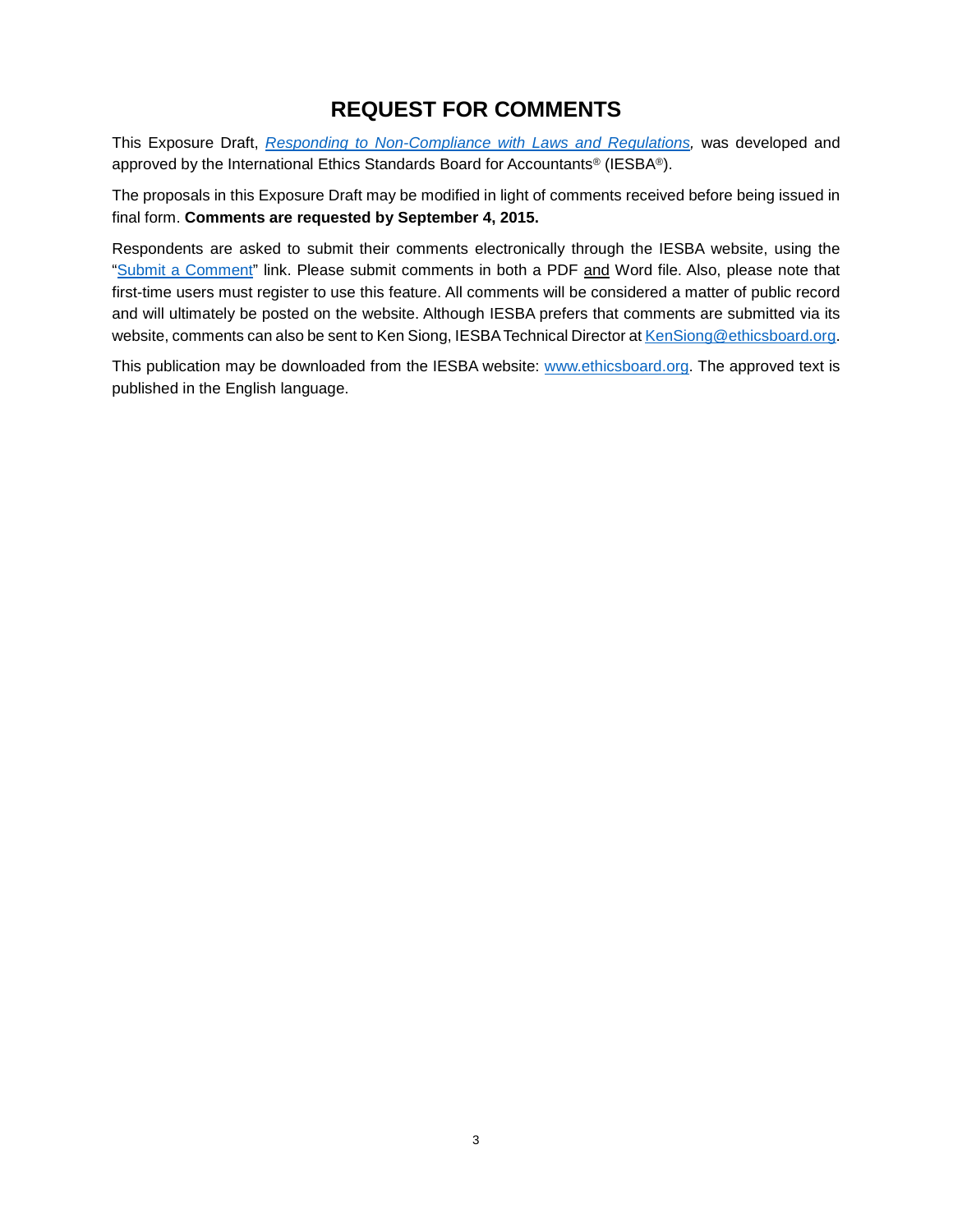# **CONTENTS**

|                                                               | Page |
|---------------------------------------------------------------|------|
|                                                               | 5    |
| I.                                                            | 5    |
| Ⅱ.                                                            | 5    |
|                                                               | 6    |
|                                                               | 22   |
|                                                               | 25   |
|                                                               | 25   |
|                                                               | 26   |
|                                                               | 29   |
|                                                               | 29   |
|                                                               | 31   |
|                                                               | 37   |
| PROPOSED CHANGES TO THE IESBA CODE OF ETHICS FOR PROFESSIONAL | 40   |
|                                                               | 40   |
|                                                               | 49   |
| CONSEQUENTIAL AND CONFORMING CHANGES TO OTHER SECTIONS        | 56   |
|                                                               | 56   |
|                                                               | 58   |
|                                                               | 60   |
|                                                               | 61   |
|                                                               | 64   |
|                                                               |      |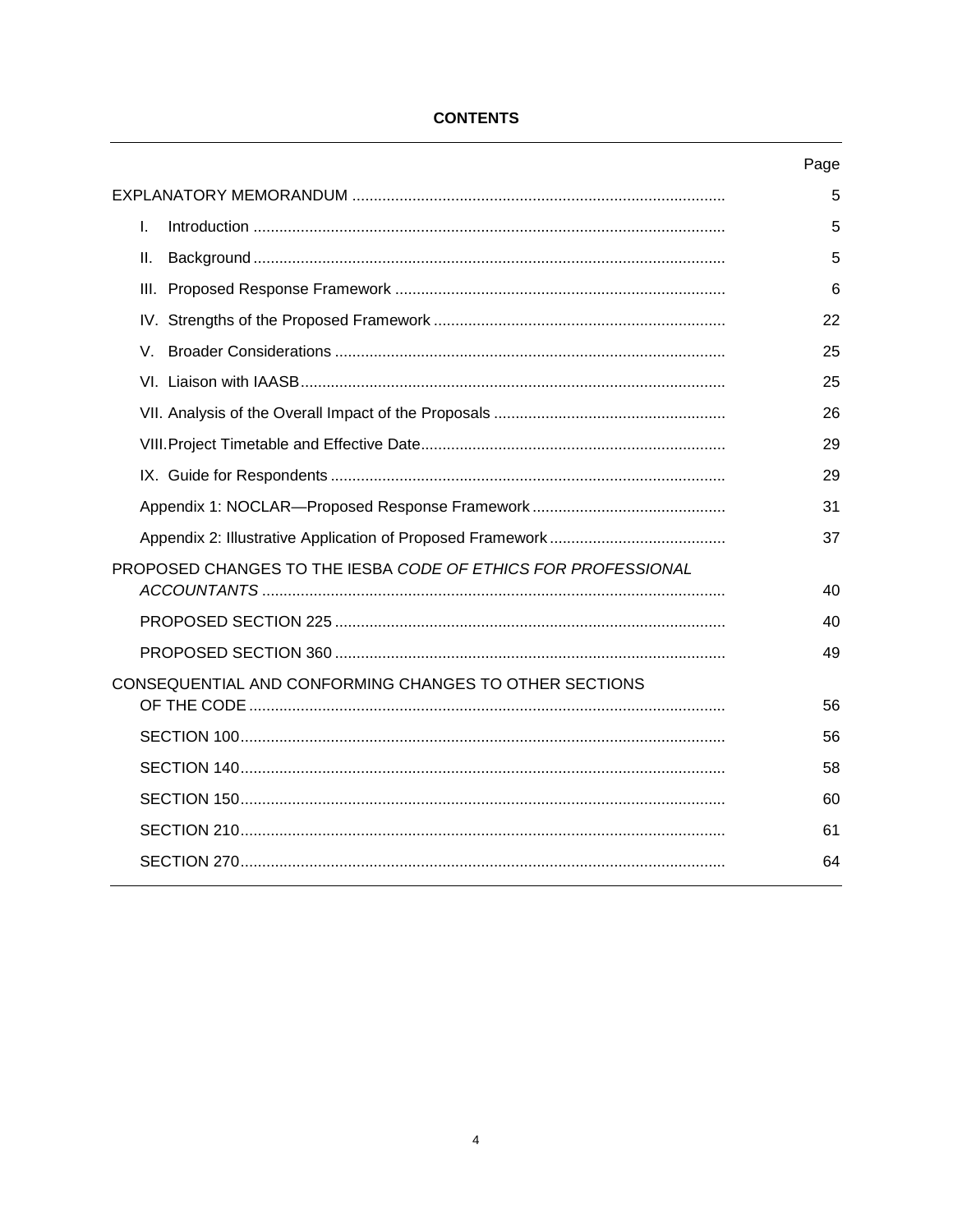# **EXPLANATORY MEMORANDUM**

# <span id="page-4-1"></span><span id="page-4-0"></span>I. **Introduction**

- 1. This memorandum provides background to, and an explanation of, the proposed international ethics pronouncement addressing professional accountants' (PAs') response to non-compliance or suspected non-compliance with laws and regulations (NOCLAR). The International Ethics Standards Board for Accountants (IESBA, or the Board) approved the proposed pronouncement in April 2015 for re-exposure.
- 2. This proposed pronouncement comprises the following:
	- Section 225<sup>[1](#page-4-3)</sup> concerning PAs in public practice;
	- Section 360<sup>[2](#page-4-4)</sup> concerning PAs in business (PAIBs); and
	- Consequential and conforming amendments to other sections of the IESBA *Code of Ethics for Professional Accountants* (the Code).

# <span id="page-4-2"></span>II. **Background**

- 3. In providing a professional service to a client or carrying out professional activities for an employer, a PA may come across an act or suspected act of NOCLAR. Such an act may have been committed or may be about to be committed by the client or employer, or by those charged with governance (TCWG), management or employees of the client or employer. The Board noted that the PA has a prima facie ethical responsibility not to turn a blind eye to the matter (see section III.A below). At the same time, the Board recognized that such a situation can often be a difficult and stressful one for the PA. The Board therefore approved this project in 2010 to develop enhancements to the Code to help guide the PA in dealing with the situation and in deciding how best to act in the public interest in these circumstances.[3](#page-4-5)
- 4. Whether identified or suspected NOCLAR should be disclosed to an appropriate authority was one, although not the only, consideration in the project. Other matters that the project sought to address included:
	- The process for responding to identified or suspected NOCLAR;
	- The threshold for taking action; and
	- Documentation.
- 5. In August 2012, the Board issued an exposure draft (ED) of its proposals, *[Responding to a Suspected](http://www.ifac.org/publications-resources/responding-suspected-illegal-act)  [Illegal Act](http://www.ifac.org/publications-resources/responding-suspected-illegal-act)*. Overall, respondents were supportive of the Board exploring appropriate responses by PAs to instances of NOCLAR or suspected NOCLAR in the public interest. Respondents from the regulatory community, in particular, were supportive of the Board's efforts to provide guidance not only to auditors but also to PAs in public practice providing services other than audits of financial statements, and PAIBs.

 $\overline{\phantom{a}}$ 

<span id="page-4-3"></span><sup>1</sup> Proposed Section 225, *Responding to Non-Compliance with Laws and Regulations*

<span id="page-4-4"></span><sup>2</sup> Proposed Section 360, *Responding to Non-Compliance with Laws and Regulations*

<span id="page-4-5"></span><sup>&</sup>lt;sup>3</sup> The project proposal can be accessed here.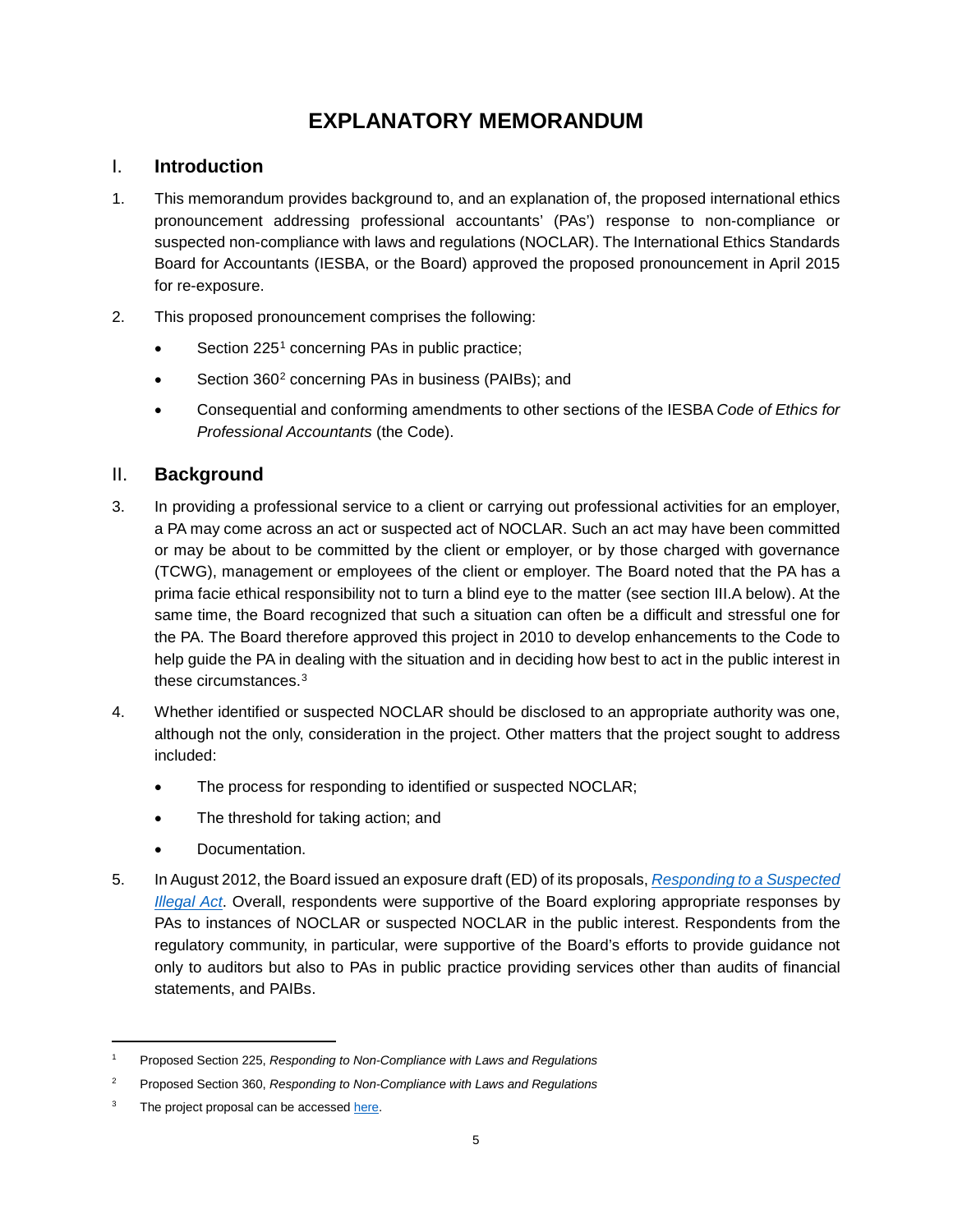- 6. There were, however, significant concerns across most stakeholder groups regarding the operability of the proposals, whether they were appropriately balanced, and the potential for unintended consequences.[4](#page-5-1)
- 7. In the light of these substantive concerns, the Board held a series of three global roundtables in Hong Kong SAR, Brussels, Belgium, and Washington DC, USA, in May, June and July 2014, respectively. The aim of the roundtables was to solicit further views and input from stakeholders on the issues. Over 160 senior-level delegates from a wide range of stakeholder groups representing 27 jurisdictions, including 13 G-20 countries, participated in the roundtables, indicating the importance of, and high level of interest in, this topic. In addition, observers from the Public Interest Oversight Board (PIOB) and the International Auditing and Assurance Standards Board (IAASB), as well as the Chair of the IESBA Consultative Advisory Group (CAG), attended the events.
- 8. As a result of the significant comments on the ED, the roundtable input<sup>[5](#page-5-2)</sup> and the Board's further deliberations and consultations with the IESBA CAG and other stakeholders, the Board has developed a revised approach for PAs to respond to instances of NOCLAR or suspected NOCLAR. This revised approach is reflected in the proposed response framework laid out in the diagrams in Appendix 1.
- 9. Since the comment period on the ED closed, the Board has consulted with the IESBA CAG on five occasions. The Board has also consulted separately with the regulatory community, national standard setters, the Forum of Firms, the IFAC Small and Medium Practices (SMP) Committee, the IFAC PAIB Committee, and IFAC member bodies, among others. The Board is also liaising with the IAASB on the project (see Section VI below).
- 10. The remainder of this memorandum is structured as follows:
	- III. Proposed response framework
	- IV. Strengths of the proposed framework
	- V. Broader considerations
	- VI. Liaison with IAASB
	- VII. Analysis of the overall impact of the proposals
	- VIII. Project timetable and effective date
	- IX. Guide for respondents

 $\overline{\phantom{a}}$ 

# <span id="page-5-0"></span>III. **Proposed Response Framework**

11. This section explains the Board's rationale for the proposed framework and outlines the main elements of the framework. In developing this revised approach, the Board has kept in mind that the key objective of the project is to develop a framework that would guide PAs when they come across an act or suspected act of NOCLAR in deciding how best to act in the public interest in the circumstances.

<span id="page-5-1"></span><sup>4</sup> A comprehensive summary of the significant comments on the ED can be accesse[d here.](http://www.ifac.org/sites/default/files/meetings/files/Agenda%20Item%202-A%20-%20Suspected%20Illegal%20Acts%20-%20Issues%20Paper.pdf)

<span id="page-5-2"></span><sup>&</sup>lt;sup>5</sup> A comprehensive summary of the roundtable input can be accesse[d here.](http://www.ifac.org/sites/default/files/meetings/files/Agenda%20Item%206-A%20-%20Summary%20of%20Roundtable%20Feedback%20and%20TF%20Proposals%20(PDF).pdf)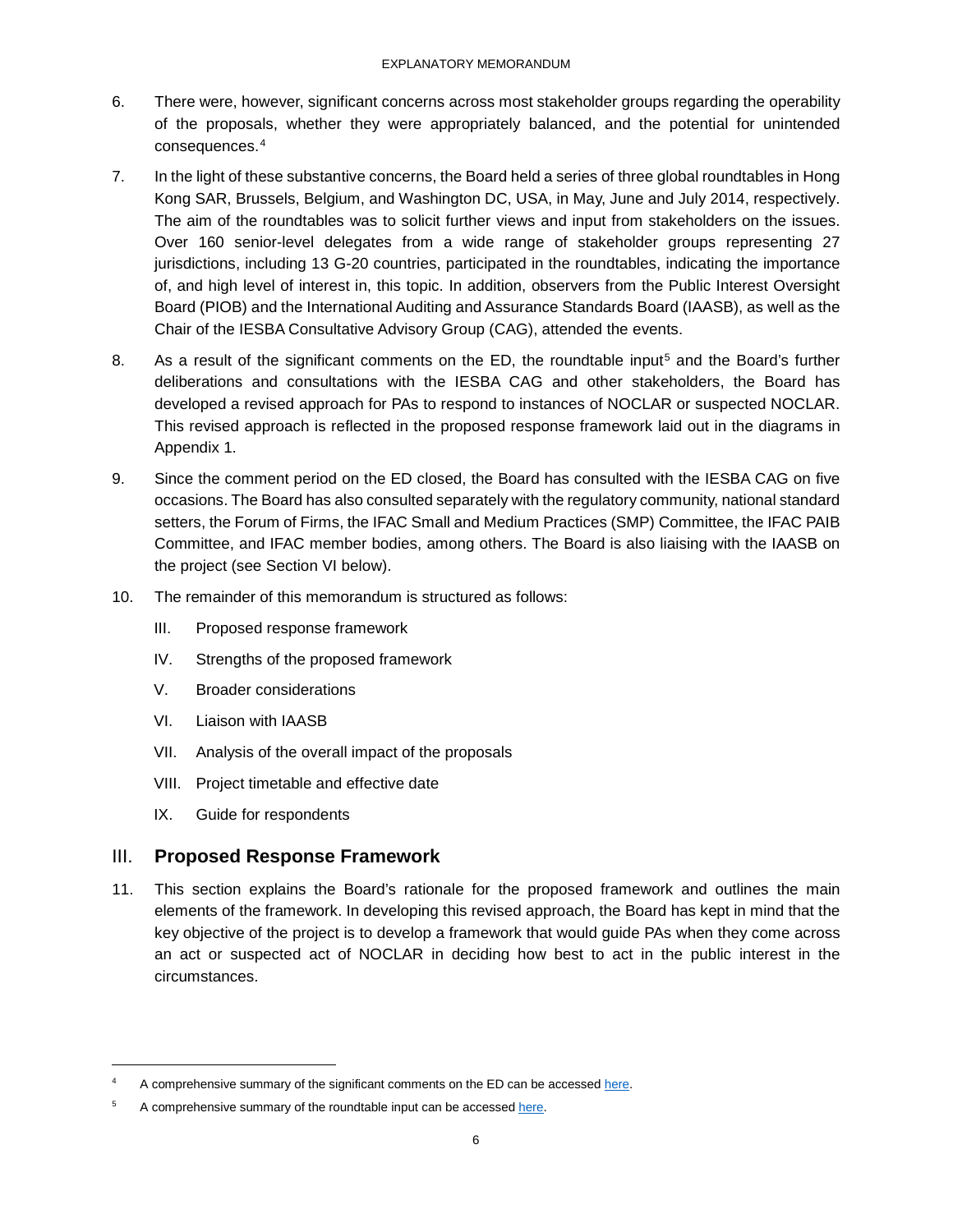12. For purposes of illustrating the application of the framework, Appendix 2 sets out a flow chart showing possible pathways to responding to suspected fraud, as one example of suspected NOCLAR, in the case of auditors.

# A. **Objectives of Proposed Sections 225 and 360**

- 13. In deliberating the way forward in the light of the ED comments and the roundtable input, the Board has reflected on what objectives the two proposed Sections should set out to achieve. First, the Board believes it is to ensure that PAs do not turn a blind eye to identified or suspected NOCLAR and that they do not, through their actions or inaction, bring the profession into disrepute. Phrased in terms of the fundamental principles, the Board believes this objective should be to enable PAs to comply with the fundamental principles of integrity and professional behavior:
	- Integrity to be straightforward and honest in all professional and business relationships.
	- Professional behavior to comply with relevant laws and regulations and avoid any conduct that discredits the profession.
- 14. Secondly, it is, by alerting management or, where appropriate, TCWG, to seek to:
	- (a) Enable them to rectify, remediate or mitigate the consequences of the NOCLAR or suspected NOCLAR; or
	- (b) Deter the commission of the NOCLAR where it has not yet occurred.
- 15. And thirdly, it is for PAs to take such further action as may be needed in the public interest (see paragraphs 225.3 and 360.3). In this regard, the Board has proposed some guidance on factors to consider in determining what constitutes the public interest in the context of responding to identified or suspected NOCLAR (see paragraphs 225.4 and 360.4).
- 16. The Board believes that fulfilling these objectives will enable PAs to meet their overriding responsibility to act in the public interest. It also believes that setting out those objectives clearly at the beginning of the two Sections establishes the appropriate tone and context for what then follows in the rest of the Sections.
- 17. Identifying such objectives is consistent with advice the Board has received from some national standards setters about making clear upfront what is expected of PAs when they identify or suspect NOCLAR, i.e.:
	- Fundamentally, PAs should not bring the profession into disrepute.
	- Fundamentally also, the aim should be to bring about a change in behavior, not only with respect to PAs but also with respect to those with whom they interact, i.e. management and TCWG.

# B. **Scope of the Revised Proposals**

- 18. The original ED classified the types of NOCLAR to be disclosed in the following three categories:
	- For a PA in public practice providing services to an audit client:
		- NOCLARs that directly or indirectly affect the client's financial reporting; and
		- NOCLARs the subject matter of which falls within the PA's expertise.
	- For a PA in public practice providing services to a non-audit client: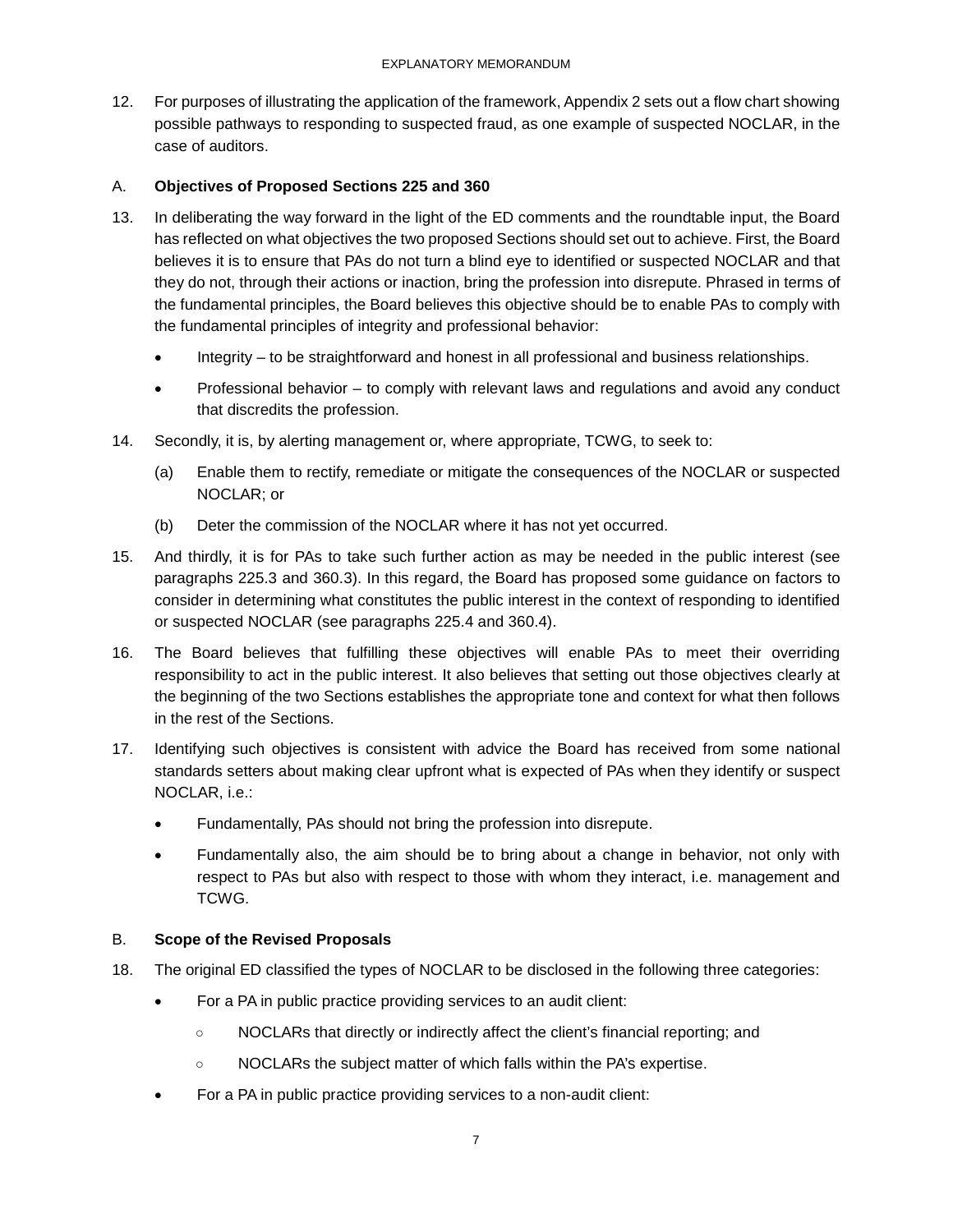- NOCLARs that relate to the subject matter of the professional services being provided by the PA.
- For a PAIB:
	- NOCLARs that directly or indirectly affect the employing organization's financial reporting; and
	- NOCLARs the subject matter of which falls within the PA's expertise.
- 19. The Board tentatively proposed to remove these limitations mainly on the grounds that by not carrying forward the ED proposal to require disclosure of identified or suspected NOCLAR to an appropriate authority in specified circumstances (see paragraph 60 below), the PA should be free to disclose matters that are outside of the PA's expertise.
- 20. Significant concerns were expressed at the roundtables regarding what was now perceived to be a wide scope. These concerns were raised despite the proposed scope now being only in the context of a permission – and not a requirement – to override confidentiality under the Code to disclose identified or suspected NOCLAR to an appropriate authority. Therefore, consistent with the views of many at the roundtables, the Board has reconsidered what should reasonably be expected of PAs regarding the types of NOCLAR they should be concerned with, having regard to what should be within the scope of their professional training and expertise.
- 21. For auditors, International Standard on Auditing (ISA) 250<sup>[6](#page-7-0)</sup> already establishes the scope of those laws and regulations that they should consider in their audit of the financial statements, i.e.:
	- (a) The provisions of those laws and regulations generally recognized to have a direct effect on the determination of material amounts and disclosures in the financial statements; and
	- (b) Other laws and regulations that do not have a direct effect on the determination of the amounts and disclosures in the financial statements, but compliance with which may be fundamental to the operating aspects of the business, to an entity's ability to continue its business, or to avoid material penalties.
- 22. As auditors are already expected to have a working knowledge of those two categories of laws and regulations relevant to their particular client, the Board believes that they should have regard to the same categories of laws and regulations *for purposes of the Code*. The Board further believes that those two categories should also represent an appropriate scope of laws and regulations covered for all other categories of PA. This is because it would be reasonable to expect them, by virtue of their professional training and expertise, and their knowledge of and experience with the entity (either through the provision of non-audit services to the entity or through an employment relationship), to recognize an act of NOCLAR or suspected NOCLAR in those two categories of laws and regulations if they came across it. This expectation would hold regardless of these other PAs' roles and levels of seniority. (See paragraphs 225.5 and 360.5.)
- 23. The Board believes that for all other laws and regulations, PAs are subject to the same ethical expectations as ordinary good citizens in responding to identified or suspected NOCLAR. Those other laws and regulations are therefore outside the scope of the proposed Sections.
- 24. In the light of the roundtable feedback, and particularly stakeholder concerns about making sure that the provisions are practicable and operable on a global basis, the Board believes that aligning the

 $\overline{\phantom{a}}$ 

<span id="page-7-0"></span><sup>6</sup> ISA 250, *Consideration of Laws and Regulations in an Audit of Financial Statements*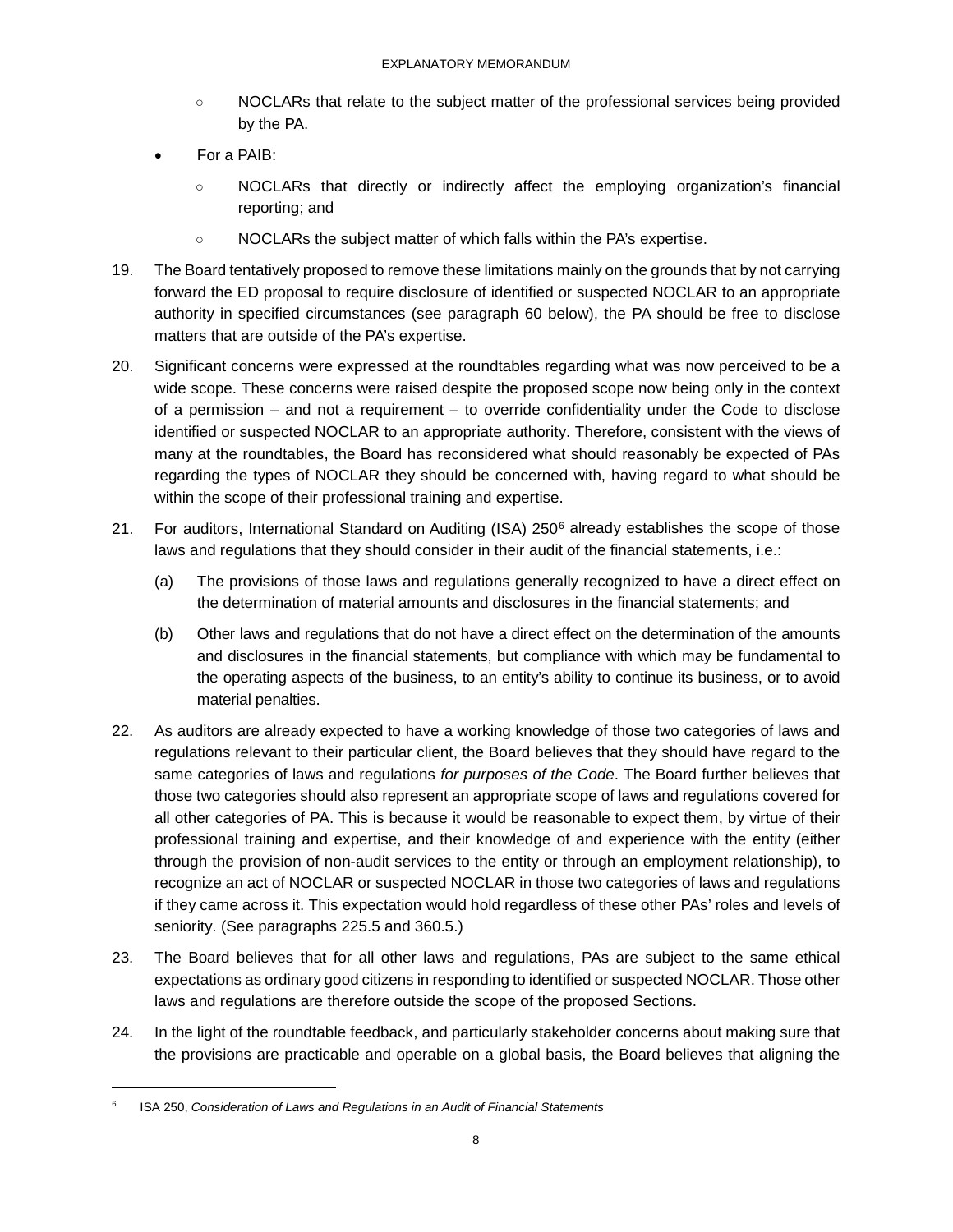scope of laws and regulations covered by the revised proposals with that of ISA 250 is an appropriate way forward for the reasons noted above.

25. The Board also considered whether there should be a differentiation in the revised proposals depending on whether or not the entity is a public interest entity (PIE). The Board believes that issues of NOCLAR can arise in entities that are not PIEs just as well as in PIEs. Accordingly, in relation to the scope, the Board believes that there should not be a distinction between PIEs and entities that are not PIEs.

#### EXAMPLES OF LAWS AND REGULATIONS ADDRESSED

- 26. The Board has set out in proposed Sections 225 and 360 some examples of laws and regulations which each Section would address under the two categories noted above (see paragraphs 225.6 and 360.6). Some laws and regulations may be fundamental to the operations of all or virtually all entities in a particular jurisdiction, for example, laws against fraud, corruption and bribery, and terrorist financing. Other laws and regulations may be relevant to only certain types of entity because of the nature of their business, for example, environmental protection regulations for an entity operating in the mining industry, and banking regulations for a bank. In addition, there will be laws and regulations that have a direct effect on the determination of material amounts and disclosures in an entity's financial statements, for example, laws and regulations that deal with tax and pension liabilities and payments.
- 27. In its consultations with the IESBA CAG and regulatory stakeholders, the Board received a suggestion that insider trading should be captured within the scope of the proposals. It was noted that while such NOCLAR may not necessarily result in any significant harm to the public or have direct or indirect effect on the financial statements, it may well undermine the reputation of the entity. For that reason, it was felt that there could still be a significant adverse impact from a public interest perspective.
- 28. The Board noted that insider trading is generally extremely difficult to prove in practice. Nevertheless, in response to this suggestion, the Board has added in the list of examples a reference to laws and regulations that deal with securities markets and trading, which ordinarily address such a matter (see paragraphs 225.6 and 360.6). The Board believes that if insider trading has occurred at an entity level through the involvement of management or TCWG, there could be potential adverse consequences in terms of substantial fines on the entity, thereby indirectly harming the entity's shareholders.

#### RELATIONSHIP WITH ISA 250

29. While the scope of laws and regulations covered by the proposed pronouncement is similar to that of ISA 250, nothing in the proposals is intended to modify or interpret that or other ISAs. The proposals are intended instead to complement the ISAs. In regard to the scope of laws and regulations covered, the *application* of the proposals differs from the application of the ISAs in the context of the different objectives of the Code and the ISAs. Specifically, under ISA 250, auditors will be concerned with the consequences of identified or suspected NOCLAR in terms of whether it has a material effect on the financial statements. This concern will apply equally for purposes of the Code given the need for auditors to have regard to the consequences for the entity (paragraphs 225.4(b) and 225.7, first sentence). Where the proposed pronouncement goes beyond ISA 250, however, is to call for auditors and other PAs to have regard to the *wider public interest implications* of the matter in terms of potentially substantial harm to stakeholders, whether in financial or non-financial terms. The Board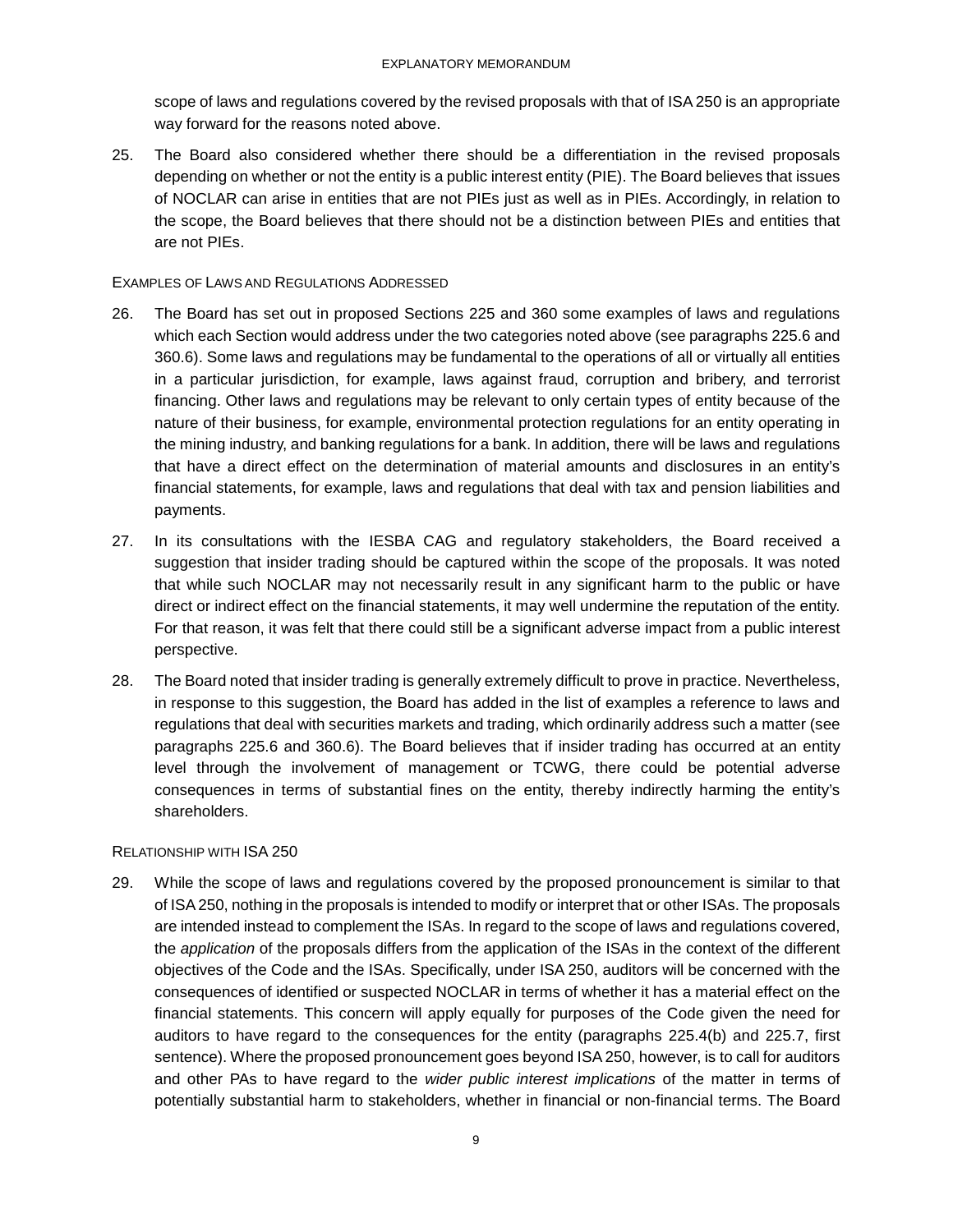believes that this is consistent with the ethical remit of the Code. Paragraphs 225.7 and 360.7 explain this important distinction and provide examples of NOCLAR that illustrate the point. Paragraphs 225.21 and 360.20, last bullets, explain the meaning of the concept of "substantial harm" (see also paragraphs 50-53 in subsection C(a) below).

#### MATTERS SCOPED OUT

#### *Clearly Inconsequential Matters*

- 30. In formulating revised proposals for purposes of the roundtables, the Board had tentatively proposed to require that if the PA becomes aware of information concerning an instance of NOCLAR or suspected NOCLAR *and the matter is other than clearly inconsequential*, the PA seek to obtain an understanding of the matter.
- 31. Many of the roundtable participants felt that the threshold of clearly inconsequential was too low. There were also concerns that tied to the very first requirement in the process to respond to the matter, this threshold could prompt the PA to seek legal advice in almost every case.
- 32. The Board believes that the perception about the threshold being very low may have arisen because it was directly linked to the requirement to seek to obtain an understanding of the matter. Rather, the Board is of the view that at the point of coming across information concerning NOCLAR or suspected NOCLAR, the PA would not be in a position to assess the potential consequences of the matter without *first* having obtained an understanding of it. Accordingly, other than when the matter is *clearly*  inconsequential, the PA ought to seek to obtain that understanding to be able to make an assessment of those consequences.
- 33. To make this clearer and to address stakeholders' concerns, the Board proposes to remove the threshold from the requirement to seek to obtain an understanding of the matter. The Board proposes instead to simply scope out matters that are clearly inconsequential from the two proposed Sections. These matters may include, for example, petty pilferages or minor traffic contraventions for employees whose work responsibilities include delivery of goods. To respond to feedback from the roundtables, the Board has also proposed guidance regarding factors to be taken into account by the PA in determining whether a matter is "clearly inconsequential" (see paragraphs 225.8(a) and 360.8(a)).
- 34. During the Board's deliberations, an observation was made that the description of the two categories of laws and regulations addressed by the proposed pronouncement appeared to already contain implicit thresholds (i.e., "*material* amounts and disclosures" and "*fundamental* to the operating aspects of the business") that would be significantly higher than "clearly inconsequential." On reflection, the Board noted that the former are linked more to the nature of the laws and regulations themselves than to actual instances of NOCLAR or suspected NOCLAR. Accordingly, the Board determined that there is no inconsistency.

#### *Personal Misconduct*

35. Consistent with the original ED, the revised proposals scope out personal misconduct unrelated to the business activities of the client or employing organization (see paragraphs 225.8(b) and 360.8(b)).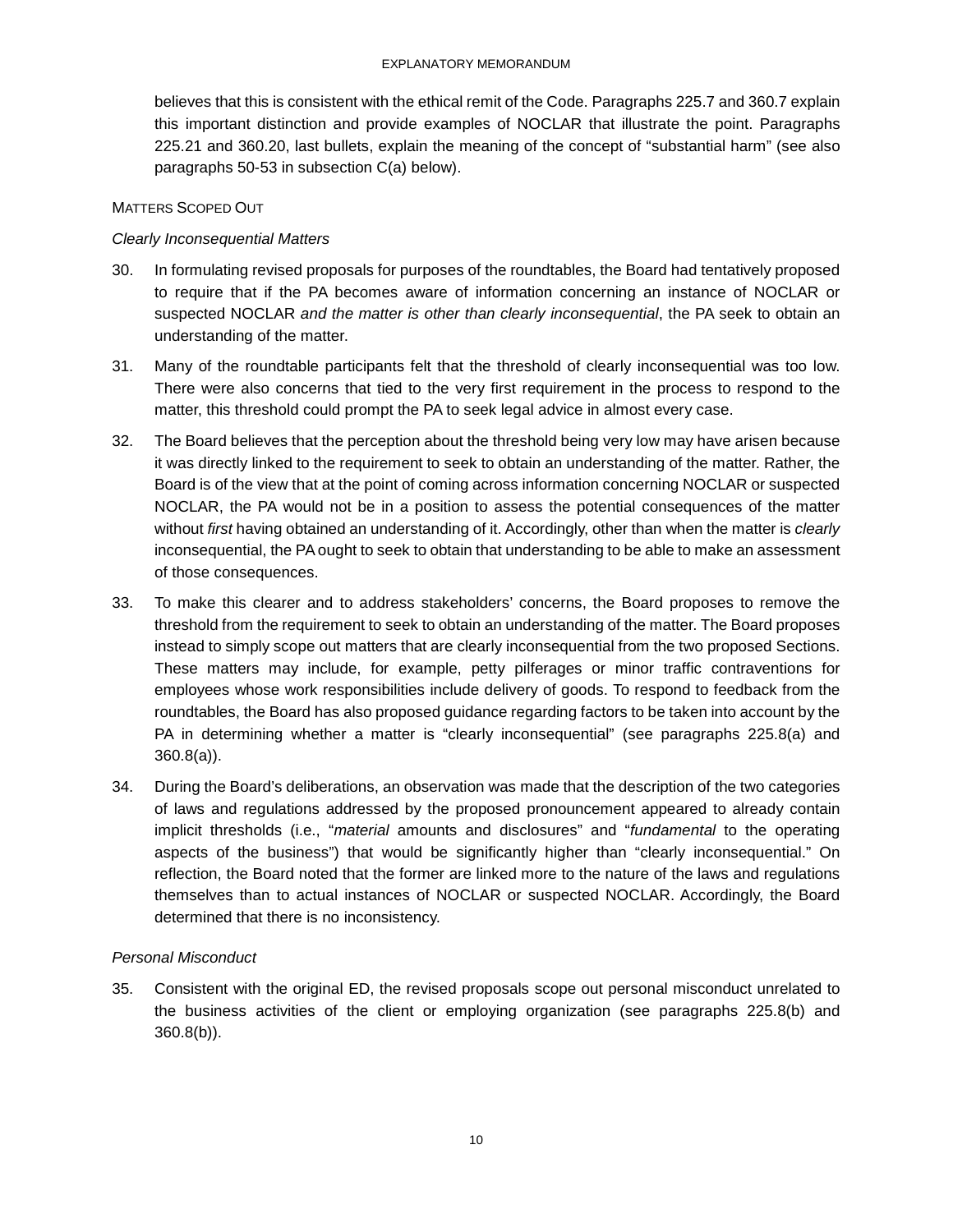#### *Other Exclusions*

- 36. The revised proposals are intended to cover only situations where the PA has a direct (contractual) relationship with a client (such as through an audit or other assurance engagement or the provision of non-assurance services), or, for PAIBs, where there is an employment relationship. The proposals are not intended to apply to circumstances where the PA has no direct relationship with the party suspected of committing an act contrary to prevailing laws or regulations. These include, for example, circumstances where a PA has been engaged by a client to perform a due diligence assignment on a third party entity and the identified or suspected NOCLAR has been committed by that third party.
- 37. Accordingly, for the avoidance of doubt, paragraphs 225.8(c) and 360.8(c) make clear that NOCLAR committed by persons other than the client or employing organization, or TCWG, management or employees of the client or employing organization, is out of scope. The Board, however, believes that PAs may find the guidance in those two Sections helpful in considering how to respond in these situations, and has indicated so in those paragraphs.

# C. **Approach to Responding to Identified or Suspected NOCLAR**

- 38. One of the key insights from the roundtables was that the basic ethical principles should be the same for all PAs, i.e., they should respond to the issue and not turn a blind eye. However, the implementation of those principles will differ depending on their roles, levels of seniority and spheres of influence.
- 39. Recognizing this, the Board has developed a differential approach to responding to identified or suspected NOCLAR under the proposed framework for the following four categories of PA:
	- Auditors
	- Senior PAIBs
	- PAs in public practice providing services other than audits
	- **Other PAIBs**
- 40. The following subsections explain the approach with respect to each category of PA.
- (a) AUDITORS
- 41. Taking into account the feedback from the roundtables, the Board believes that auditors should have a greater responsibility to take action to respond to identified or suspected NOCLAR than other PAs in public practice. This duly recognizes the particular nature of auditors' remit and the higher public expectations of them. Accordingly, the Board proposes that auditors be required to take the actions set out below.

# *Understanding the Matter and Addressing It with Management and TCWG*

- 42. First, auditors must obtain an understanding of the matter if, in performing the audit, they become aware of information that suggests NOCLAR or suspected NOCLAR (see paragraph 225.11). This is consistent with ISA 250 and is a prerequisite to assessing the potential consequences of the matter to the entity or stakeholders.
- 43. Also consistent with ISA 250, auditors must raise the matter with management and, where appropriate, TCWG if they then suspect that NOCLAR has occurred or may occur. This discussion would enable auditors to clarify their understanding of the matter with management or TCWG,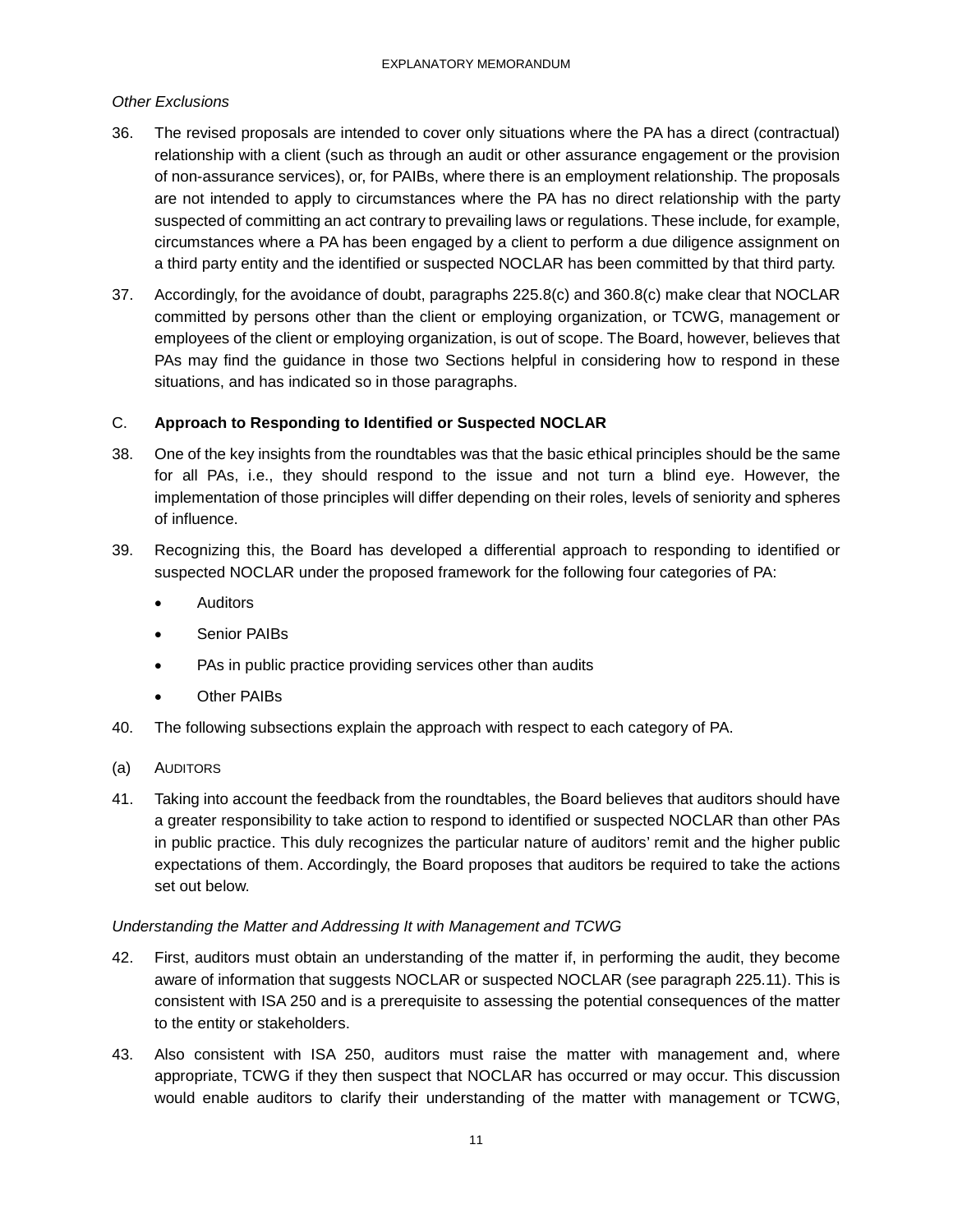#### EXPLANATORY MEMORANDUM

including the potential consequences of the matter (see paragraphs 225.12-13). In practice, the situation will often be resolved through such discussion and, if necessary, through escalating the matter to higher levels of management and, ultimately, to TCWG (paragraphs 225.15-16). Importantly, as emphasized by a number of roundtable participants from the governance community, in most instances TCWG will take their responsibilities seriously and will investigate the matter (paragraph 225.13).

- 44. However, the Board believes that it is appropriate for the Code to go beyond ISA 250 if management and, where appropriate, TCWG agree that an instance of NOCLAR has occurred or may occur *and they have not taken appropriate and timely actions*. The Board proposes that in those circumstances auditors prompt them to take such actions. These actions include:
	- Rectifying, remediating or mitigating the consequences of the NOCLAR.
	- Deterring the commission of the NOCLAR where it has not yet occurred.
	- Disclosing the matter to an appropriate authority where required by law or regulation, or where considered necessary in the public interest. (See paragraph 225.17.)
- 45. The Board believes that these steps achieve two important goals:
	- Making clear that substantiation of the facts must take place early in the process.
	- Placing a necessary emphasis on management and, where appropriate, TCWG stepping up to their responsibilities to address the matter.
- 46. At the same time, auditors must fulfill their own responsibilities. These will include:
	- Understanding and complying with applicable laws and regulations in the circumstances, which may mandate that the matter be reported to an appropriate authority. (See paragraphs 225.10 and 225.19.)
	- Complying with professional standards, including communicating the matter with TCWG, as already required under ISA 250, and considering the implications for the auditor's report. (See paragraph 225.19.)

# *Determining Whether Further Action is Needed*

- 47. In the vast majority of cases in practice, management and, where appropriate, TCWG will fulfill their responsibilities upon being informed of identified or suspected NOCLAR. In a minority of cases, however, raising the matter with management or TCWG may be insufficient if they do not appropriately respond to the matter. In those cases, auditors must determine if further action would be needed to enable them to achieve their objectives under the proposed Section (see paragraph 225.20).
- 48. Whether such further action is needed, and the nature and extent of it, will depend on a variety of factors, starting with a consideration of the legal and regulatory framework. Other factors include:
	- The appropriateness and timeliness of the response of management and, where applicable, TCWG.
	- The urgency and pervasiveness of the matter.
	- Whether there can be continued confidence in the integrity of management and, where applicable, TCWG.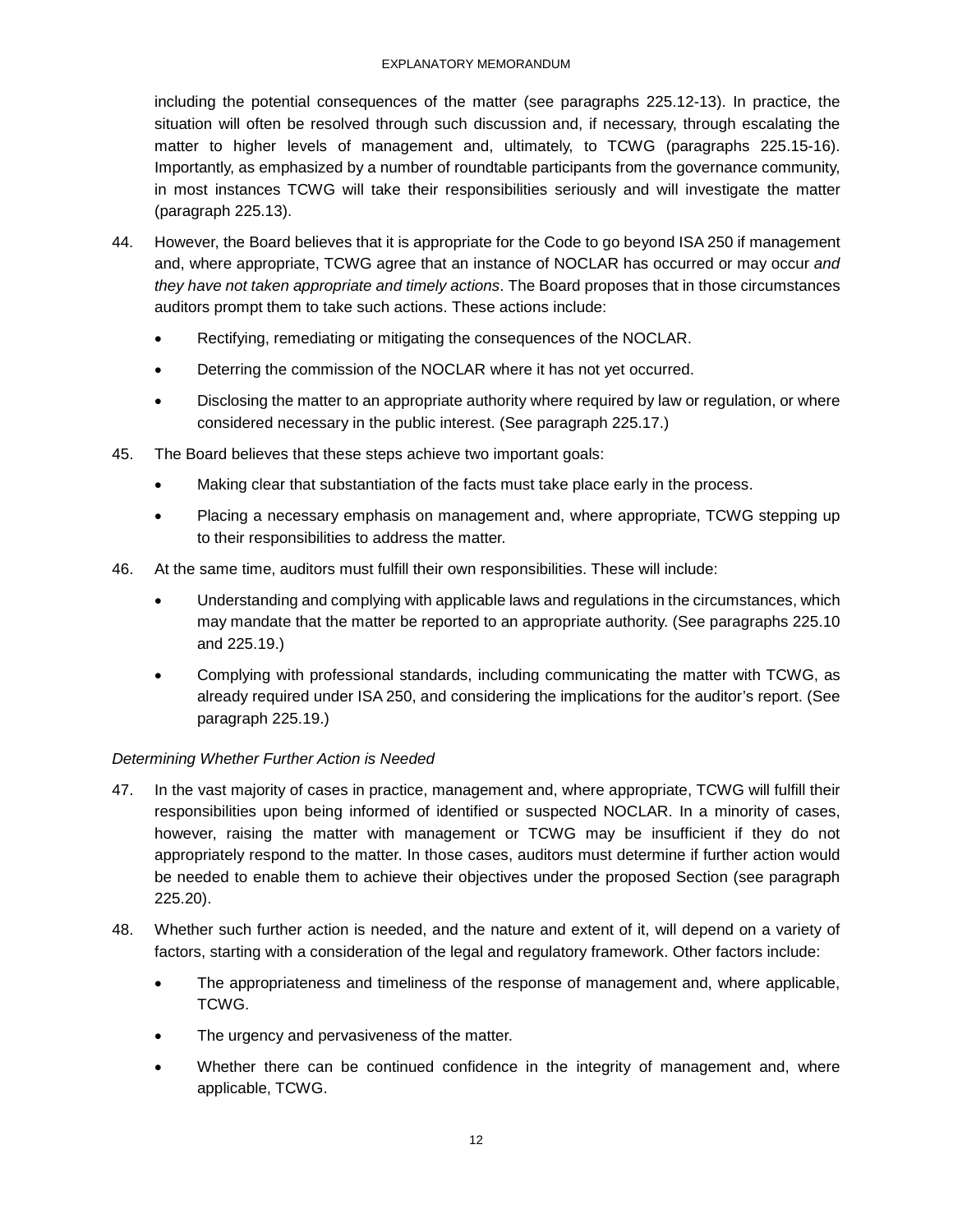- Whether the NOCLAR or suspected NOCLAR is likely to recur.
- Whether there is credible evidence of actual or potential substantial harm to the interests of the entity, investors, creditors, employees or the wider public. (See paragraph 225.21.)
- 49. Possible courses of further action, which act as "pressure release valves" in these circumstances, may include:
	- Disclosing the matter to an appropriate authority, even if there is no legal or regulatory requirement to do so.
	- Withdrawing from the engagement and the client relationship (where permitted by law or regulation). (See paragraph 225.24.)

#### *Threshold for the Determination of Further Action*

 $\overline{\phantom{a}}$ 

- 50. Many respondents to the ED were concerned about the proposal to use the public interest as the threshold for determining whether or not to disclose the matter to an appropriate authority. In particular, it was felt that the threshold was too broad and vague. It was also noted that the concept of public interest itself was undefined and little guidance had been provided as to how it should be applied.
- 51. In the light of these concerns, the Board tentatively proposed a different approach by referring to an assessment of the "gravity of the matter" as the primary factor influencing whether or not to disclose the matter to an appropriate authority. Many participants at the roundtables felt that this approach also was unsatisfactory because of a lack of clarity. Some roundtable participants, however, suggested consideration of the approach taken by the U.S. Securities and Exchange Commission (SEC) in its regulation governing the obligations of attorneys who learn of client misconduct. Specifically, a provision of the regulation permits (but does not require) attorneys representing issuers to breach their attorney-client confidentiality obligations as follows:

An attorney appearing and practicing before the Commission in the representation of an issuer may reveal to the Commission, without the issuer's consent, confidential information related to the representation to the extent the attorney reasonably believes necessary:

- (i) To prevent the issuer from committing a material violation that is likely to cause substantial injury to the financial interest or property of the issuer or investors;
- (ii) To prevent the issuer, in a Commission investigation or administrative proceeding from committing perjury, proscribed in 18 U.S.C. 1621; suborning perjury, proscribed in 18 U.S.C. 1622; or committing any act proscribed in 18 U.S.C. 1001 that is likely to perpetrate a fraud upon the Commission; or
- (iii) To rectify the consequences of a material violation by the issuer that caused, or may cause, substantial injury to the financial interest or property of the issuer or investors in the furtherance of which the attorney's services were used.[7](#page-12-0)
- 52. Having considered this suggestion, the Board came to the view that the term "substantial injury" in the SEC regulation provides greater clarity and specificity than the concepts of gravity or public

<span id="page-12-0"></span><sup>&</sup>lt;sup>7</sup> U.S. SEC rule 17.C.F.R. Part 205—Standards of Professional Conduct for Attorneys Appearing and Practicing before the Commission in the Representation of an Issuer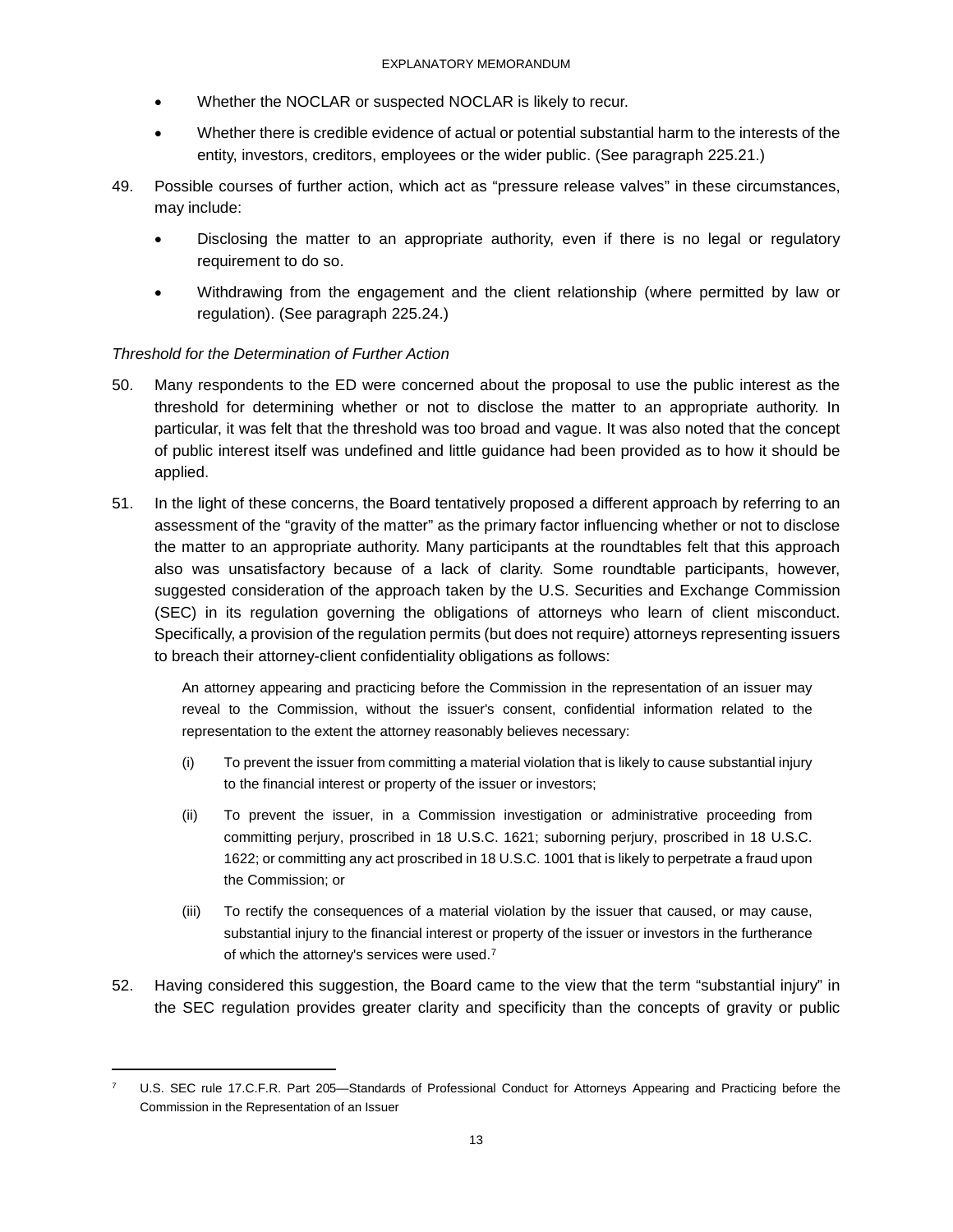interest. Further, a threshold of "substantial injury" sets an appropriately high hurdle for auditors to clear in determining the need for further action.

53. The Board therefore proposes to adopt this approach for the framework, but substituting "harm" for the term "injury" given that the latter is closely associated with physical injury in many languages other than English. The Board has also proposed guidance to explain that an act that causes substantial harm is one that results in serious adverse consequences to the entity, investors, creditors, employees or the wider public in financial or non-financial terms (see paragraph 225.21, last bullet). In this regard and for the avoidance of doubt, substantial harm to the entity includes material misstatement of the entity's financial statements.

# *Third Party Test*

- 54. To ensure an objective and rigorous assessment of the need for, and nature and extent of, further action, the Board is proposing that the framework require the application of a third party test. Under this test, auditors would be required to take into account whether a reasonable and informed third party, weighing all the specific facts and circumstances available at the time, would be likely to conclude that they have acted appropriately in the public interest (see paragraph 225.25).
- 55. During the development of this third party test, the Board considered whether it would be more appropriate to position the test earlier in the process to help assess matters such as scope and threshold. There was a concern that if positioned at the end stage of the process, the test, combined with the "substantial harm" threshold, could create an expectation that auditors should disclose the NOCLAR or suspected NOCLAR to an appropriate authority.
- 56. After further reflection, the Board reaffirmed that the proposed placement of the test is appropriate. The Board noted that the focus of the test is not about whether to disclose the matter to an appropriate authority but about the *need for and nature and extent of further action*. Whether such further action would include disclosure to an appropriate authority would depend on an objective assessment of the facts and circumstances at the time, and not in hindsight. The Board believes that the test is important and necessary to ensure that there is a demanding assessment of such further action as may be needed to achieve the objectives under the Section. The establishment of this proposed test has been broadly supported by the IESBA CAG.

#### *Determining Whether to Disclose the Matter to an Appropriate Authority*

- 57. Whether disclosure to an appropriate authority would be a proper course of further action would depend *in particular* on the nature and extent of the actual or potential harm from the matter to the wider public, including the investing public, creditors or employees. In this regard, the Board has specified the purpose of making such a disclosure. The Board has also proposed some examples of circumstances where the auditor may determine that such disclosure is an appropriate course of action (see paragraph 225.27). The determination of whether to disclose the matter to an appropriate authority will, however, also take into account considerations such as whether or not there is an appropriate authority, whether there exists robust and credible legal protection, and whether there are threats to the physical safety of the auditor or others (see paragraph 225.27).
- 58. If the auditor were to determine that disclosure to an appropriate authority would be the right course of action in the circumstances even though not required by law or regulation, the Code would allow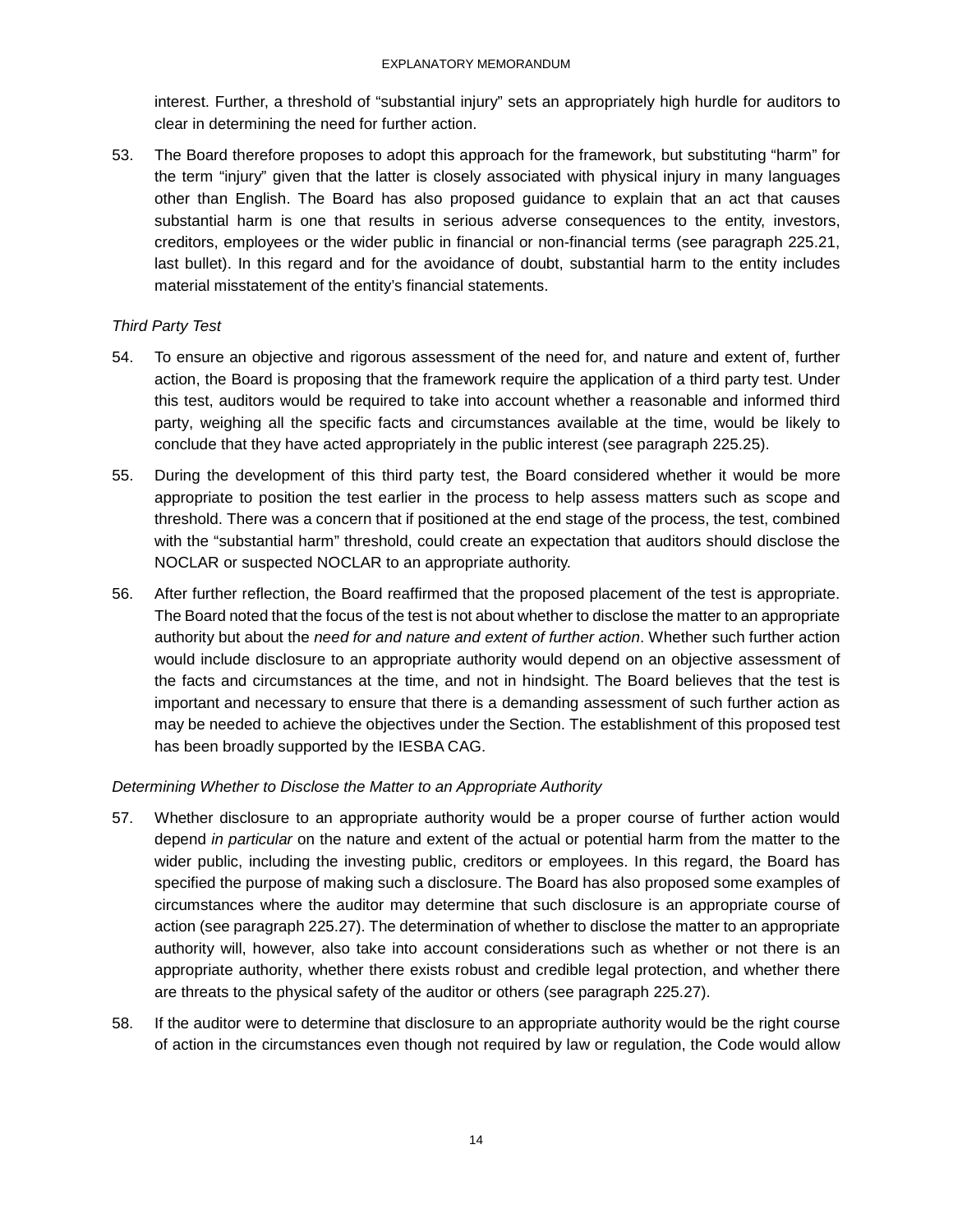#### EXPLANATORY MEMORANDUM

them to do so under the general permission granted under Section  $140<sup>8</sup>$  $140<sup>8</sup>$  $140<sup>8</sup>$  of the Code. Under that Section, PAs have a right to disclose confidential information to comply with ethics standards (see paragraph 140.7(c)(iv) in the list of consequential and conforming amendments). For the avoidance of doubt, the Board proposes that the specific application of this general permission be made clear in paragraph 225.29, i.e., that such disclosure will not be considered a breach of the duty of confidentiality under the Code.

- 59. The Board heard of many concerns from stakeholders in response to the original ED as well as during the roundtables about the dilemma auditors and other PAs can face in jurisdictions that have strict confidentiality laws if the Code were to lead them to conclude that disclosure to an appropriate authority would be necessary. The Board believes it is important to emphasize that the Code does not override laws and regulations. The Board is therefore proposing that Section 225 make clear that disclosure would be precluded if it would be contrary to laws and regulations (see paragraph 225.27).
- 60. In the light of the responses to the ED and the Board's further research and consultations with stakeholders, the Board believes that it is not appropriate to carry forward the original ED proposal for the Code to require auditors to disclose identified or suspected NOCLAR to an appropriate authority in the relevant circumstances. The Board has come to this view for the following reasons:
	- Protection is generally linked to a legal or regulatory reporting requirement

The Board believes that it would not be workable for the Code to establish a disclosure *requirement* preconditioned on there being legal protection for the PA. Independent legal advice the Board has received indicates that where protection is available:

- It is generally tied to a pre-existing specific legal or regulatory reporting obligation, with a specific reporting threshold that may not be aligned with that in the Code;
- It is unlikely to be sufficiently broad to cover the scope of NOCLAR envisaged to be addressed by the proposed framework; and
- The nature of the protection is often limited.

In addition, while protection is likely to be provided in relation to discrimination against employees, there may be no protection for firms against actions for breach of confidentiality, negligence or defamation. Further, whether a disclosure requirement in the Code can be effective will depend on the existence of an established, robust and trusted legal process, including one where there is effective enforcement and where protection is afforded for the accused. The Board does not believe that it is practicable to specify these as preconditions in the Code.

Potentially severe practical consequences

Even if preconditions could be precisely defined for a disclosure requirement in the Code, the Board has come to the view that such a requirement would likely not be operable because of potentially severe practical consequences for PAs and others. In particular, the Code is, or forms a basis for, law or regulation in a number of jurisdictions.<sup>[9](#page-14-1)</sup> In extreme cases, individuals convicted of certain types of NOCLAR can face capital punishment. The Board does not believe that it would be reasonable for compliance with a disclosure requirement in the Code to result

 $\overline{\phantom{a}}$ 

<span id="page-14-0"></span><sup>8</sup> Section 140, *Confidentiality*

<span id="page-14-1"></span><sup>9</sup> For example, Albania, the Bahamas, Ivory Coast, Jordan, Kenya, Lesotho, Macedonia and Zambia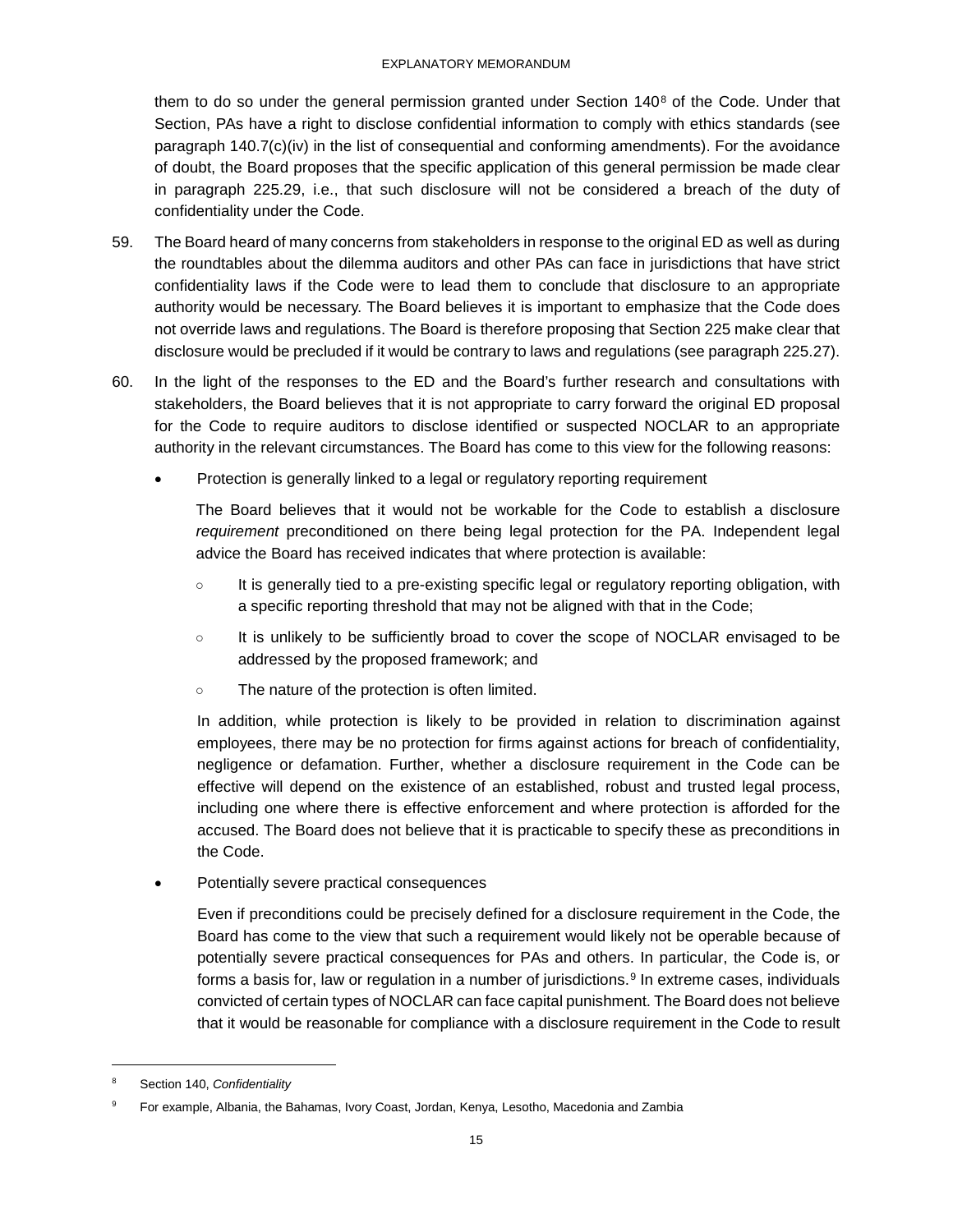#### EXPLANATORY MEMORANDUM

in such an outcome. In the Board's view, only lawmakers in the particular jurisdictions should determine what they would intend or accept as consequences for a reporting requirement.

• Potential for unintended consequences

The legal advice the Board has received also indicates the potential for significant unintended consequences for the public interest if the Code were to mandate disclosure. In particular, this could adversely impact the relationship between the client and PA, with the PA becoming a quasi-investigator or prosecutor in relation to NOCLAR. A consequence could be an adverse effect on the free flow of information between the client and the PA, which could be damaging to audit quality in particular.

Imposing a disclosure obligation could also have the unintended consequence of discouraging PAs from taking senior roles in business, for instance as CFOs and Finance Directors, given the potential for negligence actions and the fear of being exposed to retaliation. There would also be a real risk that PAs choose not to apply the Code or choose to leave the profession. The Board believes that such potential consequences would not be in the public interest.

# *Appropriate Authority*

61. The ED explained that an appropriate authority is "one with responsibility for such a matter." It also stated the following:

In many instances, that authority will have the ability to investigate and take action to safeguard the public interest. The appropriate authority to which to disclose the matter will depend on the nature of the suspected illegal act, for example a competition regulator in the case of a suspected cartel arrangement, and a securities regulator in the case of suspected fraudulent financial reporting in a listed entity.

- 62. Many respondents noted uncertainty as to who the appropriate authority might be as the term was undefined. It was noted in particular that there could be a wide range of authorities at different levels of government (for example, federal, state and city) in a given jurisdiction.
- 63. A few respondents commented that the ED did not appear to have taken into account the capacity and effectiveness of the legal system to respond to disclosures of NOCLAR or suspected NOCLAR. Some respondents also noted that not all countries may have an appropriate authority, particularly if reporting is not mandated in law.
- 64. Recognizing these concerns, the Board proposes that the description of an appropriate authority be more clearly circumscribed to one that is able to receive the information and cause the matter to be investigated and action to be taken (paragraph 225.27). The Board, however, believes that it is important to note that who the appropriate authority will be will depend on the nature of the matter (see paragraph 225.28). It will be necessary for auditors to make the appropriate judgment in the particular circumstances, given the context of the local legal and regulatory framework.
- 65. The Board does not believe that it is appropriate to place further constraints as to who the appropriate authority might be in terms of the capacity or effectiveness of the authority. It is beyond the remit of the Code to call upon auditors and other PAs to make an assessment of such matters, nor will it be practicable for them to do so.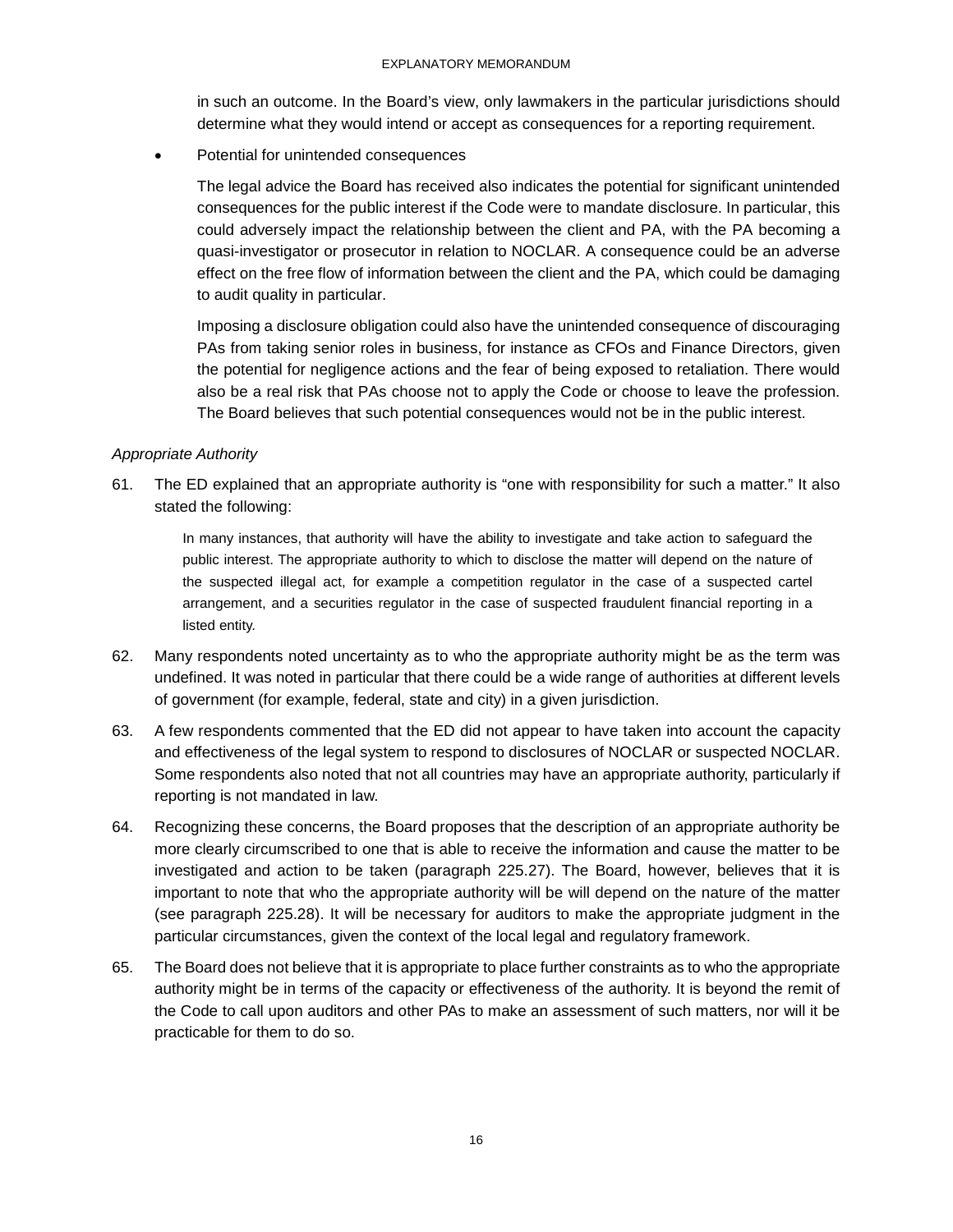#### *Obtaining Legal Advice or Consulting Other Sources*

66. The Board noted strong views from a number of participants at the three roundtables that in practice, the situation may often require complex analysis and judgments. Accordingly, it was felt that the need for legal advice, particularly in relation to possible courses of action, cannot be overemphasized. The Board accepted that this reality should be acknowledged and has therefore proposed guidance to that effect (see paragraph 225.26).

#### (b) SENIOR PAIBS

#### *Description of Senior PAIBs*

- 67. Consistent with the feedback from the roundtables, the Board believes that senior PAIBs should have a greater responsibility to take action in response to identified or suspected NOCLAR than other PAIBs, given their decision-making ability and the expectations of them by virtue of their positions.
- 68. In this regard, the Board proposes to describe senior PAIBs as follows, leveraging the Board's recently revised guidance on management responsibility (revised paragraph 290.159[10](#page-16-0) of the Code):

Senior professional accountants in business are directors, officers or senior employees able to exert significant influence over, and make decisions regarding, the acquisition, deployment and control of the employing organization's human, financial, technological, physical and intangible resources.

#### *Overarching Expectations for Senior PAIBs*

- 69. One of the key messages from the roundtables was the need to emphasize the responsibilities of senior PAIBs in setting the right tone at the top and in establishing the appropriate controls within their organizations to prevent or deter NOCLAR. The Board believes that this emphasis should be made in the Code, recognizing that the primary responsibility for ensuring that an entity conducts its business in full compliance with all applicable laws and regulations rests with management.
- 70. The Board has therefore proposed changes to Section 300[11](#page-16-1) of the Code to provide additional guidance in that regard. These changes were merged with other changes arising from the Board's Part C project and are reflected in the following proposed revised paragraph 300.5, which the Board issued for [exposure](http://www.ifac.org/sites/default/files/publications/files/IESBA-Exposure-Draft-Ethics-Code-Part-C.pdf) in November 2014:

A professional accountant in business may hold a senior position within an organization. The more senior the position of the professional accountant, the greater will be the ability and opportunity to influence–events, practices policies and–attitudes decision-making. A professional accountant–in business is expected, therefore, to encourage an ethics-based culture in an employing organization. that emphasizes the importance that To the extent that the professional accountant is in a position to do so, the professional accountant shall take reasonable steps to identify, implement and oversee safeguards in the work environment to encourage or promote an ethics-based culture, including policies and procedures to prevent non-compliance with laws and regulations. Ethics policies and whistleblowing procedures that have been communicated to all employees may be useful to achieve the objective of establishing and maintaining an ethics-based culture. Such policies and procedures help

 $\overline{\phantom{a}}$ 

<span id="page-16-0"></span><sup>&</sup>lt;sup>10</sup> Revised paragraph 290.159 states that "[m]anagement responsibilities involve controlling, leading and directing an entity, including making decisions regarding the acquisition, deployment and control of human, financial, technological, physical and intangible resources."

<span id="page-16-1"></span>Section 300, *Introduction*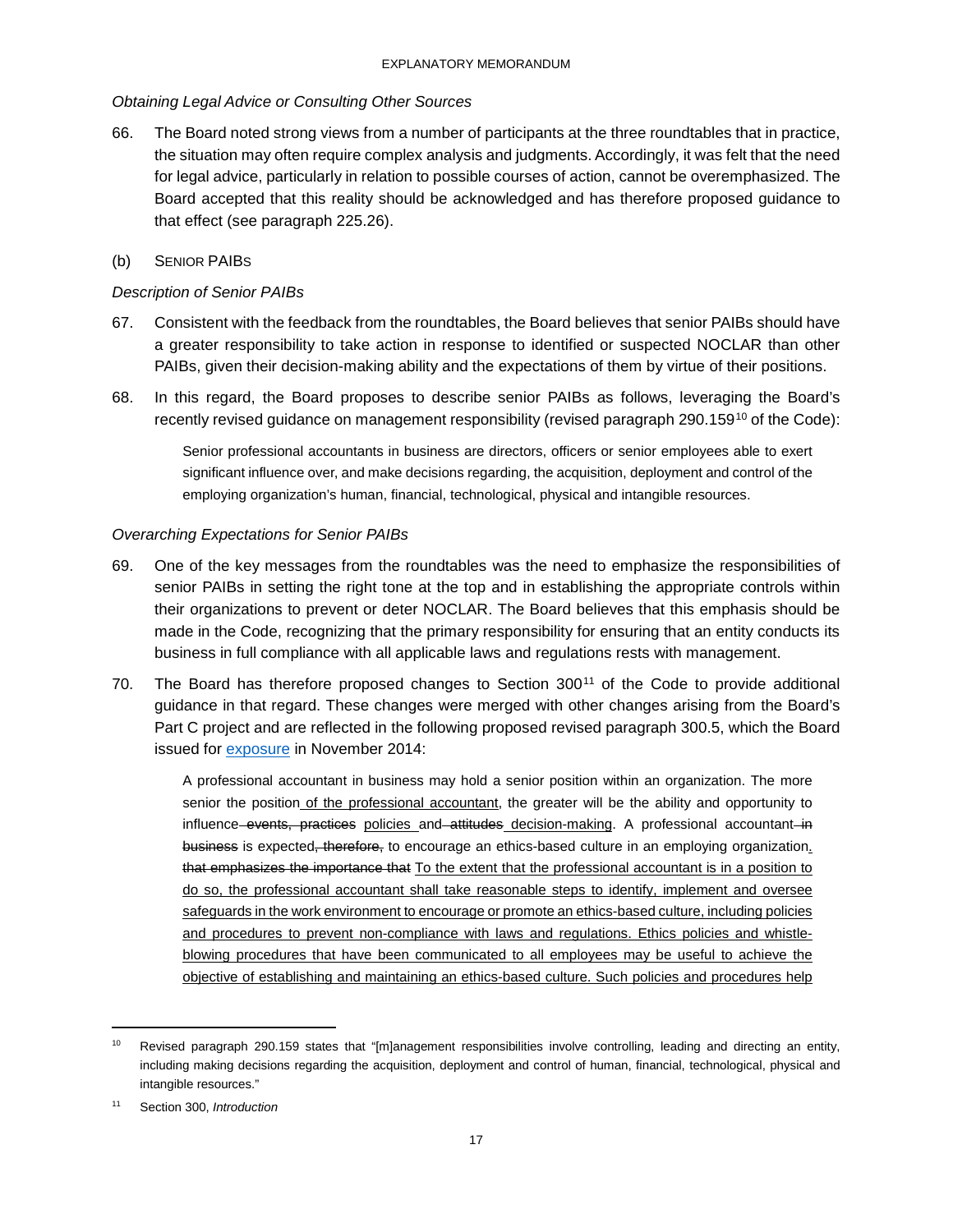#### EXPLANATORY MEMORANDUM

to encourage ethical behavior and increase the likelihood of senior management places on ethical behavior being alerted to a problem in time to prevent serious harm.

71. The Board believes that these proposed changes will assist in stimulating appropriate behavioral changes among a group of PAs who have the ability to make a difference within their organizations. The Board also believes that this top-down element of the proposed framework has the benefit of bringing greater balance to the revised proposals compared with the original ED, which focused almost entirely on escalating matters up the chain of command for an appropriate response to the issue.

# *Required Responses for Senior PAIBs*

- 72. The Board believes that the response framework for senior PAIBs should be broadly comparable to that for auditors (see Appendix 1) but with the following notable exceptions:
	- Senior PAIBs should take appropriate steps to have the consequences of the NOCLAR or suspected NOCLAR rectified, remediated or mitigated, and to reduce the risk of re-occurrence.
	- They should also take appropriate steps to deter the NOCLAR if it has not yet occurred.
	- They should alert the external auditor, if any, pursuant to their duty or legal obligation to provide all information necessary to enable the auditor to fulfill the auditor's responsibilities. (See paragraphs 360.17-18.)
- (c) PAS IN PUBLIC PRACTICE PROVIDING SERVICES OTHER THAN AUDITS
- 73. For these PAs, the Board believes that the extent of the required response should be less compared with that for auditors. This is consistent with the former's generally narrower mandates and the lower level of public reliance on the services they provide.
- 74. Accordingly, the Board proposes that for these PAs they should only be required to:
	- Seek to obtain an understanding of the matter (see paragraph 225.34).
	- Discuss the matter with the appropriate level of management and, if they have access to them and where appropriate, TCWG (see paragraph 225.35). In situations where the client is just an individual, the discussion will by necessity be with only that individual.
	- If the client is also an audit client of the firm, communicate the matter within the firm so as to enable the engagement partner for the audit to be appropriately informed about it and for the latter to determine how it should be addressed in accordance with proposed Section 225 (see paragraph 225.39).
	- If the client is an audit client of a network firm, consider communicating the matter to the network firm so as to enable the engagement partner for the audit to be appropriately informed about it (see paragraph 225.40). (See further discussion below.)
	- Stand back and consider whether further action is needed to achieve the objectives under the proposed Section. Such further action may include disclosing the matter to the external auditor or to an appropriate authority as would be permitted under paragraph  $140.7(c)(iv)$ . (See paragraphs 225.41, 43 and 45.)
	- Also stand back and consider if they can remain associated with the client in order to comply with the fundamental principles (see paragraph 225.47).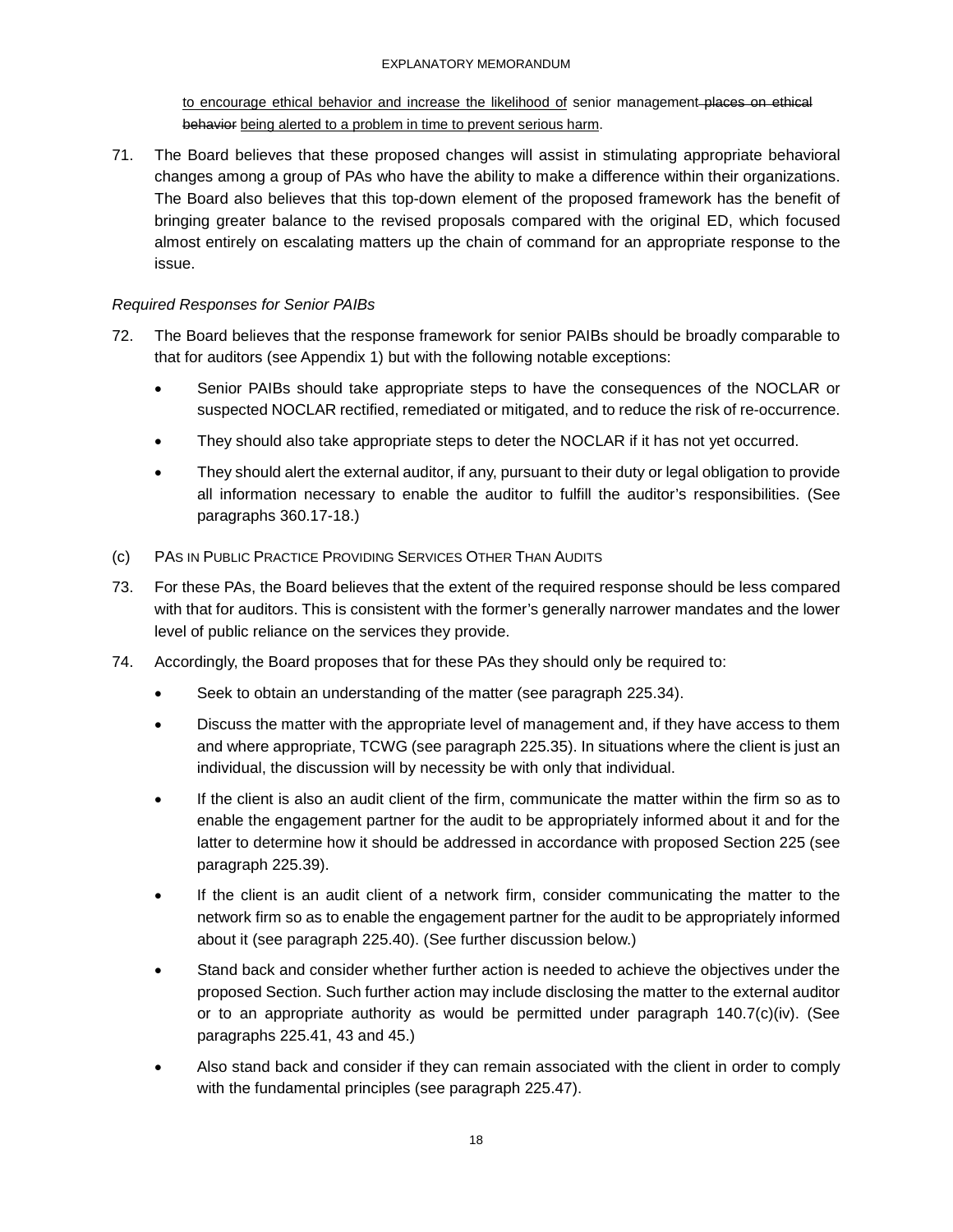- 75. The need for, and the nature and extent of, further action will depend on a number of factors, including the legal and regulatory framework, the response of management and TCWG, the urgency of the matter, and the likelihood of substantial harm to the client or stakeholders (see paragraph 225.42).
- 76. The Board has been careful not to replicate all the detailed guidance applicable to auditors in the section addressing other PAs in public practice to avoid conveying the impression that the latter have the same level of responsibility to respond to NOCLAR or suspected NOCLAR as the former. These other PAs, however, would not be precluded from considering the guidance applicable to auditors.

#### *Circumstances Where the Client is an Audit Client of a Network Firm, and Certain Forensic Engagements*

- 77. The Board noted that there should generally be no impediments to reporting the matter within a firm where the client is also an audit client of the firm (unless there are specific engagement terms precluding such disclosure). The situation may, however, be more complex and nuanced where the client is an audit client of a network firm. In particular, there may be local laws or regulations that prevent disclosure *outside* the jurisdiction. Also, the nature of the engagement itself may limit disclosure outside the firm, such as in the case of certain forensic or litigation services or in an ongoing investigation into the matter by a prosecutor. In addition, materiality may be an important consideration (for example, the matter may be immaterial to the audit of the group). For these reasons, the Board does not believe that it is appropriate to mandate reporting to a network firm without appropriate consideration of the context and circumstances.
- 78. The Board considered whether to provide guidance on this issue. The Board felt that addressing all the potential complexities of reporting to another network firm would lead to proposed Section 225 becoming unbalanced and skewed towards this particular aspect of the proposals, thus detracting from the broader principles the Board is aiming to establish in the framework. The Board believes that a firm should appropriately judge whether to report to another network firm taking into account the circumstances of the matter and the jurisdictional context. Accordingly, the Board has not proposed detailed guidance on this particular issue.
- 79. The Board has, however, provided guidance on factors to consider regarding whether information can be disclosed *outside the entity* (see paragraph 225.44). These factors include, in particular, whether the terms or nature of the engagement would preclude disclosure to third parties, such as where legal privilege exists which extends to the PA. The Board believes that articulating this particular factor will help to respond to comments from a number of respondents to the ED, as well as some participants at the roundtables, who were concerned that certain engagements conducted under the expectation of privilege, such as when the PA is engaged by a law firm to undertake a forensic engagement, would be scoped in under the proposals. For the avoidance of doubt, the Board does not intend such engagements to be covered by the proposals insofar as disclosure outside the entity is concerned.
- 80. Other engagements, including forensic-type engagements, where legal privilege does not apply are covered by the proposals. However, as noted in paragraph 73 above, the extent of the PA's required response in those circumstances would be less compared with that for auditors.

#### *Review and Other Assurance Engagements*

81. Pursuant to a matter raised during consultation with the IESBA CAG, the Board considered whether the approach to responding to NOCLAR or suspected NOCLAR for PAs in public practice should be distinguished between assurance engagements more broadly (including audit and review engagements) and non-assurance engagements, rather than between audits and other services. It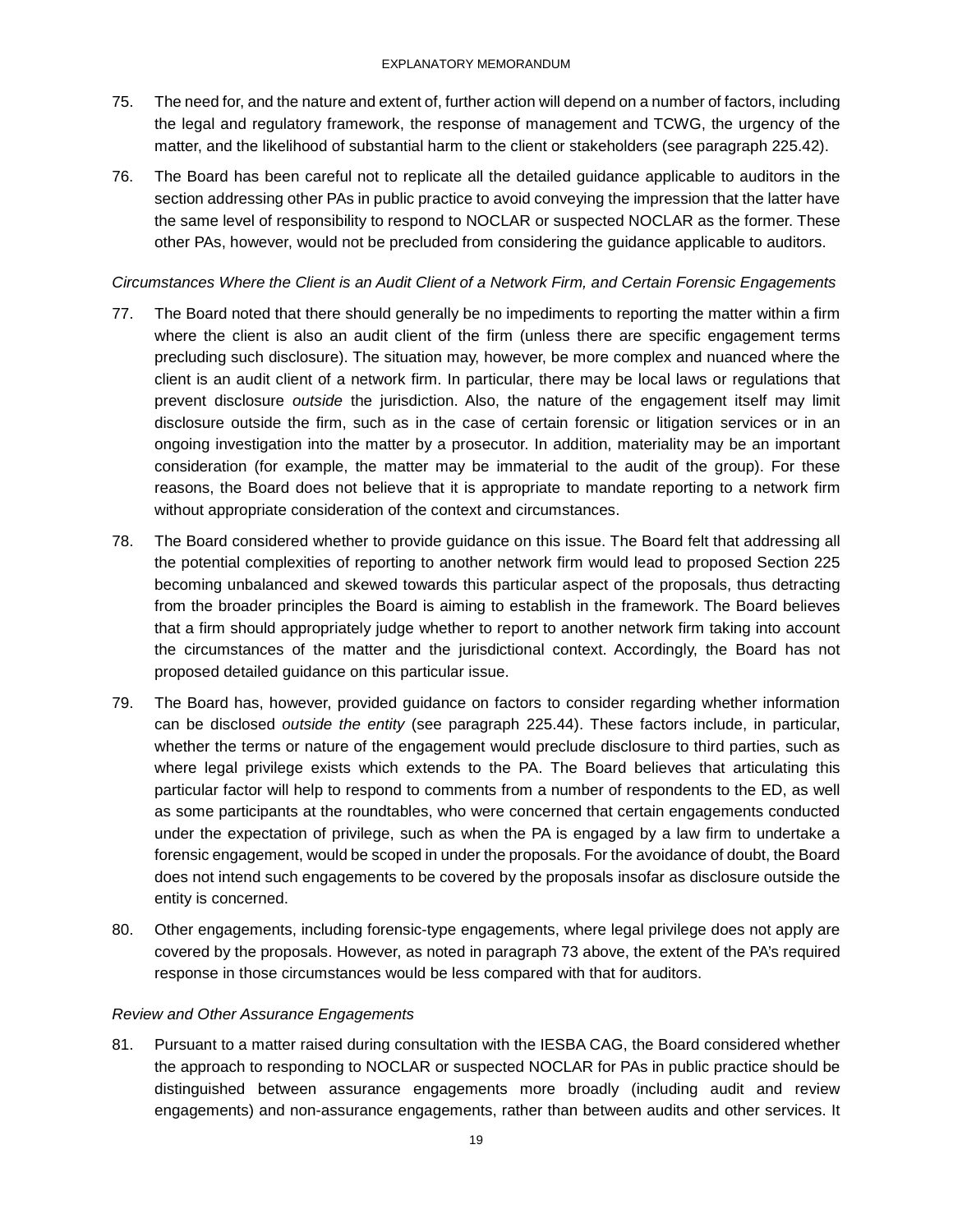was noted at the CAG in particular that PAs performing review engagements generally have the same access to TCWG as those performing audit engagements.

- 82. The Board does not believe that making the split between assurance and non-assurance engagements for the proposed framework is appropriate. This is because the provision of review and other assurance engagements other than audits of financial statements varies significantly around the world, as does the level of public reliance on them. Also, audits tend to be significantly more legislated or regulated than other assurance engagements.
- 83. Jurisdictions would not be precluded from extending the proposed framework to cover specific types of assurance engagement other than audits should they believe that doing so would be appropriate for their national contexts.
- (d) OTHER PAIBS
- 84. For these PAs, the Board believes that the extent of the required response should be less compared with that for senior PAIBs, consistent with their more limited spheres of influence. Accordingly, the Board proposes that for these other PAIBs, they should only be required to:
	- Seek to obtain an understanding of the matter (see paragraph 360.31); and
	- Escalate the matter to an immediate superior or the next higher level of authority within the organization (see paragraph 360.33), or use the established internal whistle-blowing procedure if available (see paragraph 360.11).
- 85. The Board does not believe it necessary to distinguish between different levels of seniority for these PAIBs given that the responsibilities flow through up the chain of command.
- 86. Nothing under the proposed framework would preclude PAIBs who are not senior PAIBs from deciding to disclose the matter to an appropriate authority. To make this clear, the Board has proposed guidance in paragraph 360.34.

# D. **Documentation**

- 87. The ED proposed to require PAs in public practice and PAIBs to document, among other matters, the steps taken to respond to a suspected NOCLAR, including the persons consulted, responses received, and the disclosure, if any, made to an appropriate authority.
- 88. Views on this proposal were divided. Many respondents were supportive of the requirements as proposed, with a few requesting further guidance to facilitate proportionate application and to avoid PAs inadvertently prejudicing the legal process.
- 89. Many others, however, disagreed. Among the concerns expressed were that:
	- The requirements would be disproportionate as they seemed to call for documentation regardless of whether the suspected NOCLAR was of any consequence; and
	- The resulting documentation may be legally discoverable.
- 90. Several others were of the view that the proposal seemed to move the Code away from its current position of generally advocating documentation in the PA's interests but not requiring it. A few others felt that the ED went too far in proposing a documentation requirement for PAIBs and that any such requirement should be limited to PAs performing audit engagements. Even then, however, a view was expressed that documentation requirements are adequately addressed elsewhere in professional standards.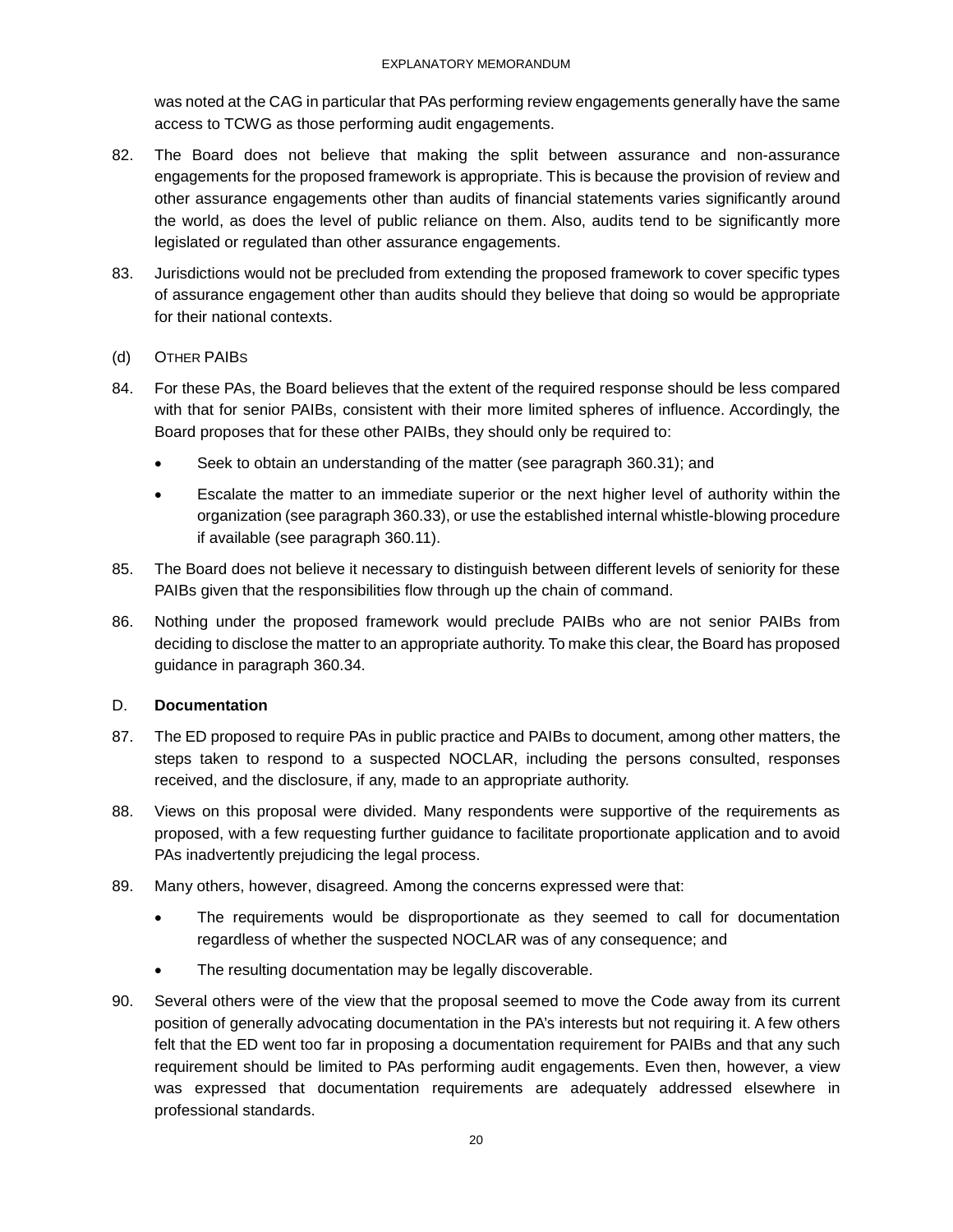- 91. In the light of these concerns, the Board has reconsidered the approach to documentation. The Board noted that auditors are already required under the ISAs to prepare audit documentation, including documentation of identified or suspected NOCLAR. The Board proposes that auditors be reminded of their obligations in this respect (see paragraph 225.31). In addition, in response to stakeholder feedback during the development of the framework, the Board proposes that the Code require auditors to document, with respect to identified or suspected NOCLAR that they have concluded is a *significant matter*:
	- How management and, where applicable, TCWG have responded to the matter.
	- The courses of action the auditors considered, the judgments they made and the decisions they took, having regard to the reasonable and informed third party test.
	- How they are satisfied that the objectives under the proposed Section 225 have been met. (See paragraph 225.32.)
- 92. The Board believes that this documentation requirement for auditors is appropriate given the higher public expectations of their role. Such documentation would cover the specific considerations, judgments and decisions that would be called for under the proposed framework. This documentation requirement, which is an integral part of the framework, is intended to serve the purposes of the Code. It is not intended to modify or detract from the documentation requirements in the ISAs.
- 93. For other PAs, including PAIBs, the Board proposes that the documentation approach only differ in terms of the level of obligation imposed, i.e., no requirement but an encouragement (see paragraphs 225.48 and 360.35).
- 94. The Board believes that these revised documentation proposals are responsive to the feedback received from stakeholders on the ED and during the consultation process in the development of the proposed framework. They are also proportionate and give due regard to avoiding excessive documentation that would otherwise place an unreasonable burden on PAs.

# E. **Communication Between Successor and Predecessor Auditors**

- 95. Section 210 of the Code currently suggests as a safeguard that when considering taking up a new appointment with a prospective client, a PA in public practice ask the existing PA to provide known information on any facts or circumstances that, in the latter's opinion, the former needs to be aware of before deciding whether to accept the engagement.<sup>[12](#page-20-0)</sup>
- 96. In developing the proposed framework, the Board noted the importance of communication between successor and predecessor auditors in the case of audits of financial statements. The Board acknowledged that it would not be in the public interest if a case of serious NOCLAR or suspected NOCLAR were to be simply "dropped" because of the withdrawal of the existing auditor without a potential successor being alerted to it. Some on the IESBA CAG had also flagged this issue for further consideration. In addition, a regulatory respondent to the ED had recommended that the Board consider requiring the predecessor auditor to notify a successor auditor of the matter so that the latter understands the risk of accepting the engagement.
- 97. The Board recognized the potential benefits through mandating this communication in the Code. In particular, this could more effectively lead to desired outcomes in the public interest in terms of stimulating appropriate actions by management or TCWG to respond to the NOCLAR or suspected

 $\overline{\phantom{a}}$ 

<span id="page-20-0"></span><sup>12</sup> Section 210, *Professional Appointment*, paragraph 11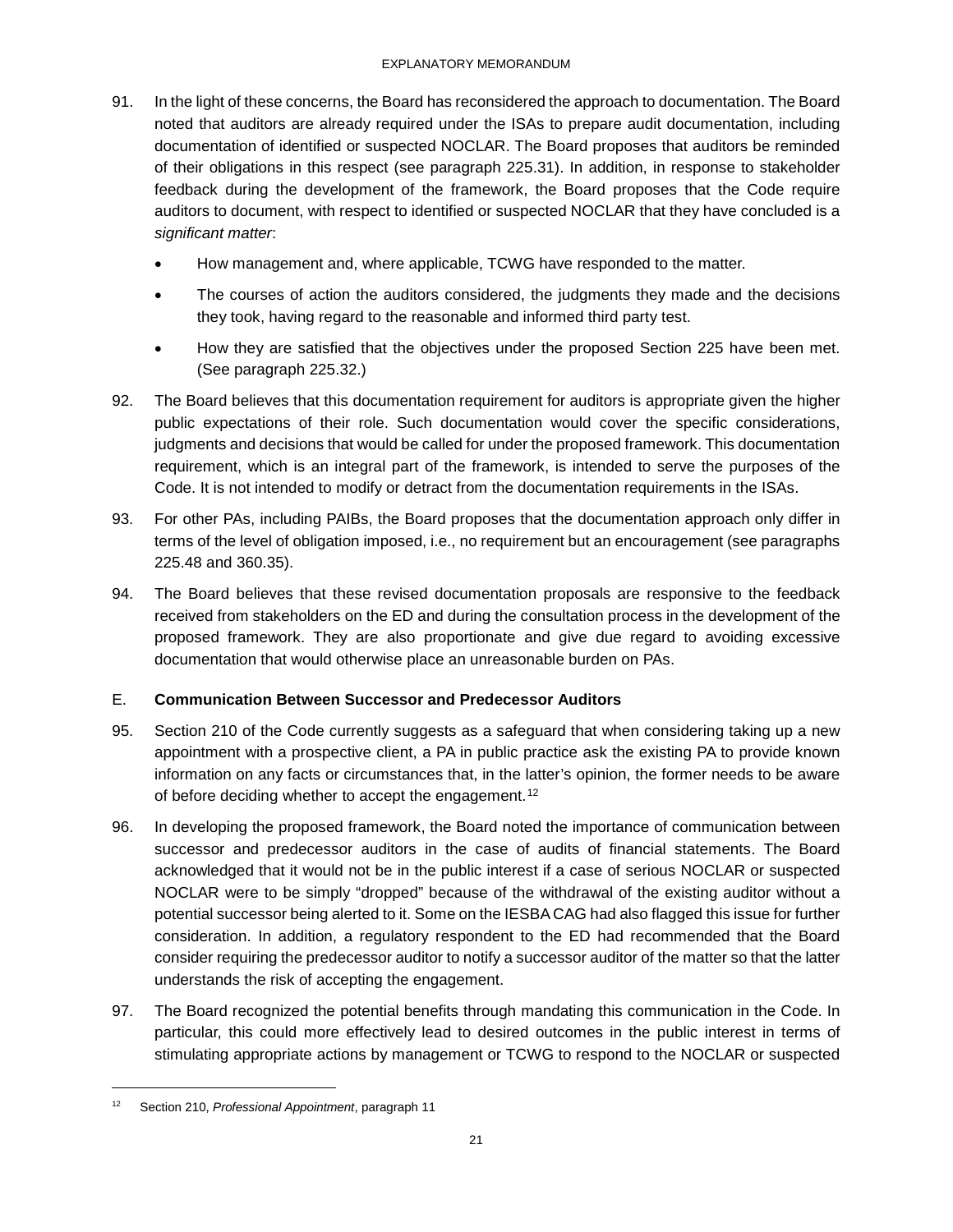NOCLAR. Importantly, knowledge that such a communication requirement exists could have the effect of ensuring that management and TCWG respond appropriately. The Board also considered existing practice in Canada and the UK where the national ethics requirements already mandate such a communication.

- 98. The Board therefore proposes that Section 210 be amended as follows:
	- Requiring in the case of an audit of financial statements that a proposed auditor request the existing auditor to provide known information regarding any facts or circumstances that, in the latter's opinion, the former needs to be aware of before deciding whether to accept the engagement (see paragraph 210.13 in the list of consequential and conforming amendments).
	- Requiring the existing auditor to provide the information honestly and unambiguously, subject to client consent regarding the disclosure (paragraph 210.13).
	- If the client fails or refuses to grant consent, requiring the existing auditor to disclose this fact to the proposed auditor, and requiring the latter to then carefully consider such failure or refusal when determining whether or not to accept the appointment (paragraph 210.13).
	- Making a conforming deletion of the guidance in paragraph 210.9 which currently indicates that depending on the nature of the engagement, direct communication with the existing PA may be required to establish the facts and circumstances regarding the proposed change.
- 99. The Board proposes that the communication requirement apply only in the case of audits of financial statements given the greater public interest role of auditors. Therefore, in all other cases, communication by a proposed PA with an existing PA will continue to be a possible safeguard (see paragraph 210.9).
- 100. This proposal is also responsive to a recommendation that arose from the IAASB's Audit Quality project for the IESBA to consider improving information sharing between audit firms when one firm decides to resign from, or is not reappointed to, an audit engagement. Further, the proposal would complement the ISAs given that ISA 300 already requires a successor auditor to communicate with a predecessor auditor in compliance with relevant ethical requirements.<sup>[13](#page-21-1)</sup>

# <span id="page-21-0"></span>IV. **Strengths of the Proposed Framework**

*101.* This section outlines the strengths of the proposed framework and why the Board believes it will better lead to the desired outcomes in the public interest.

# *A Holistic and Balanced Model*

 $\overline{\phantom{a}}$ 

- 102. Through establishing overarching objectives, the proposed framework represents a holistic, balanced and principles-based approach to guiding PAs in responding to NOCLAR or suspected NOCLAR. It focuses on the desired *outcomes* in the public interest, i.e., that:
	- (a) PAs comply with the fundamental principles of integrity and professional behavior, and therefore do not turn a blind eye to an instance of NOCLAR or suspected NOCLAR;
	- (b) By bringing the matter to the attention of management and, where appropriate, TCWG, PAs seek to enable them to rectify, remediate or mitigate the consequences of the identified or suspected NOCLAR, or to deter the commission of the NOCLAR; and

<span id="page-21-1"></span><sup>13</sup> ISA 300, *Planning an Audit of Financial Statements*, paragraph 13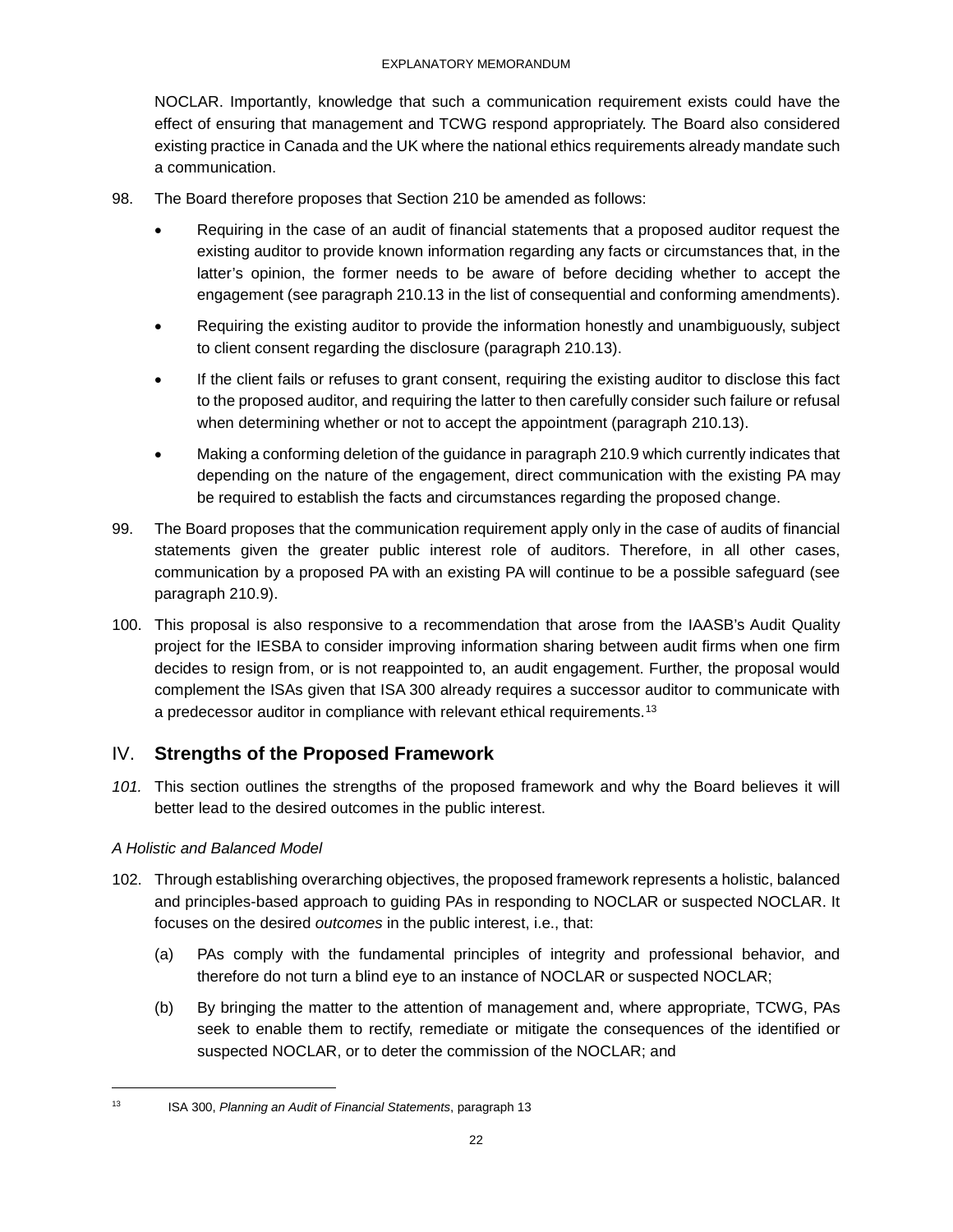- (c) PAs take further action as may be needed in the public interest.
- 103. The proposed framework also recognizes the roles and capacities of the relevant parties in addressing the matter. It places appropriate and necessary emphasis on the actions of auditors and other PAs vis-à-vis the responsibilities of management and TCWG. It therefore encourages measures to prevent, detect and appropriately respond to NOCLAR by the client or the employing organization itself. It also specifies essential principles for PAIBs given that they play an important role as a "first line of defense" against NOCLAR.
- 104. Further, it is responsive to the feedback received from stakeholders on the original ED and at the roundtables in terms of balancing in a robust way the need for PAs to act in the public interest against considerations of global operability.

# *Clear Scoping and Threshold for Further Action*

105. The proposed framework sets out a clear and simple scope for the types of laws and regulations that are addressed. In addition, it specifies a clear threshold for further action in terms of "substantial harm" to stakeholders, thereby facilitating more consistent application.

# *A Proportionate Approach*

 $\overline{\phantom{a}}$ 

106. The proposed framework sets out a proportionate approach for responding to NOCLAR or suspected NOCLAR for the different categories of PAs, recognizing their different spheres of influence and what they are able to do in their different capacities. In particular, it distinguishes auditors from PAs in public practice providing non-audit services, and scales the responsibilities accordingly, recognizing the higher public expectations for the former. It does the same for senior PAIBs relative to other PAIBs, recognizing the fiduciary nature of the roles and the levels of influence and decision-making of the former within the employing organization.

# *A Renewed Emphasis on the Tone at the Top within the Employing Organization*

107. Through proposed changes to Section 300 of Part C of the Code,<sup>[14](#page-22-0)</sup> the proposed framework reemphasizes the importance of the tone at the top, particularly with respect to the promotion of a culture of compliance with laws and regulations and prevention of NOCLAR within the employing organization. This includes, to the extent the PAIB is in a position to do so, taking reasonable steps to establish policies and procedures to that effect.

# *Stimulating Increased Reporting Under Law or Regulation*

108. Anecdotal evidence in some jurisdictions suggests that even where reporting requirements exist under law or regulation, PAs are not reporting instances of NOCLAR or suspected NOCLAR to appropriate authorities. For example, available data for 2009 indicate that the number of reports that PAs filed with authorities in EU member states under the EU's Third Money Laundering Directive varied significantly,[15](#page-22-1) notwithstanding that member states have some leeway in how they implement the Directive at the national level.

<span id="page-22-0"></span><sup>&</sup>lt;sup>14</sup> The proposed changes have been issued for comment as part of the Part C Phase I [exposure draft.](http://www.ifac.org/publications-resources/proposed-changes-part-c-code-addressing-presentation-information-and-pressure)

<span id="page-22-1"></span><sup>15</sup> The available statistics for the number of suspicious activity reports filed by PAs in 2009 under the Third Money Laundering Directive include, for example, UK: over 6300 PAs; Germany: 1 auditor and 3 other PAs; France: 22 auditors and 55 other PAs; Bulgaria, Latvia, Lithuania, Poland and Slovenia: 0.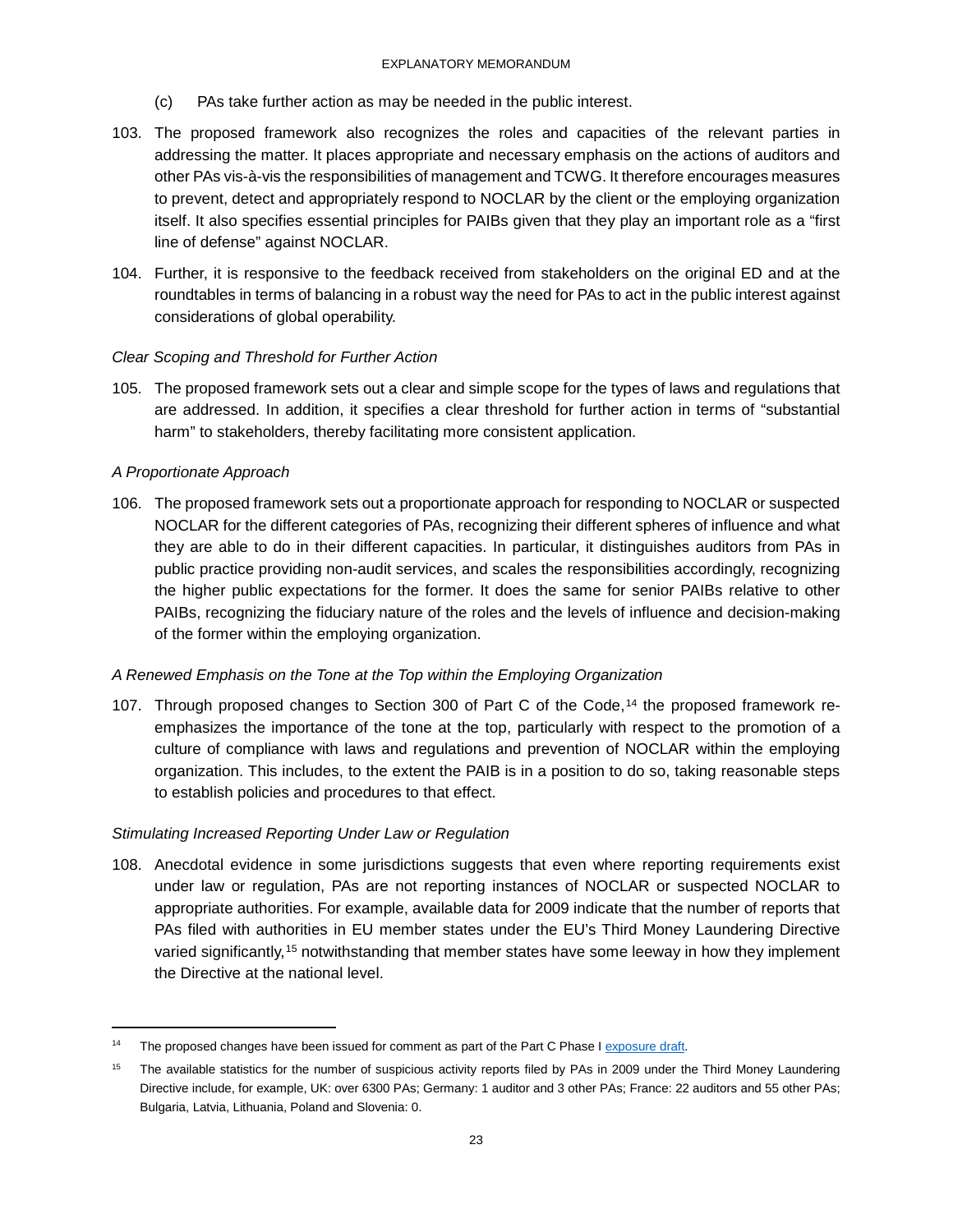- 109. The proposed framework aims to support and enhance compliance by PAs with existing legal or regulatory reporting requirements, and thus stimulate a greater incidence of actual reporting. It does so by requiring all categories of PAs to *understand* what those provisions are when they face identified or suspected NOCLAR, and not merely to comply with them. In this way, the Code would support existing laws and regulations governing the reporting of NOCLAR or suspected NOCLAR by PAs to achieve the desired outcome of increasing reporting of such matters to appropriate authorities.
- 110. Additionally, in jurisdictions where there is little or no guidance as to how to implement a legal or regulatory requirement to report NOCLAR or suspected NOCLAR to appropriate authorities, the proposed framework will support and complement the legal and regulatory framework by providing the necessary guidance.
- 111. The Board notes that many jurisdictions, including most in the G-20, have established requirements in law or regulation for auditors in particular to report NOCLAR or suspected NOCLAR to appropriate authorities.<sup>[16](#page-23-0)</sup> Many jurisdictions<sup>[17](#page-23-1)</sup> also have signed up to the Financial Action Task Force (FATF) recommendations on anti-money laundering.[18](#page-23-2)

#### *An Expanded Auditors' "Toolkit"*

- 112. For auditors, the proposed framework would expand their "toolkit" for dealing with NOCLAR or suspected NOCLAR. It would in particular provide a pathway to disclosure of a serious NOCLAR or suspected NOCLAR to an appropriate authority without the duty of confidentiality under the Code standing in the way.
- 113. It would also require communication between a proposed auditor and an existing auditor regarding reasons when there is a change in appointment. In addition to having the effect of ensuring that management and TCWG respond appropriately, this measure would increase the likelihood that serious issues of NOCLAR are appropriately flagged to and addressed by successor auditors.
- 114. These additional tools would supplement the options auditors have of disclosure of the matter in, or modification of, the auditor's report and the threat of withdrawal from the audit engagement and client relationship.

# *A Rigorous Consideration of Further Action Needed in the Public Interest, and Documentation*

115. For auditors and senior PAIBs, the proposed framework would require them to consider such further action as may be needed in the public interest. Through mandating application of a third party test, it would require them to objectively assess the facts and circumstances at the time to determine the need for, and nature and extent of, such further action.

 $\overline{\phantom{a}}$ 

<span id="page-23-0"></span><sup>&</sup>lt;sup>16</sup> See the [Appendix](http://www.ifac.org/sites/default/files/meetings/files/Agenda%20Item%205-B%20-%20NOCLAR%20-%20Draft%20Rationale%20for%20Revised%20Framework%20(PDF).pdf) to the January 2015 IESBA issues paper.

<span id="page-23-1"></span><sup>&</sup>lt;sup>17</sup> Over 180 jurisdictions around the world have committed to the FATF recommendations[: http://www.fatf-gafi.org/countries/.](http://www.fatf-gafi.org/countries/) The FATF recommendations can be accessed at: [http://www.fatf](http://www.fatf-gafi.org/media/fatf/documents/recommendations/pdfs/FATF_Recommendations.pdf)[gafi.org/media/fatf/documents/recommendations/pdfs/FATF\\_Recommendations.pdf.](http://www.fatf-gafi.org/media/fatf/documents/recommendations/pdfs/FATF_Recommendations.pdf) 

<span id="page-23-2"></span><sup>18</sup> Under FATF Recommendation 23 for Designated Non-Financial Businesses and Professions (DNFBPs), accountants are required to report suspicious transactions to appropriate authorities when, on behalf of or for a client, they engage in a financial transaction in relation to the following activities: buying and selling of real estate; managing of client money, securities or other assets; management of bank, savings or securities accounts; organization of contributions for the creation, operation or management of companies; creation, operation or management of legal persons or arrangements, and buying and selling of business entities. In addition, countries are strongly encouraged to extend the reporting requirement to the rest of the professional activities of accountants, including auditing.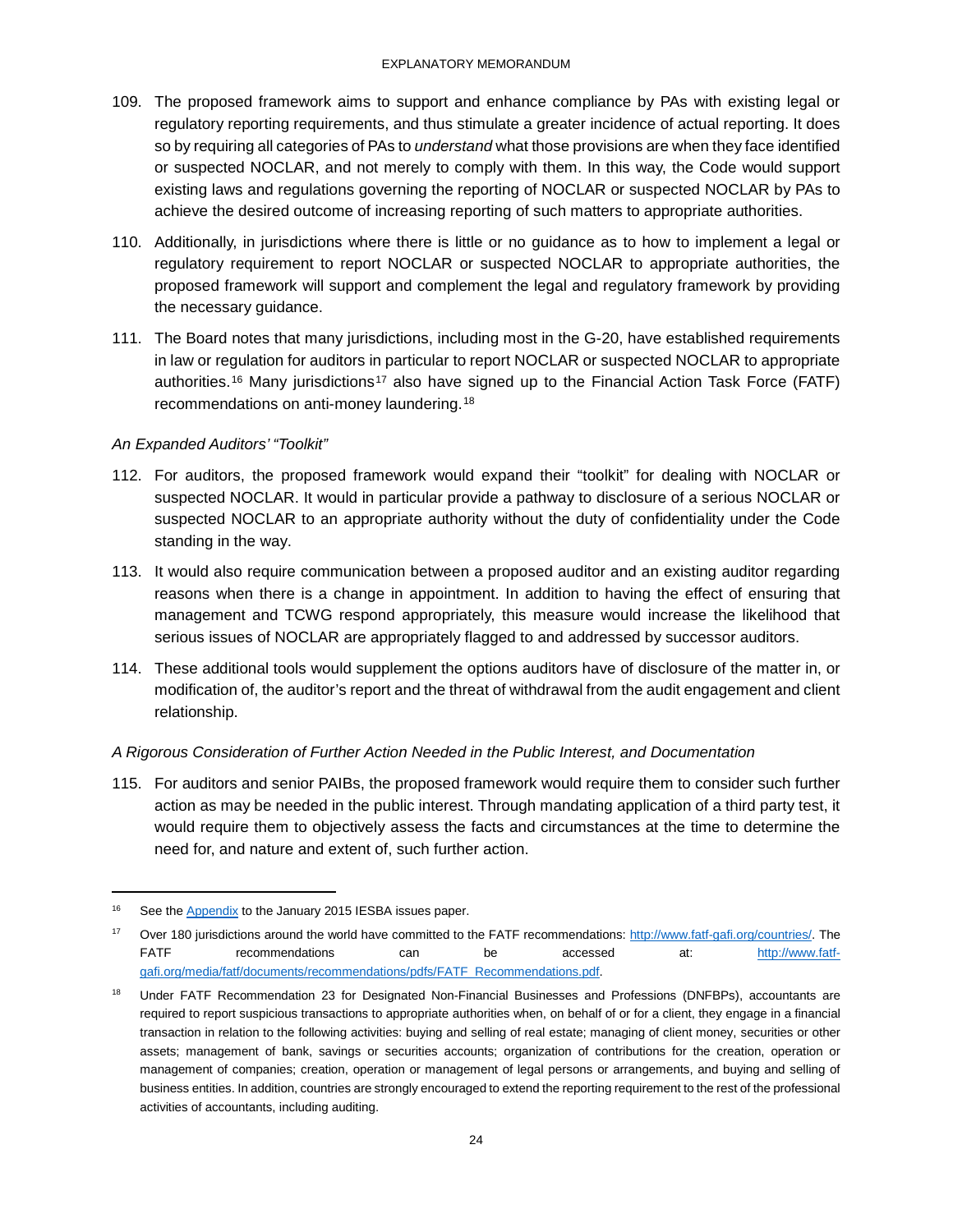- 116. In relation to auditors where the identified or suspected NOCLAR is considered to be a significant matter, it would require documentation of how management and, where applicable, TCWG have responded to the matter, the courses of action considered, judgments made and decisions taken, and how the auditors are satisfied that the objectives have been met.
- 117. At the same time, the proposed framework would address PAs' need for guidance in dealing with what will, as noted above, often be difficult and stressful situations when they have identified or suspect NOCLAR, consistent with the original objective of the project. There is less prescription in the escalation process, recognizing the need for judgment and the fact that in practice the situation may be complex and fluid, and often may require legal interpretation.

# <span id="page-24-0"></span>V. **Broader Considerations**

- 118. The Board recognizes that the Code operates as part of a wider framework, which needs to include strong corporate governance systems and robust, trusted and effective legal and regulatory regimes. The Board believes that all the elements of the wider framework are important in ensuring that the issue of NOCLAR is addressed holistically.
- 119. PAs must do their part in responding to NOCLAR or suspected NOCLAR within the context of their responsibility to act in the public interest, alongside other stakeholders. In particular:
	- Management and TCWG have fiduciary and other legal and professional responsibilities in addressing issues of NOCLAR.
	- Governments, legislators and regulators are uniquely placed to introduce or strengthen legislation or regulation governing the reporting of NOCLAR, appropriately tailored to their national circumstances. They are also able to enforce such legislation or regulation, and appropriately act on reports of NOCLAR or suspected NOCLAR.
	- Other stakeholders such as regional and international organizations with an interest or a role in ensuring that issues of NOCLAR are appropriately or better addressed can stimulate dialogue, coordination and progress on the topic. Such organizations include international regulators and other policy-making bodies. In this regard, the Board notes the success of organizations such as the Organization for Economic Cooperation and Development (OECD) in leading international efforts to tackle issues such as money laundering and bribery. In addition, the Board notes the recent efforts of the G20 in developing its Anti-Corruption Action Plan, including identifying protection of whistle-blowers as one of the high priority areas in the global anti-corruption agenda.
- 120. The Board agrees with observations made during its consultations with the IESBA CAG that there is a broader mindset and educational objective that needs to be addressed with PAs in dealing with NOCLAR. The Board is committed to working with legislators, regulators, firms, IFAC member bodies and other stakeholders to ensure that PAs are better aware of and understand their legal and regulatory responsibilities regarding responding to matters of NOCLAR. Effectively addressing this mindset and educational objective may contribute to a significantly improved outcome in terms of increased reporting by PAs of NOCLAR or suspected NOCLAR to appropriate authorities.

# <span id="page-24-1"></span>VI. **Liaison with IAASB**

121. Nothing in the proposals is intended to modify or interpret the ISAs. The proposals are intended instead to complement the ISAs, recognizing the different objectives of the Code and the ISAs.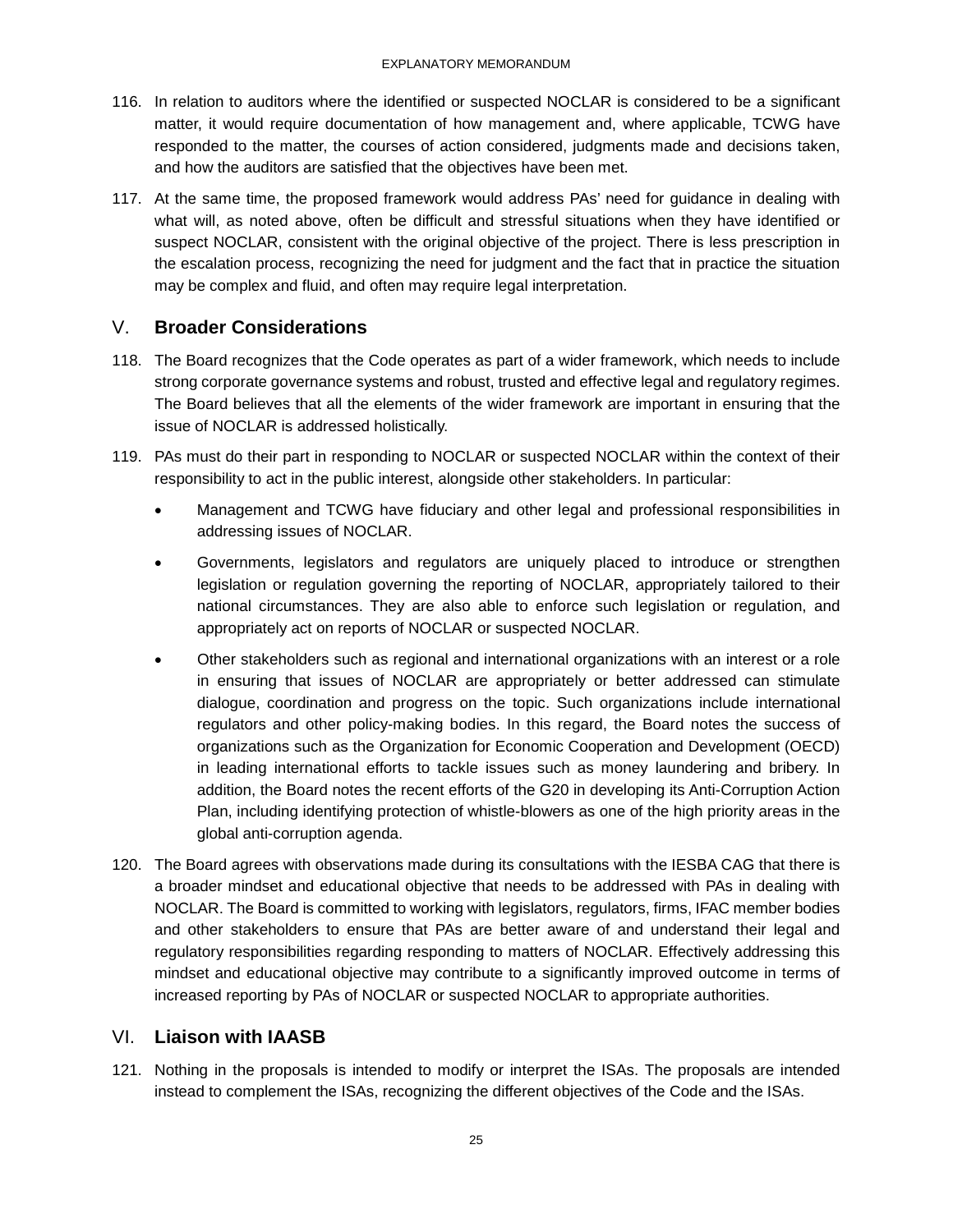- 122. The main areas where the proposals expand the obligations of auditors from an *ethical* perspective, as distinct from the requirements on them as specified in ISA 250 when conducting an audit in accordance with ISAs, are in relation to:
	- Evaluation of the implications of the matter to stakeholders in financial or *non-financial* terms, and not only with respect to whether there may be material misstatement of the entity's financial statements.
	- A threshold of "substantial harm" as opposed to "material effect on the financial statements" in determining the need for and nature and extent of further action.
	- Consideration of not only NOCLAR that has occurred but also NOCLAR that may occur.
	- A requirement for the auditor to prompt management and, where appropriate, TCWG to address the consequences, deter the NOCLAR, or report it to an appropriate authority.
	- Requirements to understand and comply with applicable laws and regulations and professional standards.
	- A requirement to determine such further action as may be needed in the public interest.
- 123. The Board has engaged with the IAASB with a view to identifying the implications of the proposals in relation to ISA 250 or other IAASB standards. The IAASB has established a working group to further facilitate this exercise, with a member of the IESBA NOCLAR Task Force participating in the working group.
- 124. An initial [comparative analysis](http://www2.ifac.org/system/files/meetings/files/Agenda%20Item%202-I%20%28Updated%29%20-%20NOCLAR%20-%20Comparative%20Analysis%20with%20ISA%20250.pdf) of the proposals against ISA 250 has been provided to the IAASB working group for further consideration. At its [March 2015 meeting,](http://www.ifac.org/sites/default/files/meetings/files/20150316-IAASB-Agenda_Item_9-NOCLAR-Cover-FINAL.pdf) the IAASB considered the process and timeframe for developing any related proposals to address consequential changes to its standards. The Board will further engage with the IAASB as this project progresses.

# <span id="page-25-0"></span>VII. **Analysis of the Overall Impact of the Proposals**

- 125. Throughout its deliberation of the complex issues in this project, the Board has kept in mind the two key elements in the overall objective of the project, i.e.:
	- (a) To enable PAs to decide how best to act *in the public interest* when they come across an act or suspected act of NOCLAR; and
	- (b) To provide them with a framework to *guide* them in doing so.
- 126. At the same time, the Board has kept in mind concerns raised by stakeholders in response to the original ED and during the roundtables about making sure that the provisions are balanced, practicable and operable on the global basis. The Board firmly believes that the proposals in this re-ED reflect these important considerations, have been appropriately informed by the Board's extensive outreach and consultations with stakeholders since the comment period on the original ED closed, and are in the public interest.
- 127. The main benefits of the proposed framework have been outlined in Section IV above. In particular, the framework will:
	- Support the achievement of the desired outcomes in the public interest in terms of (a) ensuring that PAs respond appropriately to the matter, and (b) encouraging measures to rectify, remediate or mitigate the consequences of identified or suspected NOCLAR, or to deter the commission of NOCLAR.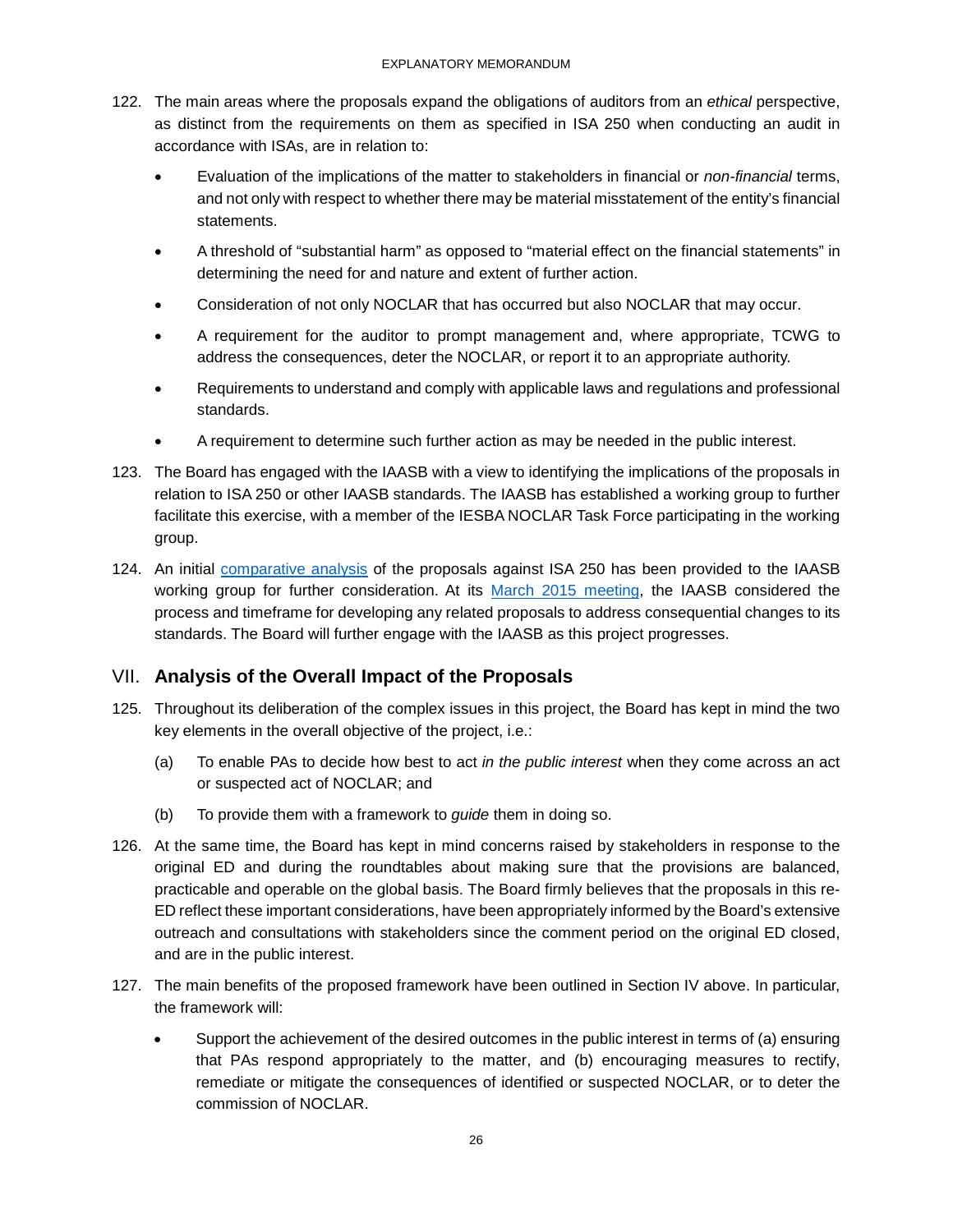- Heighten awareness of the importance of the tone at the top within an organization, particularly with respect to the promotion of a culture of compliance with laws and regulations and prevention of NOCLAR within the organization; and encourage the establishment of appropriate policies and procedures to that effect.
- By specifying ethical standards for PAIBs (and particularly *senior PAIBs*), who represent the first line of defense against NOCLAR, help ensure that NOCLAR issues and their consequences are appropriately addressed and that such issues do not recur.
- Enhance compliance in jurisdictions where law or regulation mandates reporting by PAs of NOCLAR or suspected NOCLAR to appropriate authorities.
- Support implementation of a legal or regulatory reporting requirement where little or no guidance has been provided in the particular jurisdiction.
- Where reporting has not been stipulated under the legal and regulatory framework, provide a pathway to disclosure of identified or suspected NOCLAR to a regulator or other relevant authority in the appropriate circumstances.
- Strengthen auditors' toolkit for dealing with NOCLAR issues in the ways outlined in Section IV above.
- By providing supportive guidance, assist PAs in dealing with NOCLAR situations that can be especially challenging.
- 128. Considerations relative to costs are set out below for each of the four categories of PA.

# **PAs in Public Practice Performing Audits of Financial Statements**

- 129. For auditors, the Board considers there will be no incremental costs vis-à-vis what ISAs already require with respect to the audit of the financial statements. Under the ISAs, auditors' work effort will encompass obtaining an understanding of the matter where it has occurred, raising it with management and, where appropriate, TCWG, evaluating its implications for the financial statements, and documenting the relevant discussions, judgments made and decisions taken.
- 130. There will, however, be incremental costs, including costs associated with obtaining advice from legal counsel or other relevant parties if that were deemed appropriate, in relation to the following areas or circumstances:
	- Where NOCLAR or suspected NOCLAR has occurred and the potential consequences of the matter extend beyond a material effect on the financial statements, there will be an element of work effort in evaluating these consequences, including whether there is credible evidence of substantial harm to the entity or stakeholders in financial or non-financial terms.
	- Where NOCLAR *may occur*, the work effort will need to encompass obtaining an understanding of the matter and evaluating its potential implications, raising it with management/TCWG, and assessing their response.
	- There will be incremental costs in following up on the response of management/TCWG, and prompting them to take appropriate action to address the matter if they have not already done so.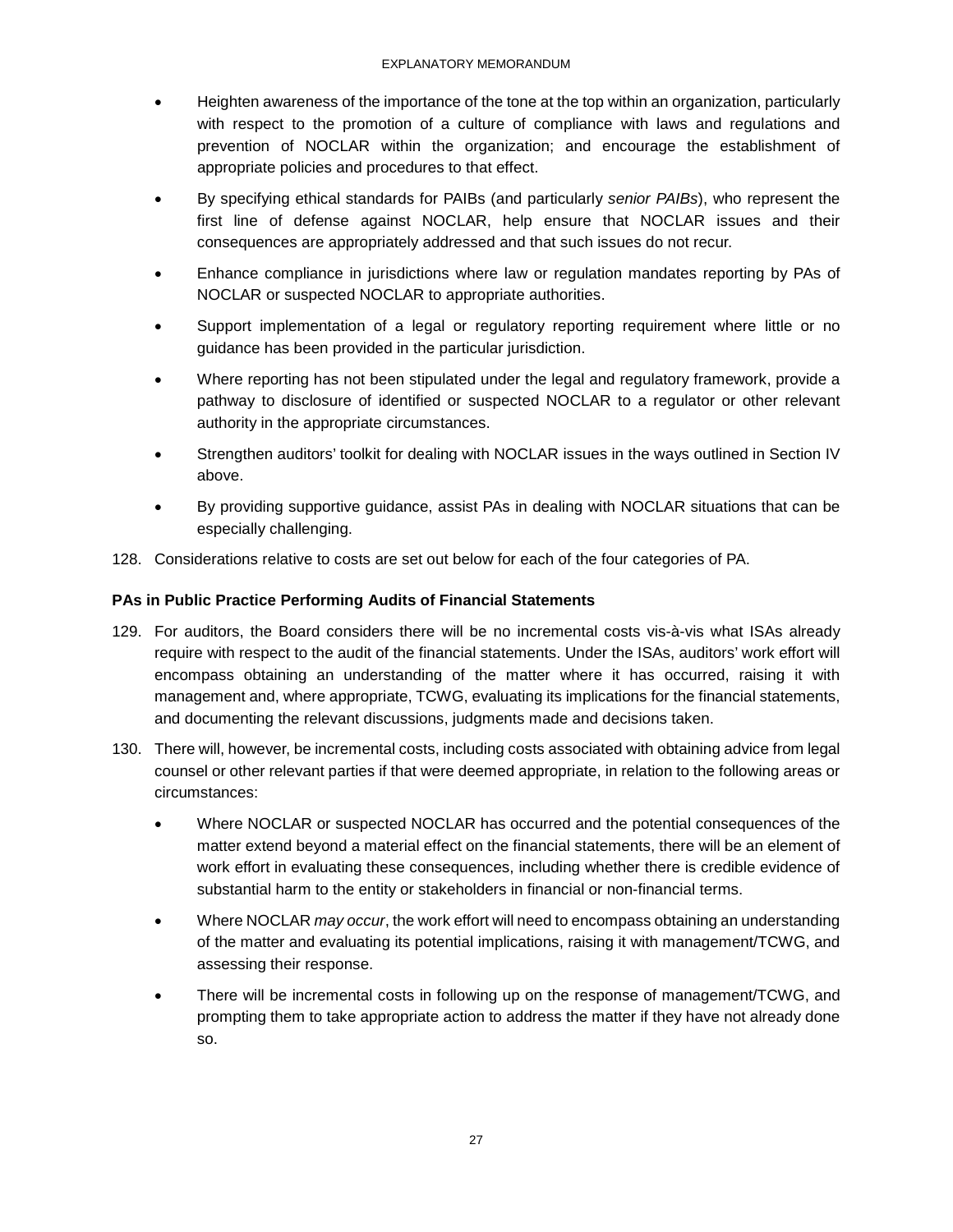- If management/TCWG have not appropriately responded to the matter, there will be incremental costs in determining the need for, and nature and extent of, further action, including exploring possible courses of action and the implications for taking any of them.
- There will be incremental costs in taking the further action(s) if such action(s) were determined to be necessary to meet the objectives under the proposed Section.
- Where the NOCLAR or suspected NOCLAR is considered to be a significant matter, there will be incremental costs in documenting how management and, where applicable, TCWG have responded to the matter, the courses of action considered, judgments made and decisions taken, and how the auditor is satisfied that the objectives under the proposed Section have been met.

# **Senior PAIBs**

- 131. Senior PAIBs may already have responsibilities in some organizations for promoting an ethics-based culture, including designing and implementing policies and procedures addressing the prevention and detection of NOCLAR, and monitoring the implementation of such policies and procedures. Part of their responsibilities may also involve taking appropriate action to respond to identified or suspected NOCLAR.
- 132. To the extent that these responsibilities are not already part of senior PAIBs' remit within their organizations, there will be incremental costs in terms of the work effort in complying with the proposed provisions. This includes action to obtain an understanding of the matter, raising it with TCWG, addressing its consequences or deterring the commission of the NOCLAR, determining the need for further action, assessing possible courses of further action, and taking the further action if determined necessary to meet the objectives under the proposed Section 360.
- 133. While there will be a time cost to addressing the matter from the senior PAIB's perspective, other costs, including costs of any independent investigation or legal advice, will likely be borne by the senior PAIB's organization.

# **PAs in Public Practice Providing Services Other Than Audits of Financial Statements**

- 134. The Board considers that there will be costs in seeking to obtain an understanding of the matter and raising it with management/TCWG. There will also be costs, mainly time costs, in communicating the matter within the firm where the client is an audit client of the firm.
- 135. Where the client is an audit client of a network firm, there may be costs, also mainly of a time nature, in communicating the matter to the network firm where the PA considers that it would be appropriate to do so.
- 136. There may be additional costs in considering the need and options for further action, and in taking such further action if the PA were to decide that doing so would be appropriate in the circumstances.

# **PAIBs Other Than Senior PAIBs**

- 137. The Board considers that the costs for these PAIBs will be limited to their efforts in seeking to obtain an understanding of the matter and raising it with their superiors or through their organizations' internal ethics protocols and procedures.
- 138. Overall, the Board believes that the benefits of the proposals to the public interest would outweigh the costs of implementing them for each of the four categories of PA.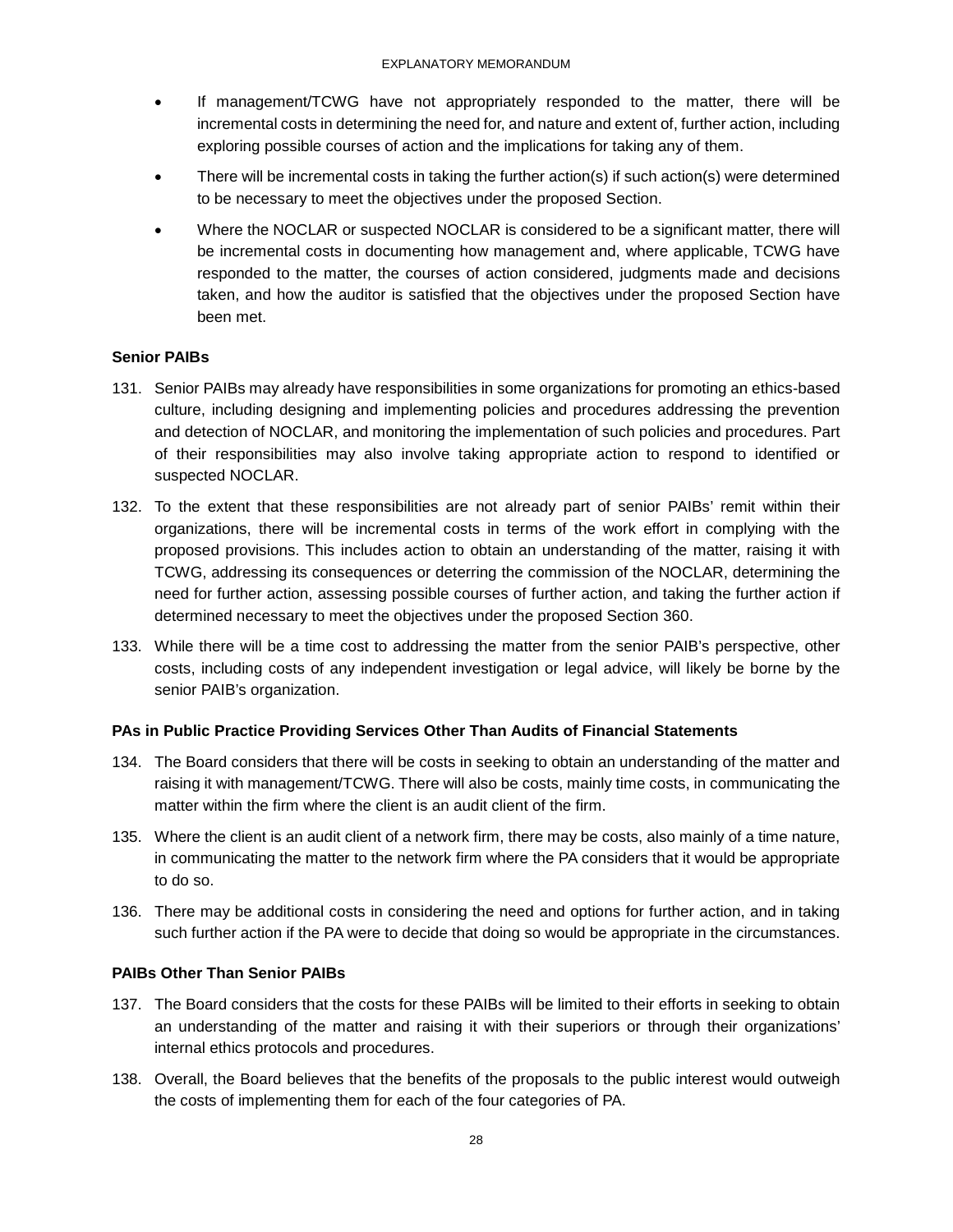# <span id="page-28-0"></span>VIII. **Project Timetable and Effective Date**

- 139. The Board is currently undertaking another project to develop a new and improved structure for the Code that will make it easier to use and adopt (Structure of the Code project).[19](#page-28-2) As the Board has not yet finalized this new structure and the related new drafting conventions, the Board is issuing the revised NOCLAR proposals for re-exposure under the extant drafting conventions.
- 140. The Board intends to finalize the NOCLAR proposals under the extant drafting conventions ("closeoff" document) by the first half of 2016. The Board will then restructure the close-off document in accordance with the new structure and drafting conventions for the Code and issue the restructured document as an exposure draft for comment on the restructuring only. The exposure draft of the restructured document will include, inter alia, the close-off document and a basis for conclusions explaining how the Board reached its final decisions in closing off the NOCLAR proposals. The Board will communicate in due course the expected timing of issuance of the final restructured pronouncement and its effective date.

# <span id="page-28-1"></span>IX. **Guide for Respondents**

- 141. The Board has carefully considered the responses to the August 2012 ED, which have resulted in many substantive changes to the original proposals. The Board therefore welcomes comments on all matters addressed in this re-ED, but especially those identified in the Request for Specific Comments below.
- 142. Comments are most helpful when they refer to specific paragraphs, include the reasons for the comments, and, where appropriate, make specific suggestions for any proposed changes to wording. When a respondent agrees with proposals in this re-ED, it will be helpful for the Board to be made aware of this view.

# **Request for Specific Comments**

143. The Board welcomes views from respondents on the following matters.

# *General Matters*

 $\overline{\phantom{a}}$ 

- 1. Where law or regulation requires the reporting of identified or suspected NOCLAR to an appropriate authority, do respondents believe the guidance in the proposals would support the implementation and application of the legal or regulatory requirement?
- 2. Where there is no legal or regulatory requirement to report identified or suspected NOCLAR to an appropriate authority, do respondents believe the proposals would be helpful in guiding PAs in fulfilling their responsibility to act in the public interest in the circumstances?
- 3. The Board invites comments from preparers (including TCWG), users of financial statements (including regulators and investors*)* and other respondents on the practical aspects of the proposals, particularly their impact on the relationships between:
	- (a) Auditors and audited entities;
	- (b) Other PAs in public practice and their clients; and
	- (c) PAIBs and their employing organizations.

<span id="page-28-2"></span><sup>19</sup> See November 2014 Consultation Paper, *[Improving the Structure of the Code of Ethics for Professional Accountants.](http://www.ifac.org/publications-resources/improving-structure-code-ethics-professional-accountants)*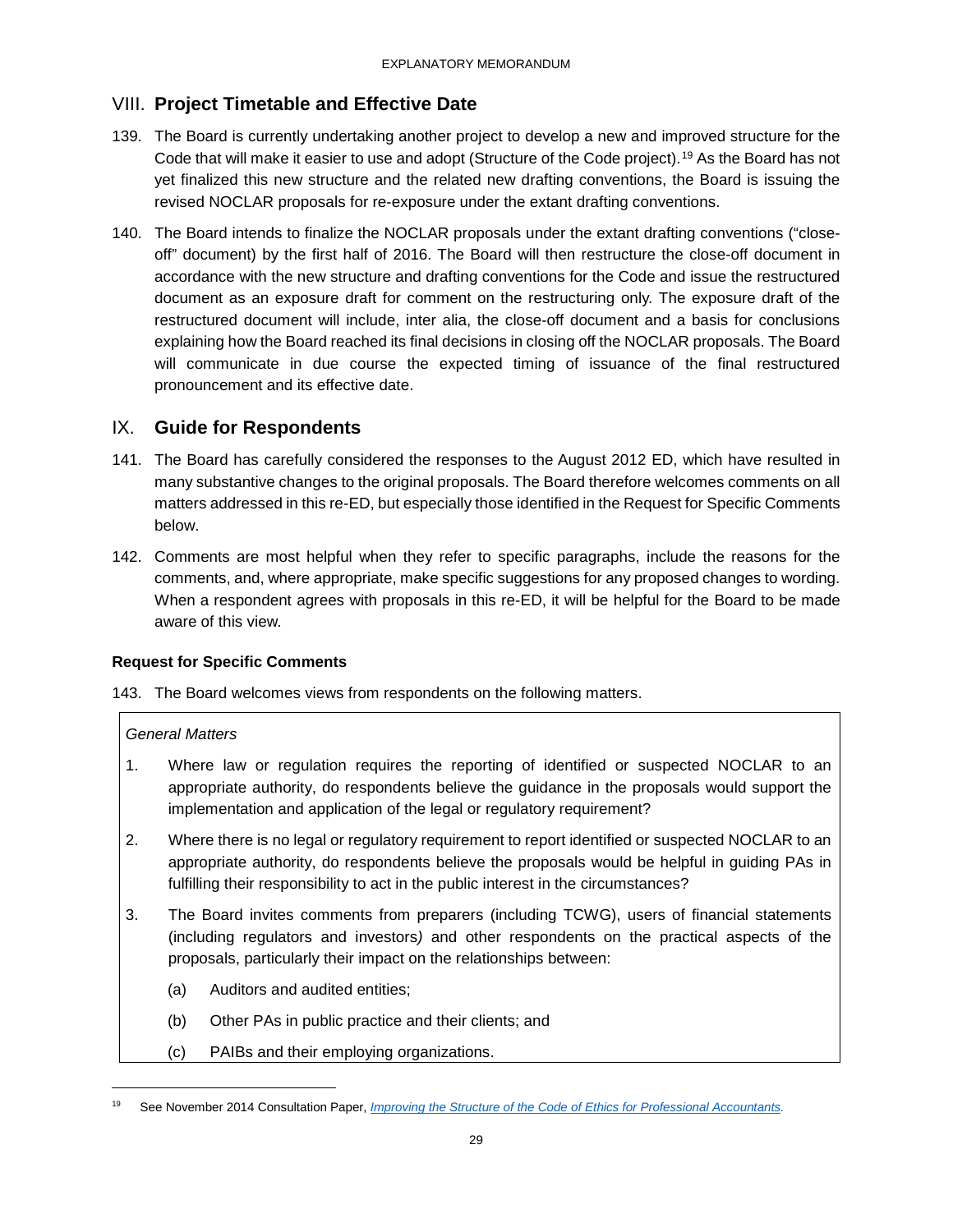# *Specific Matters*

- 4. Do respondents agree with the proposed objectives for all categories of PAs?
- 5. Do respondents agree with the scope of laws and regulations covered by the proposed Sections 225 and 360?
- 6. Do respondents agree with the differential approach among the four categories of PAs regarding responding to identified or suspected NOCLAR?
- 7. With respect to auditors and senior PAIBs:
	- (a) Do respondents agree with the factors to consider in determining the need for, and the nature and extent of, further action, including the threshold of credible evidence of substantial harm as one of those factors?
	- (b) Do respondents agree with the imposition of the third party test relative to the determination of the need for, and nature and extent of, further action?
	- (c) Do respondents agree with the examples of possible courses of further action? Are there other possible courses of further action respondents believe should be specified?
	- (d) Do respondents support the list of factors to consider in determining whether to disclose the matter to an appropriate authority?
- 8. For PAs in public practice providing services other than audits, do respondents agree with the proposed level of obligation with respect to communicating the matter to a network firm where the client is also an audit client of the network firm?
- 9. Do respondents agree with the approach to documentation with respect to the four categories of PAs?

# **Request for General Comments**

- 144. In addition to the request for specific comments above, the Board is also seeking comments on the matters set out below:
	- (a) *PAIBs working in the public sector* Recognizing that many PAIBs work in the public sector, the Board invites respondents from this constituency to comment on the revised proposals and, in particular, on their applicability in a public sector environment.
	- (b) *Developing Nations*—Recognizing that many developing nations have adopted or are in the process of adopting the Code, the Board invites respondents from these nations to comment on the proposals, and in particular, on any foreseeable difficulties in applying them in their environment.
	- (c) *Translations*—Recognizing that many respondents may intend to translate the final pronouncement for adoption in their environments, the Board welcomes comment on potential translation issues respondents may note in reviewing the revised proposals.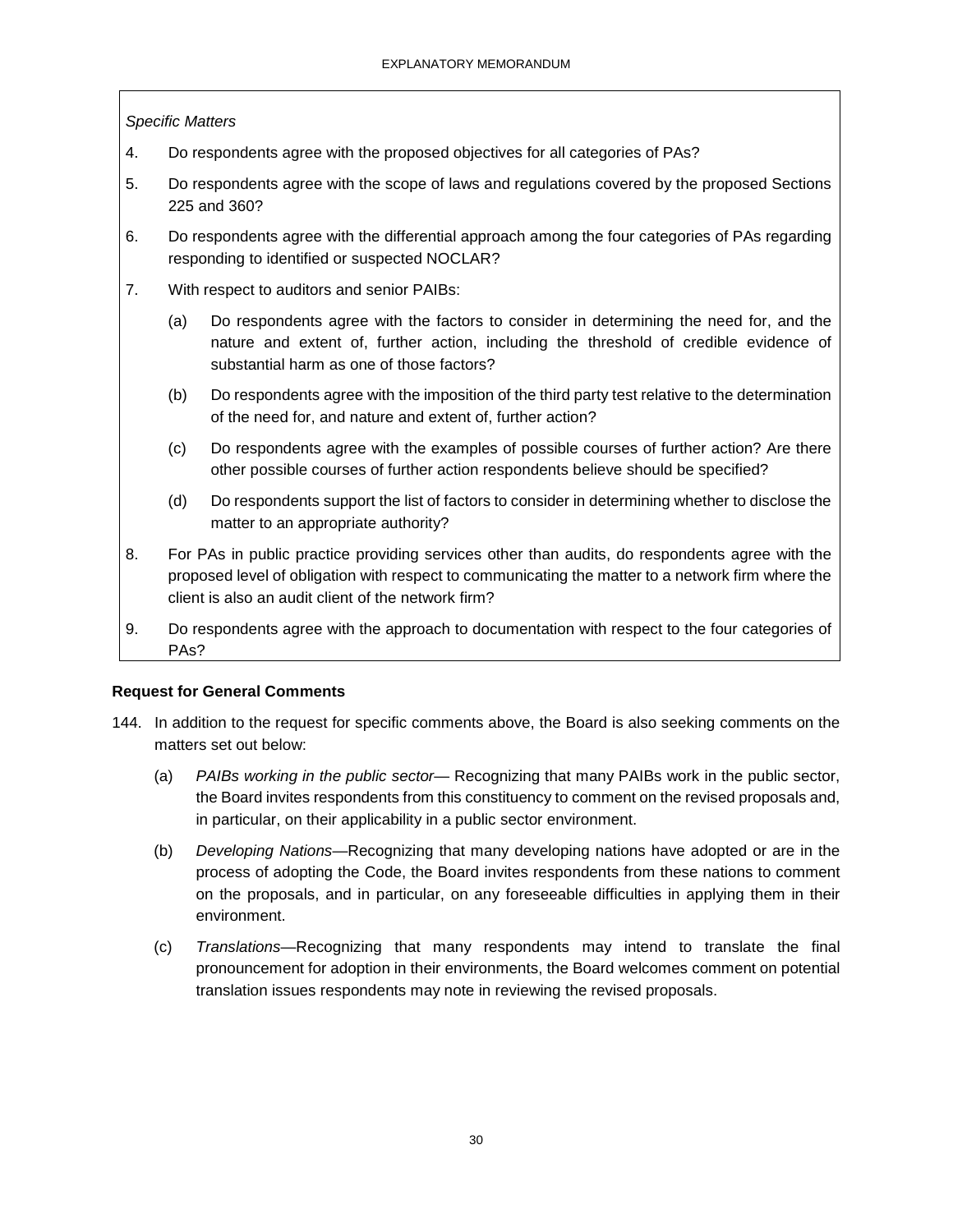# <span id="page-30-1"></span>**NOCLAR—Proposed Response Framework**

# **Objectives – All Categories of Professional Accountants (PAs)**

In acting in the public interest:

- To comply with fundamental principles of integrity and professional behavior
- By alerting management or, where appropriate, TCWG, to seek to:
	- o Enable them to rectify, remediate or mitigate the consequences of identified or suspected NOCLAR
	- o Deter the commission of NOCLAR where it has not yet occurred
- <span id="page-30-0"></span>• To take such further action as may be needed in the public interest

#### **Scope – All PAs**

 $\overline{\phantom{a}}$ 

- Laws and regulations to which ISA 250 applies: $20$ 
	- o Laws and regulations generally recognized to have a direct effect on the determination of material amounts and disclosures in the financial statements
	- o Other laws and regulations that do not have a direct effect on the determination of the amounts and disclosures in the financial statements, but compliance with which may be fundamental to the operating aspects of the business, to the entity's ability to continue its business, or to avoid material penalties
- No distinction between PIEs and non-PIEs

<sup>20</sup> ISA 250, *Consideration of Laws and Regulations in an Audit of Financial Statements*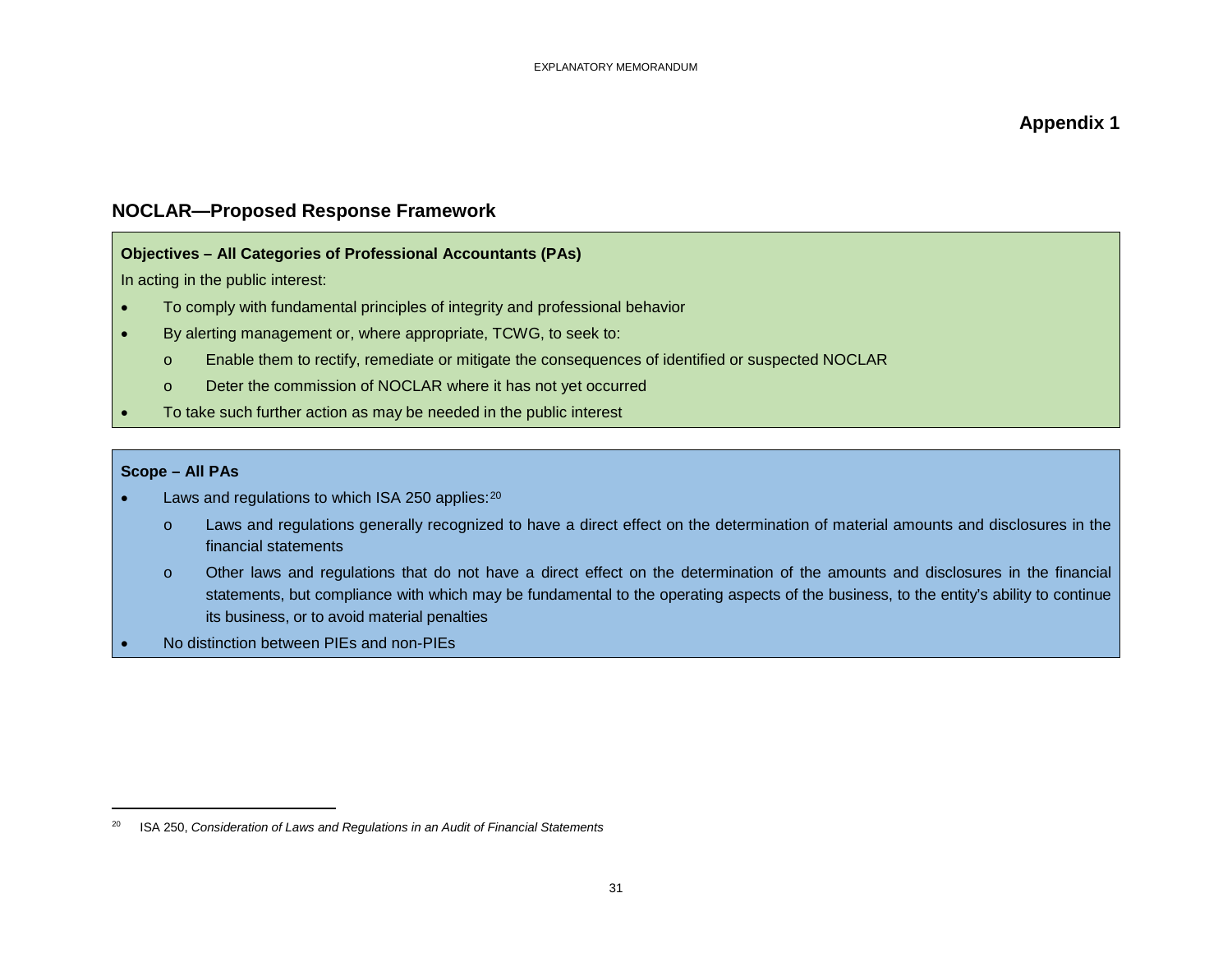# **AUDITORS – RESPONSE FRAMEWORK WHEN COMING ACROSS IDENTIFIED OR SUSPECTED NOCLAR**

#### **Must raise with management/TCWG**: • Clarify understanding and enable them to investigate the matter • Substantiate/dispel • Prompt management/TCWG to: o Rectify/remediate/mitigate consequences for stakeholders o Deter the NOCLAR where it has not yet occurred o Disclose to an appropriate authority if required by law or regulation or if necessary in public interest **Must fulfill professional responsibilities**: • Understand and comply with applicable laws and regulations • Comply with professional standards, including: o Communicating with TCWG o Communicating with group engagement team in a group audit o Considering audit report implications, including disclosure in report **Must determine if further action needed to achieve objectives under the standard Nature and extent of further action needed will depend on**:

- Legal and regulatory framework
- Appropriateness/timeliness of response of management/TCWG
- Urgency/pervasiveness of the matter
- Whether integrity of management/TCWG is in doubt
- Whether NOCLAR likely to recur
- Credible evidence of actual or potential substantial harm to entity or stakeholders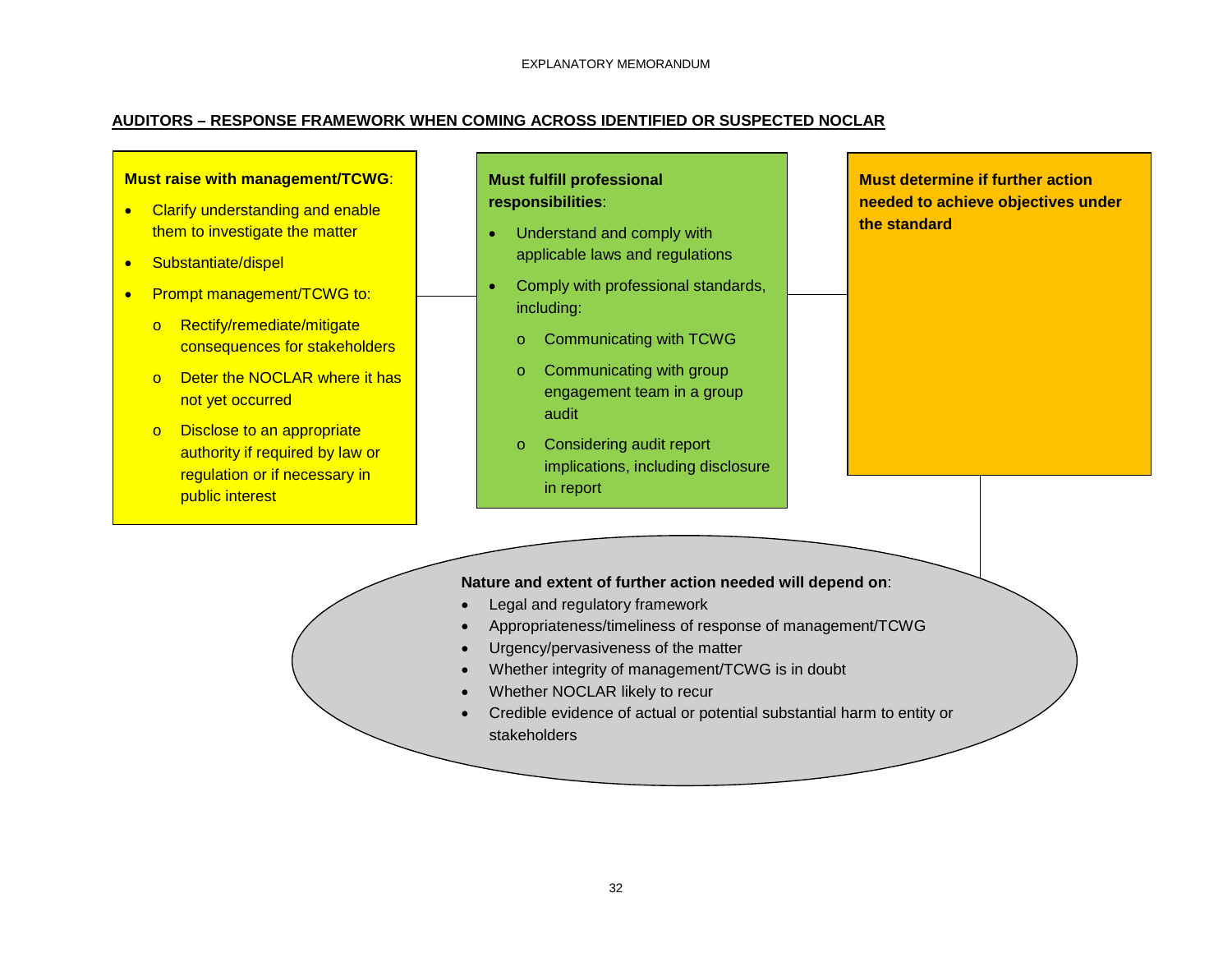#### **AUDITORS – DETERMINATION OF FURTHER ACTION NEEDED**

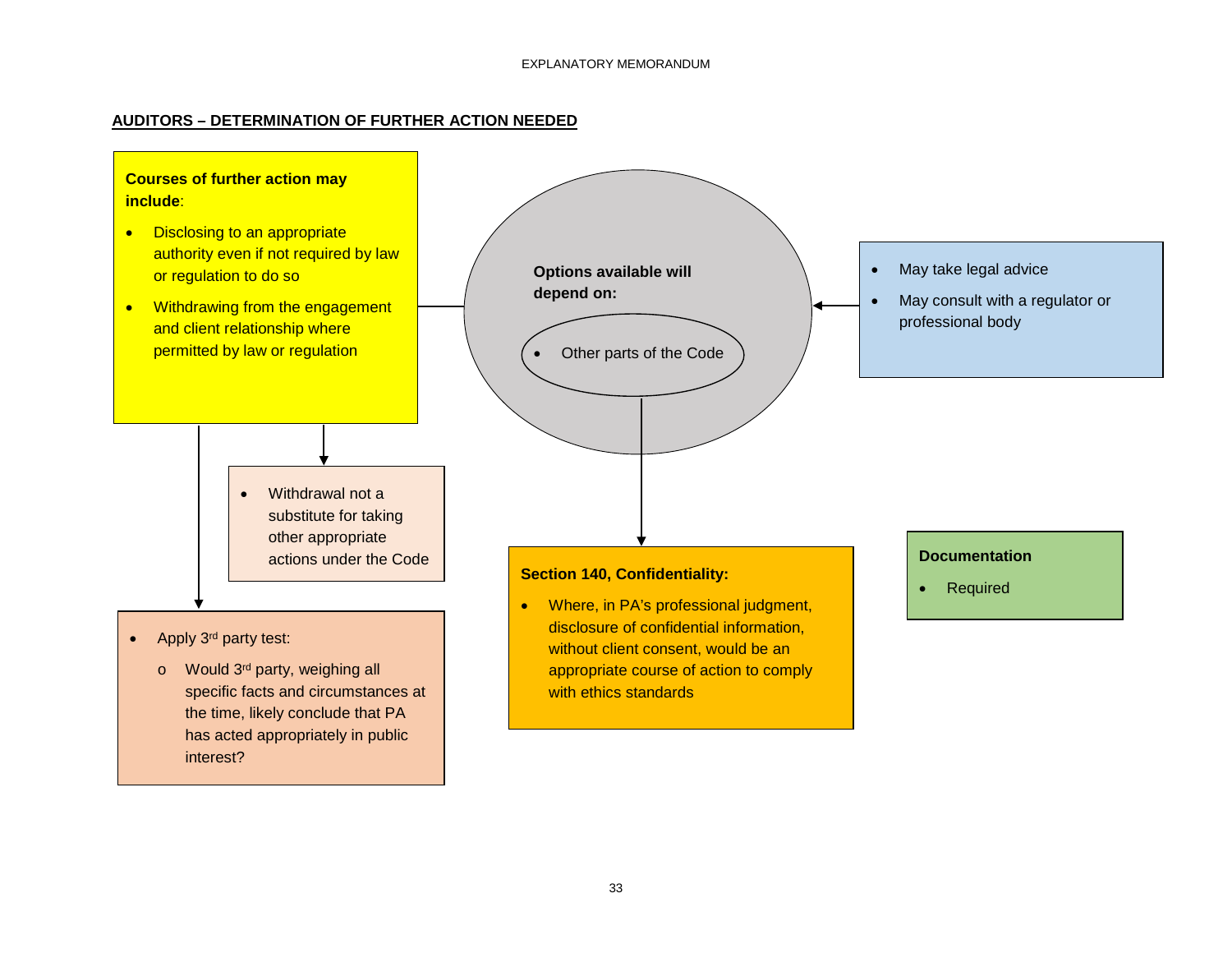# **SENIOR PAIBs**

**Senior PAIB**: Director, officer or senior employee able to exert significant influence over, and make decisions regarding acquisition, deployment and control of human, financial, technological, physical and intangible resources

#### **Overarching Expectations**:

- Set the right tone at the top (Section 300)
- **Establish appropriate framework to prevent NOCLAR**

# **RESPONSE FRAMEWORK WHEN COMING ACROSS IDENTIFIED OR SUSPECTED NOCLAR**

#### **Must fulfill professional/ethical responsibilities**:

- Raise with superior and TCWG
- Understand and comply with applicable laws and regulations
- Rectify/remediate/mitigate consequences
- Seek to deter NOCLAR if it is has not yet occurred
- Alert external auditor, if any

**Must determine if further action needed to achieve objectives under the standard**

#### **Nature and extent of further action will depend on**:

- Legal and regulatory framework
- Appropriateness/timeliness of response of superior/TCWG
- Urgency/pervasiveness of the matter
- Whether integrity of TCWG is in doubt
- Likelihood of recurrence
- Credible evidence of actual or potential substantial harm to employer or stakeholders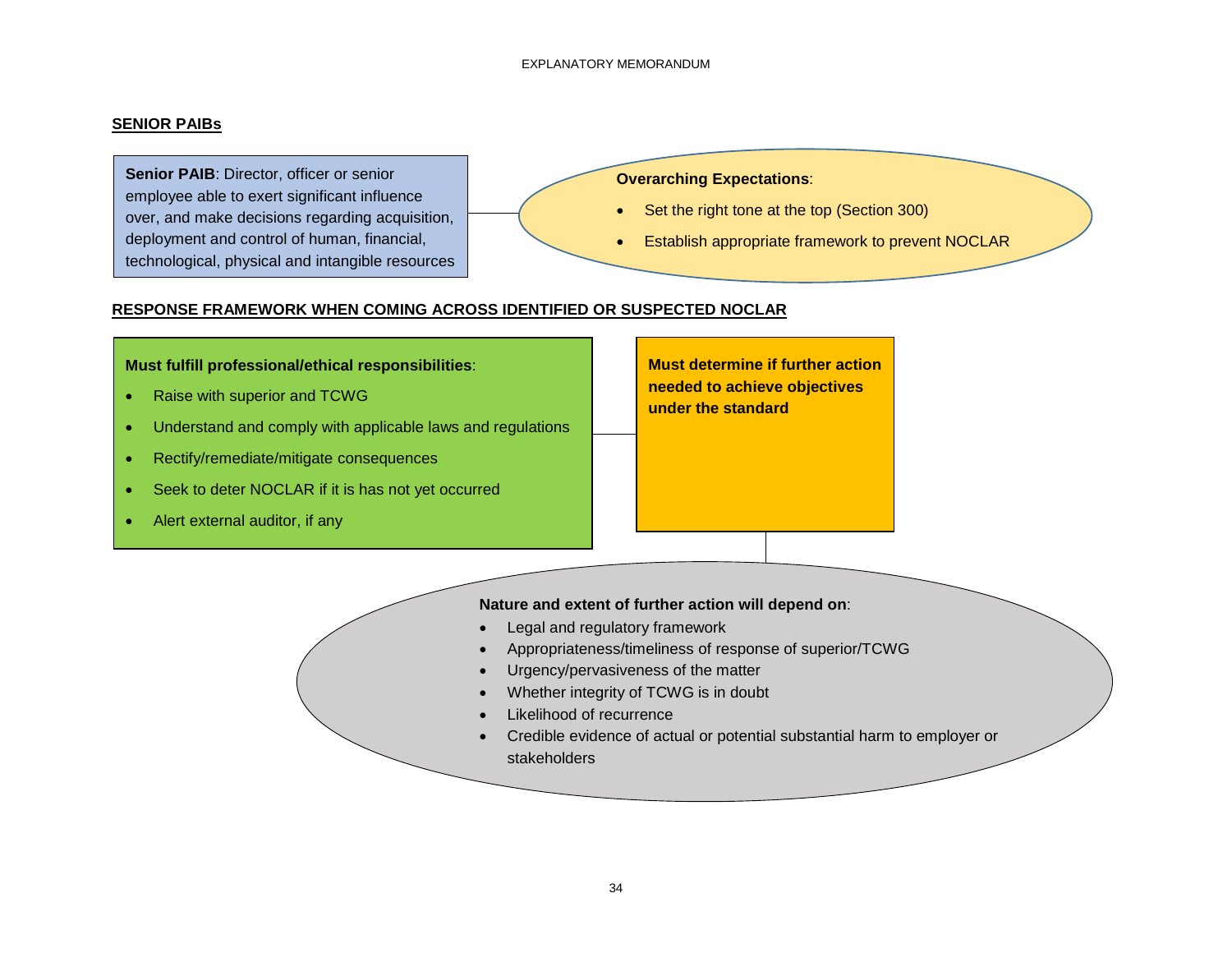# **SENIOR PAIBs – DETERMINATION OF FURTHER ACTION NEEDED**

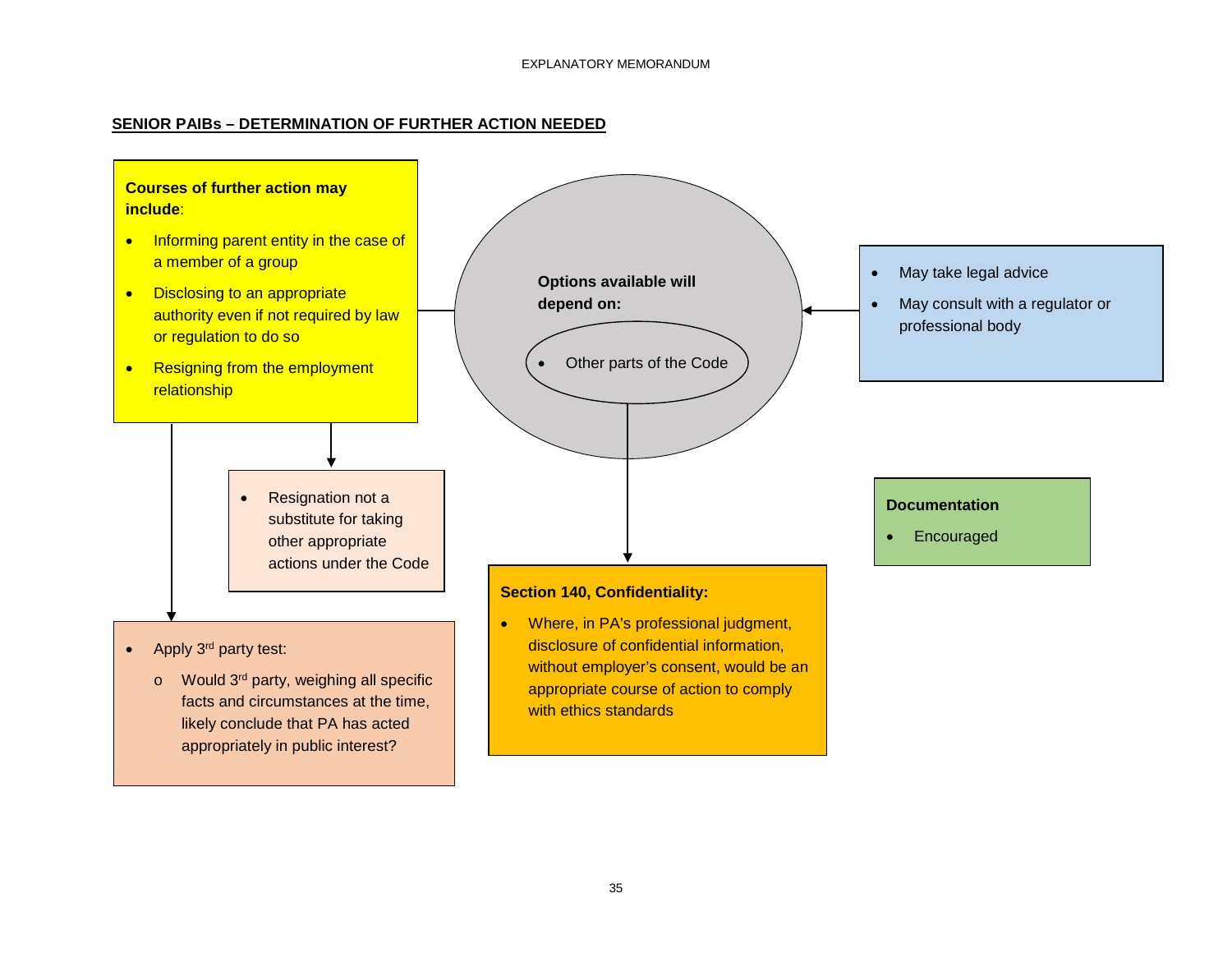# **PAs IN PUBLIC PRACTICE PROVIDING SERVICES OTHER THAN AUDITS – RESPONSE FRAMEWORK**



# **PAIBs OTHER THAN SENIOR PAIBs – RESPONSE FRAMEWORK**

#### **Baseline**

- Escalate to immediate superior or next higher level of authority; or
- Use established internal whistle-blowing mechanism

#### **Documentation**

**Encouraged**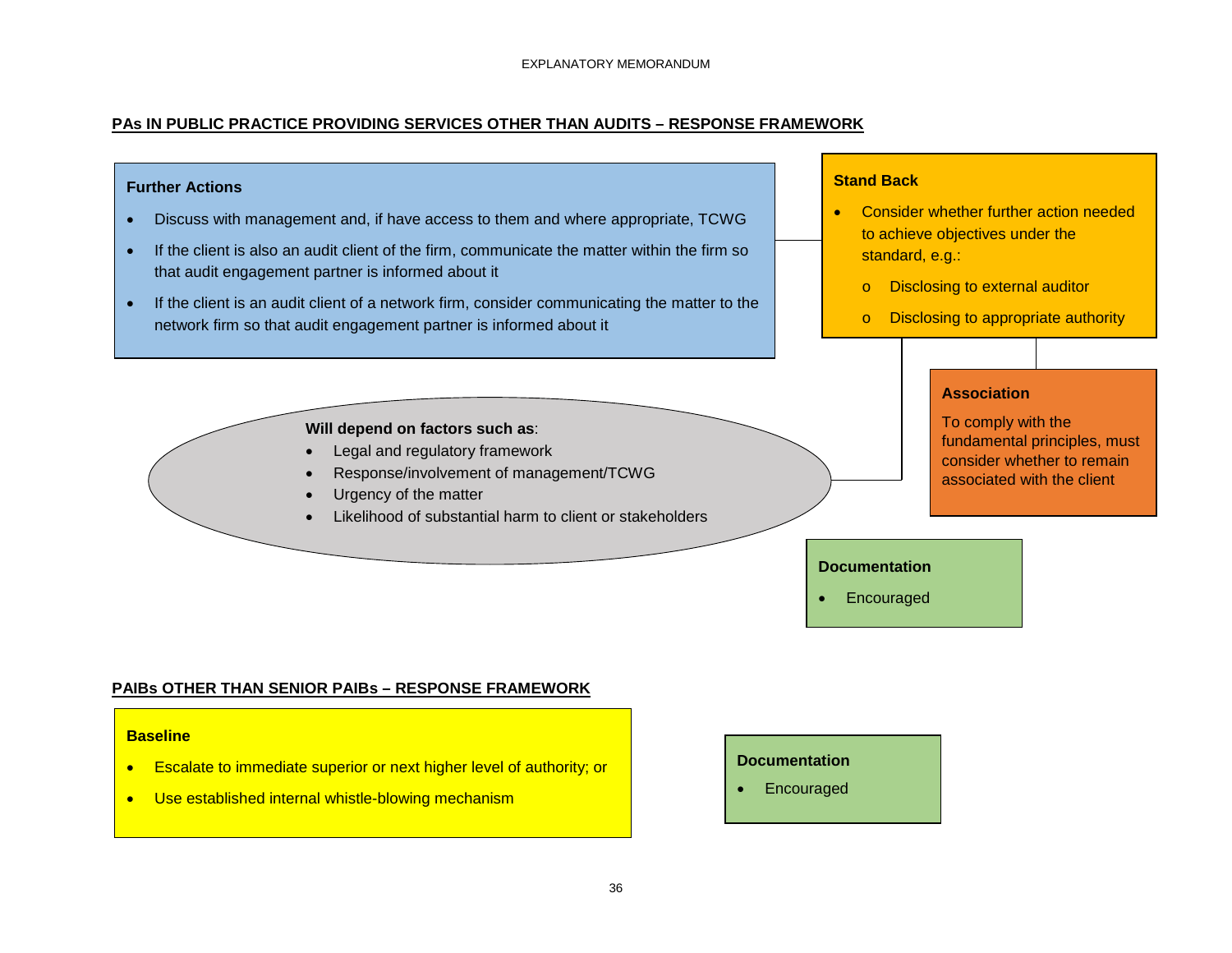# <span id="page-36-0"></span>**Illustrative Application of Proposed Framework**

#### **Note**

- The following flow chart is only intended to visually illustrate the decision-making process in the case of auditors when applying the proposed framework to respond to a suspected NOCLAR.
- The flow chart does not purport to be comprehensive. Depending on the circumstances, application of the proposals may lead auditors to take other actions.
- While actions in the flow chart are shown in a certain sequence, they may not need to be taken in the same order in practice.
- No flow chart can fully capture all the complexities that may arise when auditors come across a serious act or suspected act of NOCLAR in practice.
- By its nature, a flow chart is static and will not capture the dynamic interactions among all the relevant players in the circumstances or the fluidity of the particular situation.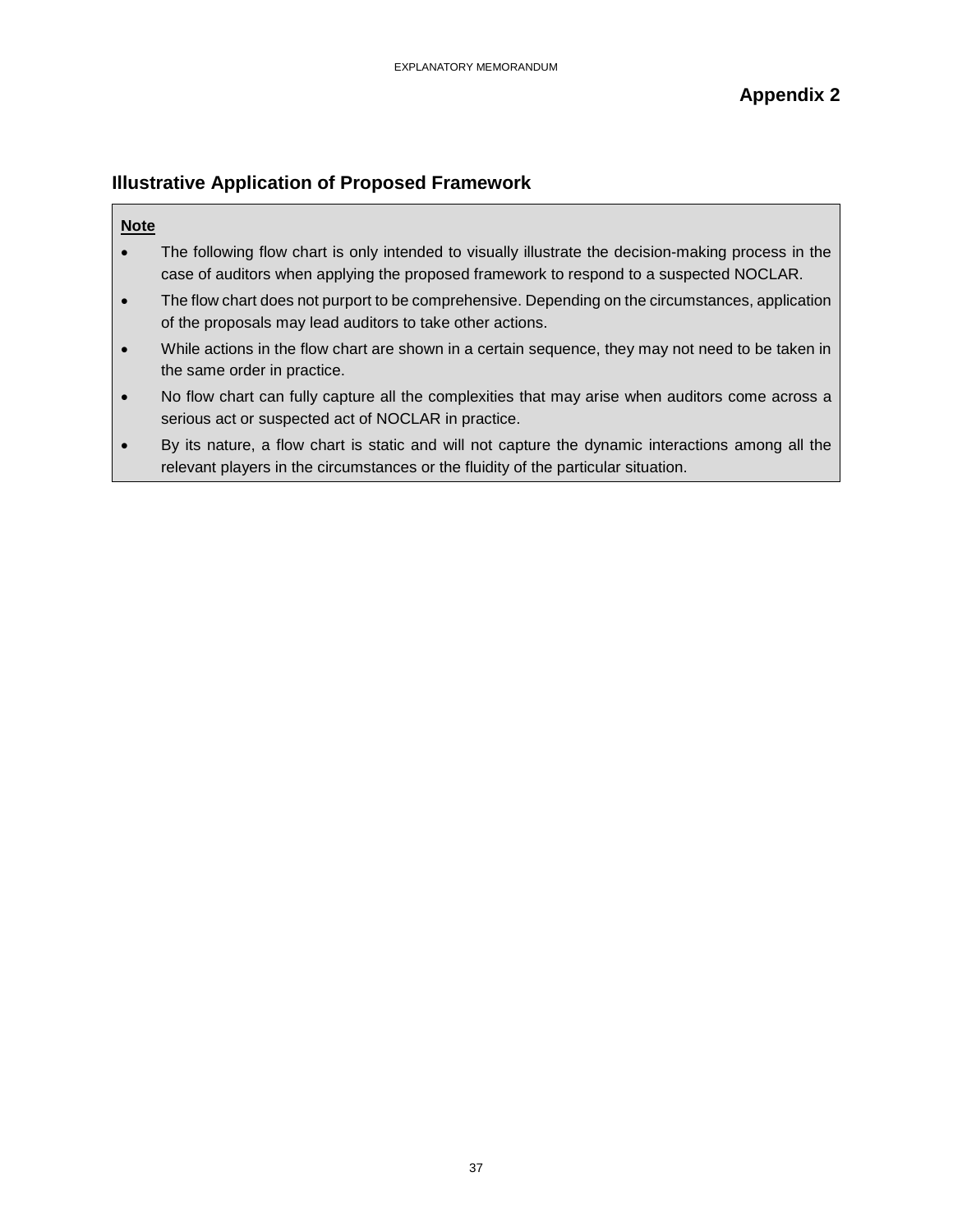

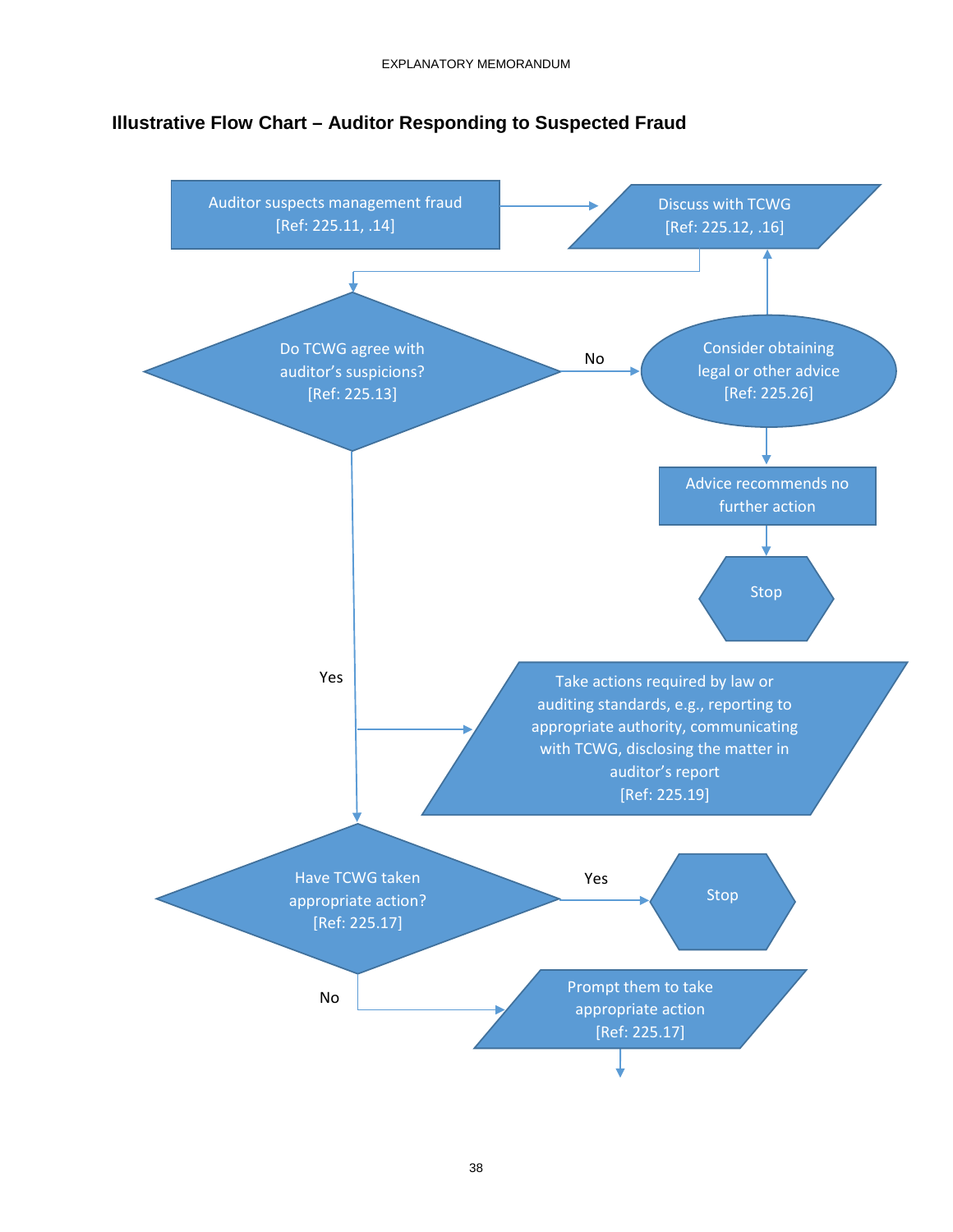#### EXPLANATORY MEMORANDUM

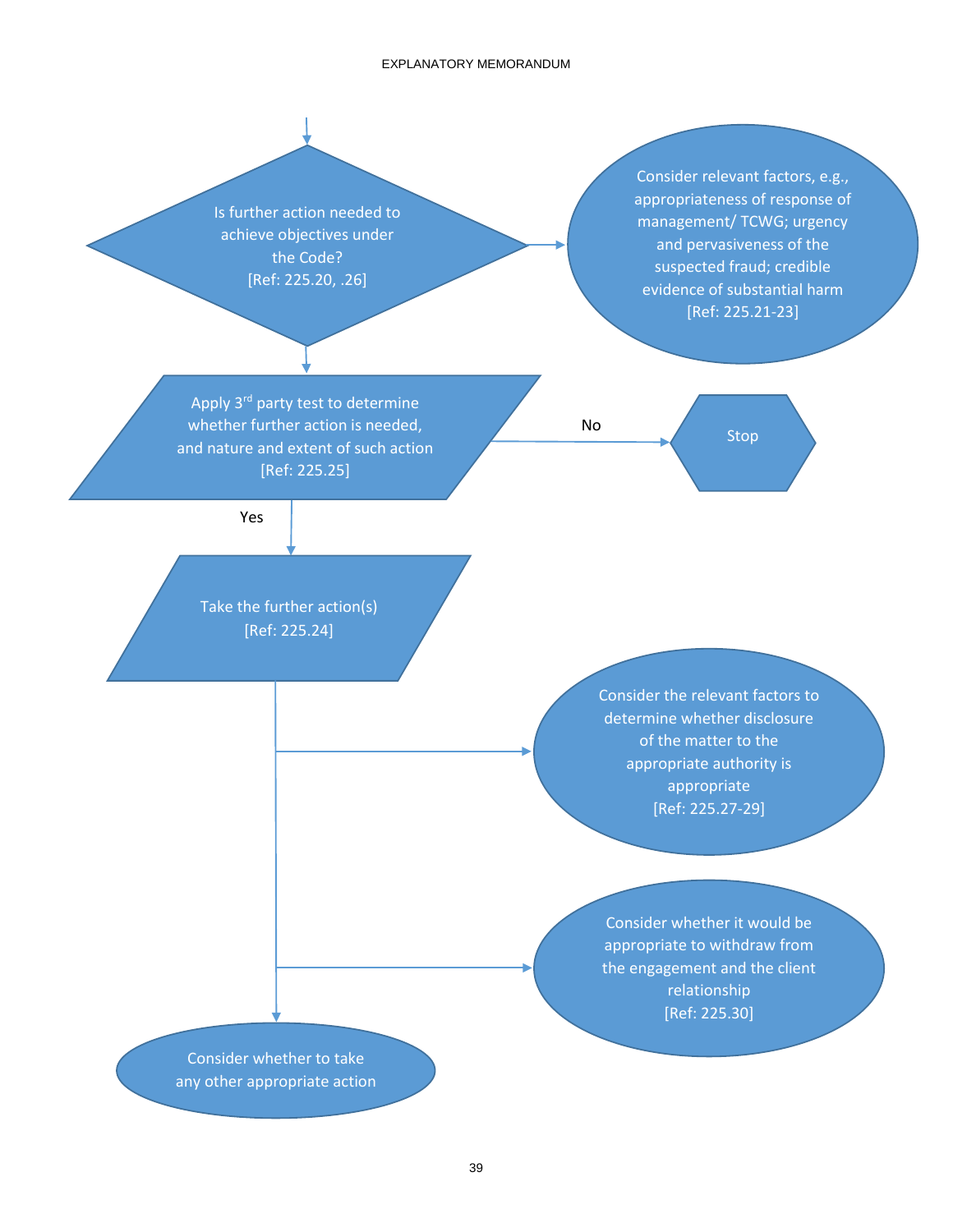# <span id="page-39-0"></span>**PROPOSED CHANGES TO THE IESBA** *CODE OF ETHICS FOR PROFESSIONAL ACCOUNTANTS*

# <span id="page-39-1"></span>**PROPOSED SECTION 225**

# **Responding to Non-Compliance with Laws and Regulations**

# **Purpose**

- 225.1 In the course of providing a professional service to a client, a professional accountant in public practice may come across non-compliance or suspected non-compliance with laws and regulations. The purpose of this section is to guide the professional accountant in assessing the implications of such non-compliance and the possible courses of action in responding to it.
- 225.2 Non-compliance with laws and regulations comprises acts of omission or commission, intentional or unintentional, committed by a client, or by those charged with governance, management or employees of a client which are contrary to the prevailing laws or regulations.
- 225.3 A distinguishing mark of the accountancy profession is its acceptance of the responsibility to act in the public interest. When responding to non-compliance or suspected non-compliance with laws and regulations, the objectives of the professional accountant are:
	- (a) To comply with the fundamental principles of integrity and professional behavior;
	- (b) By alerting management or, where appropriate, those charged with governance of the client, to seek to:
		- (i) Enable them to rectify, remediate or mitigate the consequences of the identified or suspected non-compliance; or
		- (ii) Deter the commission of the non-compliance where it has not yet occurred; and
	- (c) To take such further action as may be needed in the public interest.
- 225.4 What constitutes the public interest will depend on:
	- (a) The facts and circumstances of the non-compliance or suspected non-compliance; and
	- (b) The nature and extent of the immediate or ongoing consequences to the client, investors, creditors, employees or the wider public.

#### **Scope**

- 225.5 This section addresses:
	- (a) Laws and regulations generally recognized to have a direct effect on the determination of material amounts and disclosures in the client's financial statements; and
	- (b) Other laws and regulations that do not have a direct effect on the determination of the amounts and disclosures in the client's financial statements, but compliance with which may be fundamental to the operating aspects of the client's business, to its ability to continue its business, or to avoid material penalties.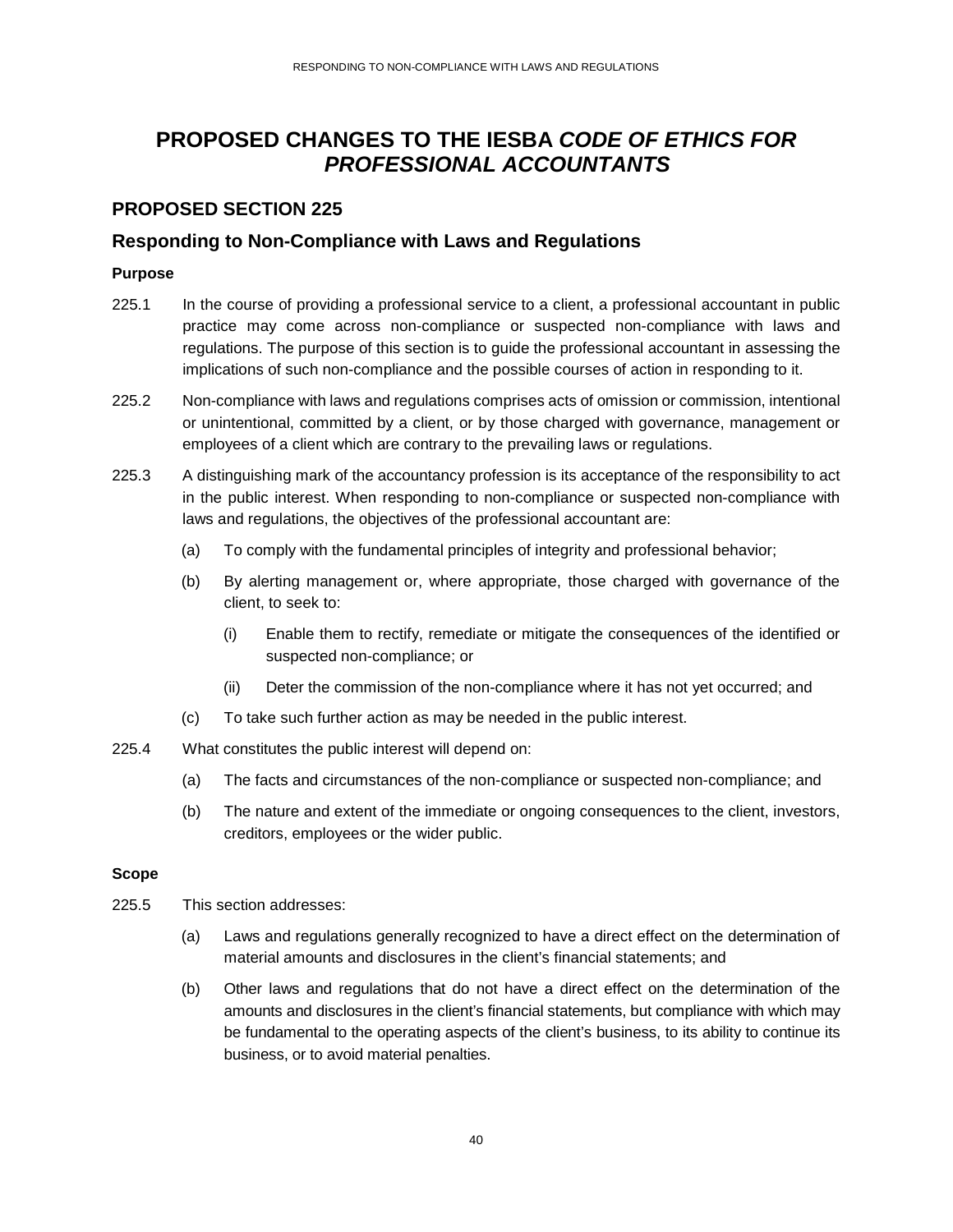- 225.6 Examples of laws and regulations which this section addresses include those that deal with:
	- Fraud, corruption and bribery.
	- Money laundering, terrorist financing and proceeds of crime.
	- Securities markets and trading.
	- Banking and other financial products and services.
	- Tax and pension liabilities and payments.
	- Environmental protection.
	- Public health and safety.
- 225.7 Non-compliance with those laws and regulations may result in fines, litigation or other consequences for the client that may have a material effect on its financial statements. Importantly, such non-compliance may have wider public interest implications in terms of potentially substantial harm to the wider public, including investors, creditors or employees. Examples include the perpetration of a fraud resulting in significant financial losses to investors, and breaches of environmental laws and regulations endangering the health or safety of employees or the public.
- 225.8 This section does not address:
	- (a) Matters that are clearly inconsequential, judged by their nature and their impact, financial or otherwise, on the client, its stakeholders or the wider public;
	- (b) Personal misconduct unrelated to the business activities of the client; and
	- (c) Non-compliance with laws and regulations committed by persons other than the client, those charged with governance, management or employees of the client. The professional accountant may nevertheless find the guidance in this section helpful in considering how to respond in these situations.

# **Responsibilities of the Client's Management and Those Charged with Governance**

225.9 It is the responsibility of the client's management, with the oversight of those charged with governance, to ensure that the client's business activities are conducted in accordance with laws and regulations. It is also the responsibility of management and those charged with governance to identify and address any non-compliance with laws and regulations by the client or by those charged with governance, management or employees of the client.

# **Responsibilities of Professional Accountants Performing Audits of Financial Statements**

# *Complying with Applicable Laws and Regulations*

225.10 In some jurisdictions, there are legal or regulatory provisions governing how professional accountants should address non-compliance or suspected non-compliance with laws and regulations. The professional accountant shall obtain an understanding of those provisions and comply with them, including any prohibitions on alerting ("tipping-off") the client prior to making any disclosure, for example, pursuant to anti-money laundering legislation.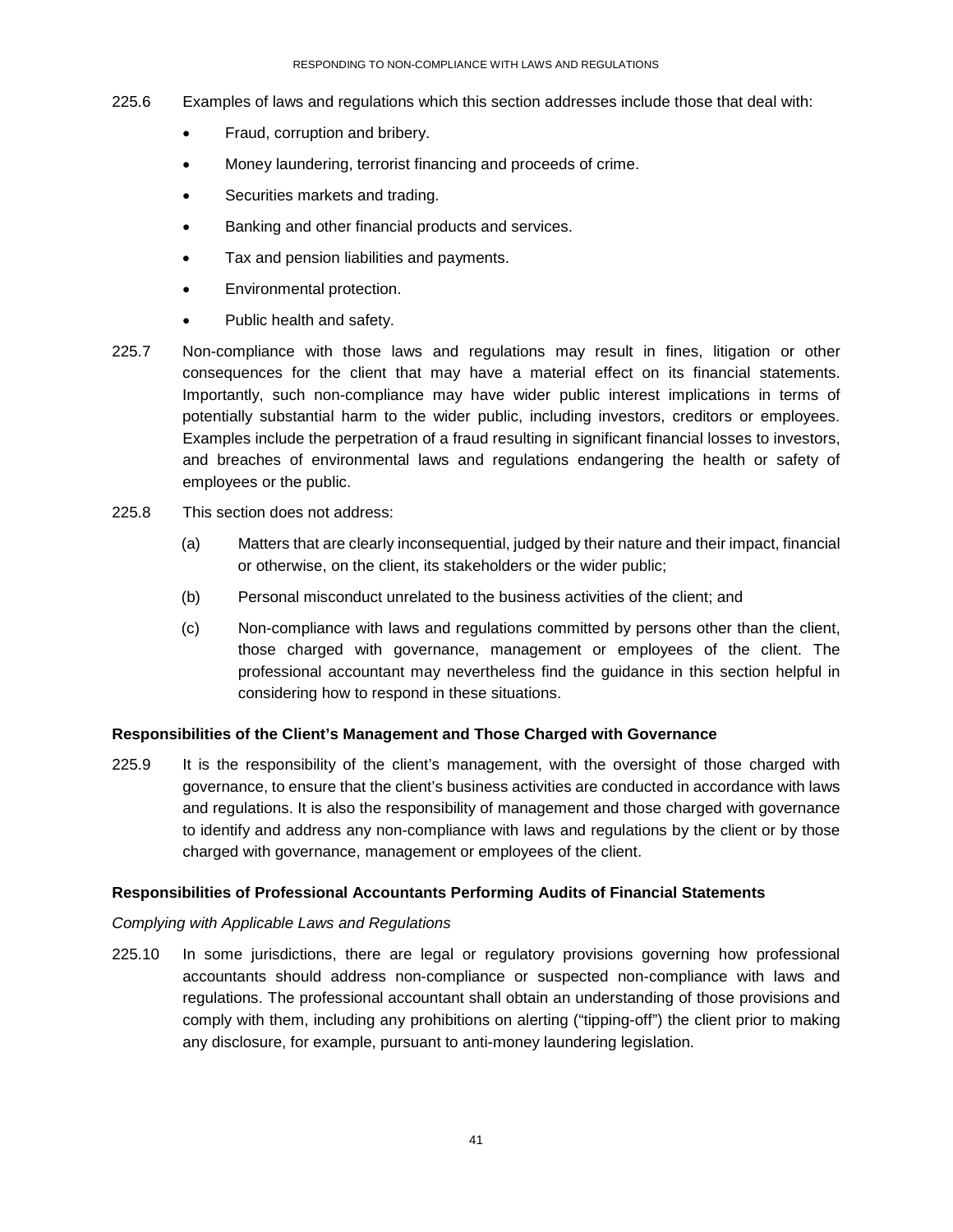#### *Obtaining an Understanding of the Matter*

- 225.11 If, in the course of performing an audit of financial statements, the professional accountant becomes aware of information concerning an instance of non-compliance or suspected noncompliance with laws and regulations, the professional accountant shall obtain an understanding of the matter, including:
	- The nature of the act and the circumstances in which it has occurred or may occur; and
	- The application of the relevant laws and regulations to the circumstances.
- 225.12 If the professional accountant suspects that non-compliance with laws and regulations has occurred or may occur, the professional accountant shall discuss the matter with the appropriate level of management and, where appropriate, those charged with governance.
- 225.13 Such discussion serves to clarify the professional accountant's understanding of the facts and circumstances relevant to the matter and its potential consequences. The information conveyed by the professional accountant may prompt management or those charged with governance to investigate the matter.
- 225.14 The professional accountant is expected to apply knowledge, judgment and expertise, but is not expected to have detailed knowledge of laws and regulations beyond that which is required for the audit. Whether an act constitutes actual non-compliance is ultimately a matter for determination by an appropriate legal or adjudicative body. Depending on the nature and significance of the matter, the professional accountant may consult on a confidential basis with others within the firm, a network firm, a relevant professional body, or legal counsel.
- 225.15 The appropriate level of management with whom to discuss the matter is a question of professional judgment. Relevant factors to consider include:
	- The nature and circumstances of the matter.
	- The individuals actually or potentially involved.
	- The likelihood of collusion.
	- The potential consequences of the matter.
	- Whether that level of management is able to investigate the matter and take appropriate action.
- 225.16 The appropriate level of management is generally at least one level above the person or persons involved or potentially involved in the matter. If the professional accountant believes that management is involved in the non-compliance or suspected non-compliance, the professional accountant shall discuss the matter with those charged with governance. The professional accountant may also consider discussing the matter with internal auditors, where applicable. In the context of a group, the appropriate level may be management at an entity that controls the client.

#### *Addressing the Matter with Management and Those Charged with Governance*

- 225.17 If management and, where appropriate, those charged with governance agree that noncompliance has occurred or may occur, the professional accountant shall prompt them to take appropriate and timely actions, if they have not already done so, to:
	- (a) Rectify, remediate or mitigate the consequences of the non-compliance;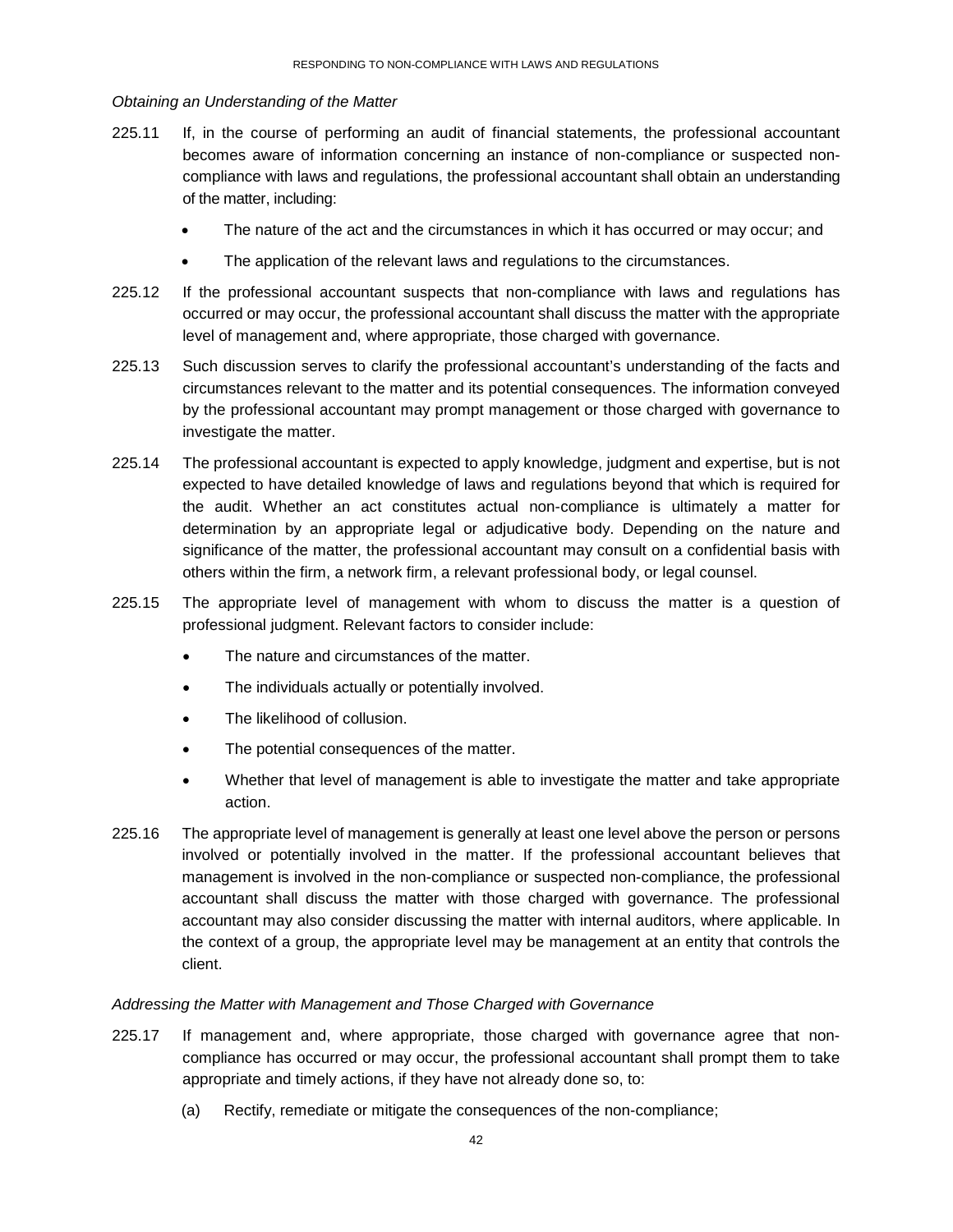- (b) Deter the commission of the non-compliance where it has not yet occurred; or
- (c) Disclose the matter to an appropriate authority where required by law or regulation or where considered necessary in the public interest.
- 225.18 The professional accountant shall consider whether the client's management and those charged with governance understand their legal or regulatory responsibilities with respect to the matter. If not, the professional accountant may suggest appropriate sources of information or recommend that they obtain legal advice.
- 225.19 The professional accountant shall comply with applicable:
	- (a) Laws and regulations, including legal or regulatory provisions governing the reporting of non-compliance or suspected non-compliance with laws and regulations to an appropriate authority. In this regard, some laws and regulations may stipulate a period within which reports are to be made; and
	- (b) Requirements under professional standards, including those relating to:
		- Communication with those charged with governance.
		- Communication with the group engagement team in the case of a group audit.
		- Consideration of the implications of the matter for the auditor's report, including disclosure in the report.

#### *Determining Whether Further Action is Needed*

- 225.20 The professional accountant shall determine if further action is needed to achieve the professional accountant's objectives under this section.
- 225.21 Whether further action is needed, and the nature and extent of it, will depend on various factors, including:
	- The legal and regulatory framework.
	- The appropriateness and timeliness of the response of management and, where applicable, those charged with governance.
	- The urgency of the matter.
	- The pervasiveness of the matter throughout the client.
	- Whether the professional accountant continues to have confidence in the integrity of management and, where applicable, those charged with governance.
	- Whether the non-compliance or suspected non-compliance is likely to recur.
	- Whether there is credible evidence of actual or potential substantial harm to the interests of the entity, investors, creditors, employees or the wider public. An act that causes substantial harm is one that results in serious adverse consequences to any of these parties in financial or non-financial terms.
- 225.22 Relevant factors to consider in judging the appropriateness of the response of management and those charged with governance include whether:
	- The non-compliance or suspected non-compliance has been adequately investigated.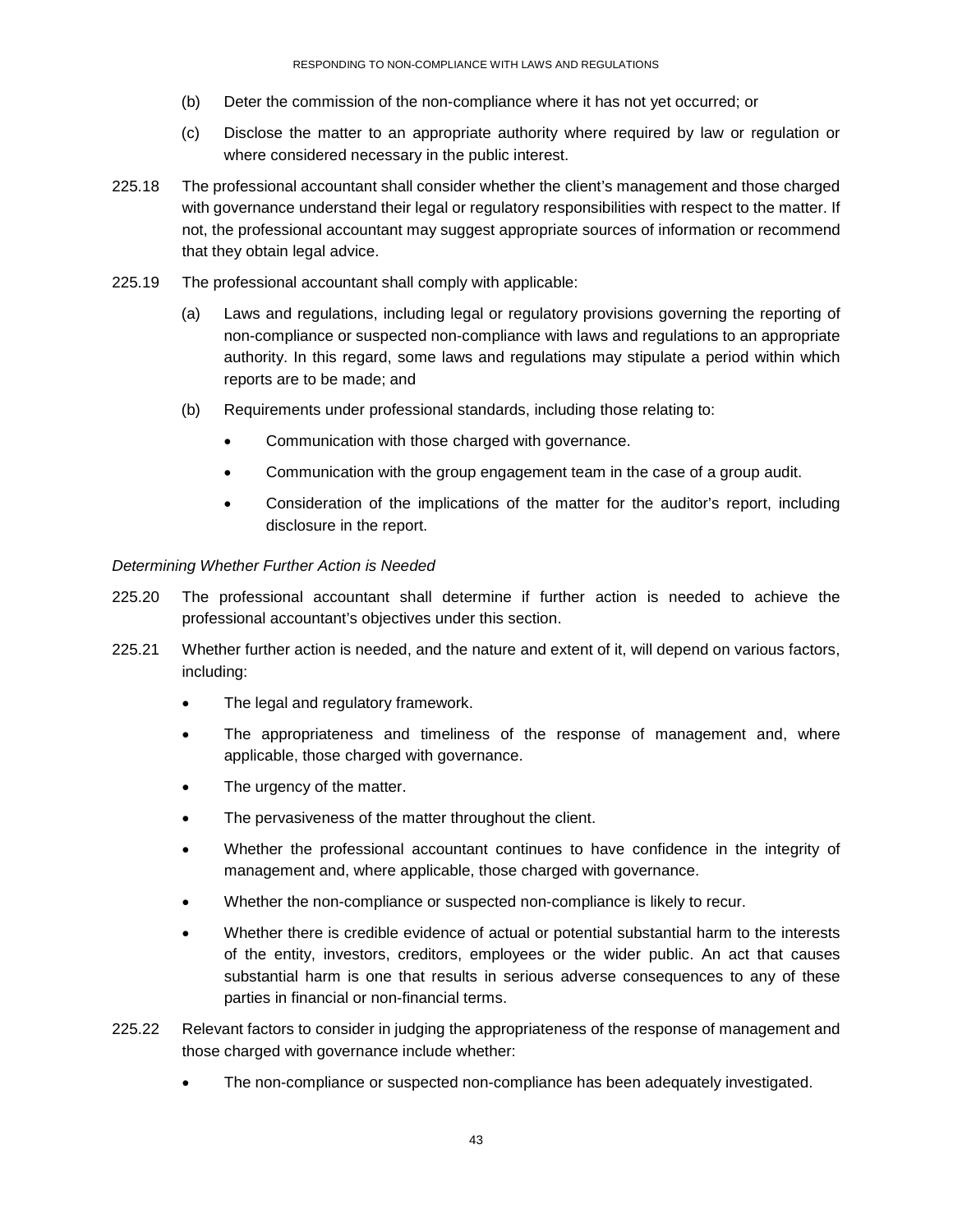- Action has been, or is being, taken to rectify, remediate or mitigate the consequences of any non-compliance.
- Action has been, or is being, taken to deter the commission of any non-compliance where it has not yet occurred.
- Appropriate steps have been, or are being, taken to reduce the risk of re-occurrence, for example, additional controls or training.
- The non-compliance or suspected non-compliance has been disclosed to an appropriate authority where appropriate and, if so, whether the disclosure appears adequate.
- 225.23 Examples of circumstances that may cause the professional accountant no longer to have confidence in the integrity of management and, where applicable, those charged with governance include situations where:
	- The professional accountant suspects or has evidence of their involvement or intended involvement in any non-compliance.
	- The professional accountant is aware that they have knowledge of such non-compliance and, contrary to legal or regulatory requirements, have not reported, or authorized reporting of, the matter to an appropriate authority within a reasonable period.
- 225.24 Further action may include:
	- Disclosing the matter to an appropriate authority notwithstanding that there is no legal or regulatory requirement to do so.
	- Withdrawing from the engagement and the professional relationship where permitted by law or regulation.
- 225.25 In determining the nature and extent of further action needed, the professional accountant shall exercise professional judgment and take into account whether a reasonable and informed third party, weighing all the specific facts and circumstances available to the professional accountant at the time, would be likely to conclude that the professional accountant has acted appropriately in the public interest.
- 225.26 As consideration of the matter may involve complex analysis and judgments, the professional accountant may consider obtaining legal advice to understand the professional accountant's options and the professional or legal implications of taking any particular course of action. The professional accountant may also consider consulting on a confidential basis with a regulator or relevant professional body.

#### Determining Whether to Disclose the Matter to an Appropriate Authority

- 225.27 The purpose of disclosing the matter to an appropriate authority is to enable that authority to cause the matter to be investigated and action to be taken in the public interest. The determination of whether to make such a disclosure depends in particular on the nature and extent of the actual or potential harm from the matter to the wider public, including the investing public, creditors or employees. For example, the professional accountant may determine that disclosure of the matter to an appropriate authority is an appropriate course of action if:
	- The client is a regulated entity and the matter is of such significance as to threaten its license to operate.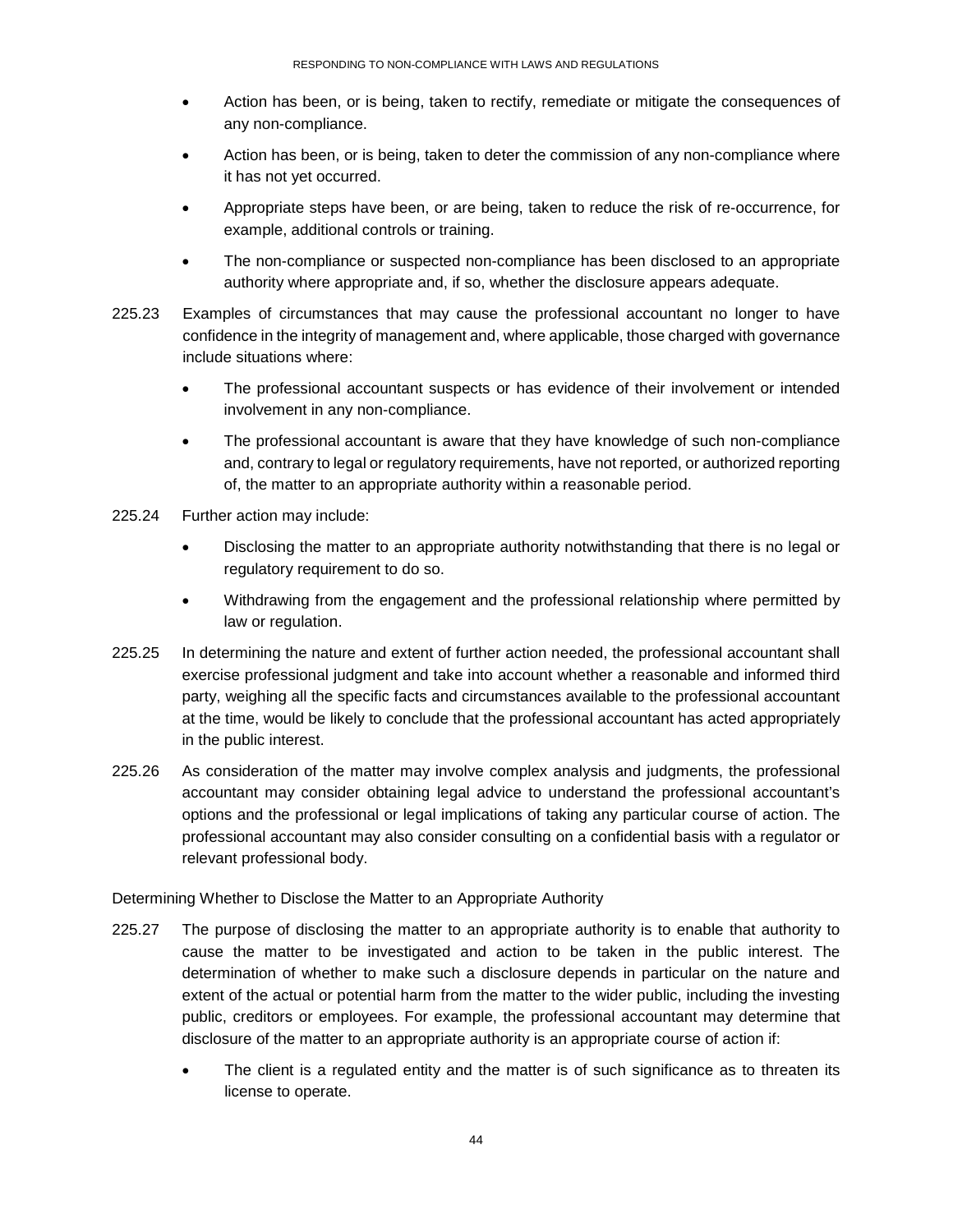- The client is listed on a securities exchange and the matter could result in adverse consequences to the fair and orderly market in the client's securities or pose a systemic risk to the financial markets.
- Products harmful to public health or safety would be likely to be sold by the entity.

The determination of whether to make such a disclosure will also depend on external factors such as:

- Whether there is an appropriate authority that is able to receive the information, and cause the matter to be investigated and action to be taken.
- Whether there exists robust and credible protection from civil, criminal or professional liability or retaliation afforded by legislation or regulation, such as under whistle-blowing legislation or regulation.
- Whether there are actual or potential threats to the physical safety of the professional accountant or other individuals.

Disclosure would be precluded if it would be contrary to law or regulation.

- 225.28 The appropriate authority will depend on the nature of the matter, for example, a securities regulator in the case of fraudulent financial reporting or an environmental protection agency in the case of a breach of environmental laws and regulations.
- 225.29 If the professional accountant determines that disclosure of the matter to an appropriate authority is an appropriate course of action in the circumstances, this will not be considered a breach of the duty of confidentiality under Section 140 of this Code. When making such disclosure, the professional accountant shall act in good faith and exercise caution when making statements and assertions. The professional accountant shall also consider whether it is appropriate to inform the client of the professional accountant's intentions before disclosing the matter.

# Withdrawal from the Engagement and the Professional Relationship

225.30 Where the professional accountant determines that withdrawing from the engagement and the professional relationship would be appropriate, doing so would not be a substitute for taking other actions that may be needed to achieve the professional accountant's objectives under this section. In some jurisdictions, however, there may be limitations as to the further actions available to the professional accountant and withdrawal may be the only available course of action. When withdrawing from the professional relationship, the professional accountant shall comply with the requirements of section 210.

#### *Documentation*

- 225.31 *International Standards on Auditing* (ISAs) require a professional accountant performing an audit of financial statements to:
	- Prepare documentation sufficient to enable an understanding of significant matters arising during the audit, the conclusions reached thereon, and significant professional judgments made in reaching those conclusions;
	- Document discussions of significant matters with management, those charged with governance, and others, including the nature of the significant matters discussed and when and with whom the discussions took place; and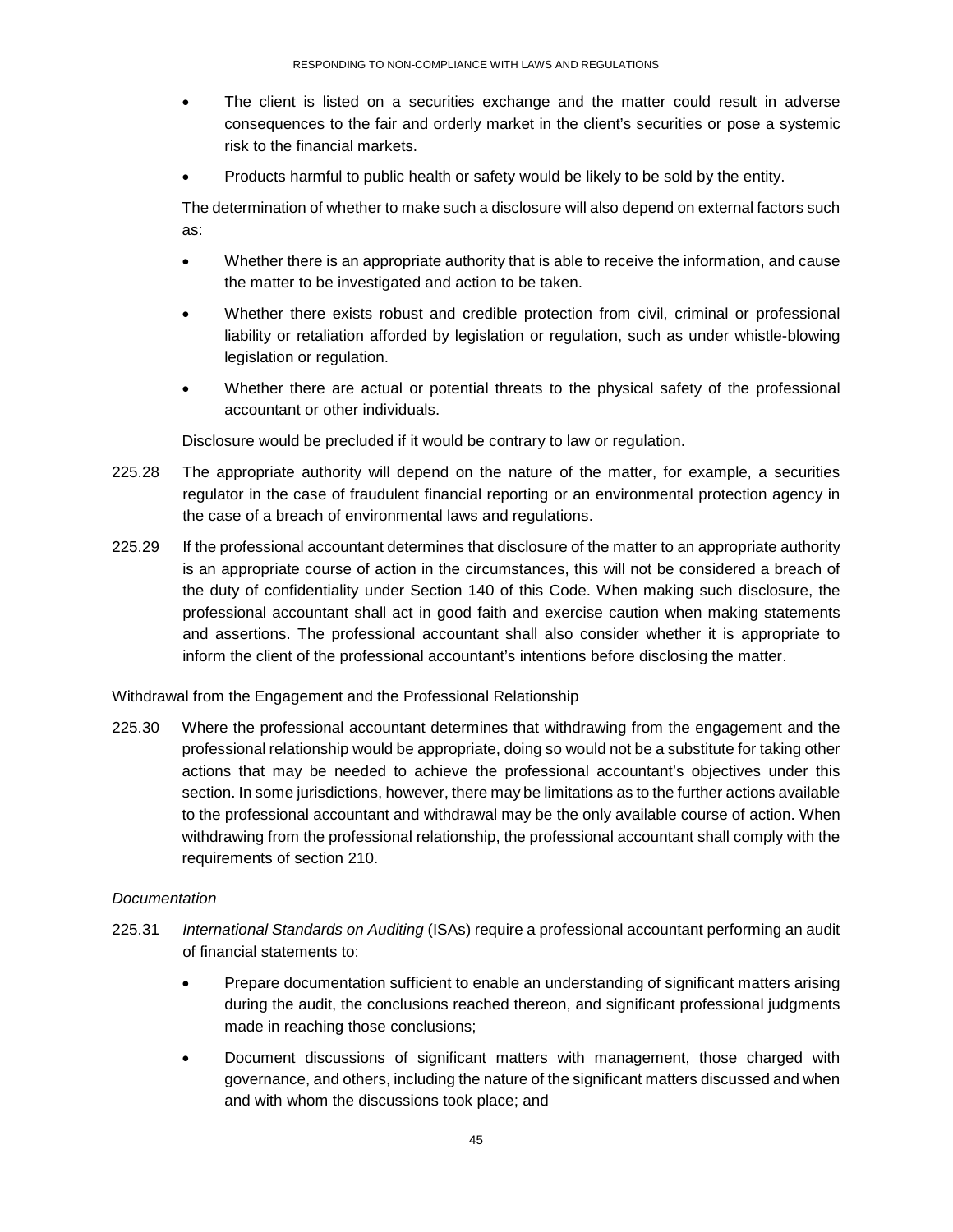- Include in the documentation identified or suspected non-compliance with laws and regulations, and the results of discussion with management and, where applicable, those charged with governance and other parties outside the entity.
- 225.32 Where the professional accountant concludes that an identified or suspected non-compliance with laws and regulations is a significant matter, the professional accountant shall, in addition to complying with the documentation requirements under the ISAs, document:
	- How management and, where applicable, those charged with governance have responded to the matter.
	- The courses of action the professional accountant considered, the judgments made and the decisions that were taken, having regard to the reasonable and informed third party perspective.
	- How the professional accountant is satisfied that the professional accountant's objectives under this section have been met.

# **Responsibilities of Professional Accountants in Public Practice Providing Professional Services Other Than Audits of Financial Statements**

# *Complying with Applicable Laws and Regulations*

225.33 In some jurisdictions, there are legal or regulatory provisions governing how professional accountants should address non-compliance or suspected non-compliance with laws and regulations. The professional accountant shall obtain an understanding of those provisions and comply with them, including any prohibitions on alerting ("tipping-off") the client prior to making any disclosure, for example, pursuant to anti-money laundering legislation.

# *Obtaining an Understanding of the Matter and Addressing It with Management and Those Charged with Governance*

- 225.34 If, in the course of providing a professional service to a client, the professional accountant becomes aware of information concerning an instance of non-compliance or suspected noncompliance with laws and regulations, the professional accountant shall seek to obtain an understanding of the matter, including:
	- The nature of the act and the circumstances in which it has occurred or may be about to occur; and
	- The application of the relevant laws and regulations to the circumstances.
- 225.35 If the professional accountant suspects that non-compliance with laws and regulations has occurred or may occur, the professional accountant shall discuss the matter with the appropriate level of management and, if the professional accountant has access to them and where appropriate, those charged with governance.
- 225.36 Such discussion serves to clarify the professional accountant's understanding of the facts and circumstances relevant to the matter and its potential consequences. The information conveyed by the professional accountant may prompt management or those charged with governance to investigate the matter.
- 225.37 The professional accountant is expected to apply knowledge, judgment and expertise, but is not expected to have detailed knowledge of laws and regulations beyond that which is required for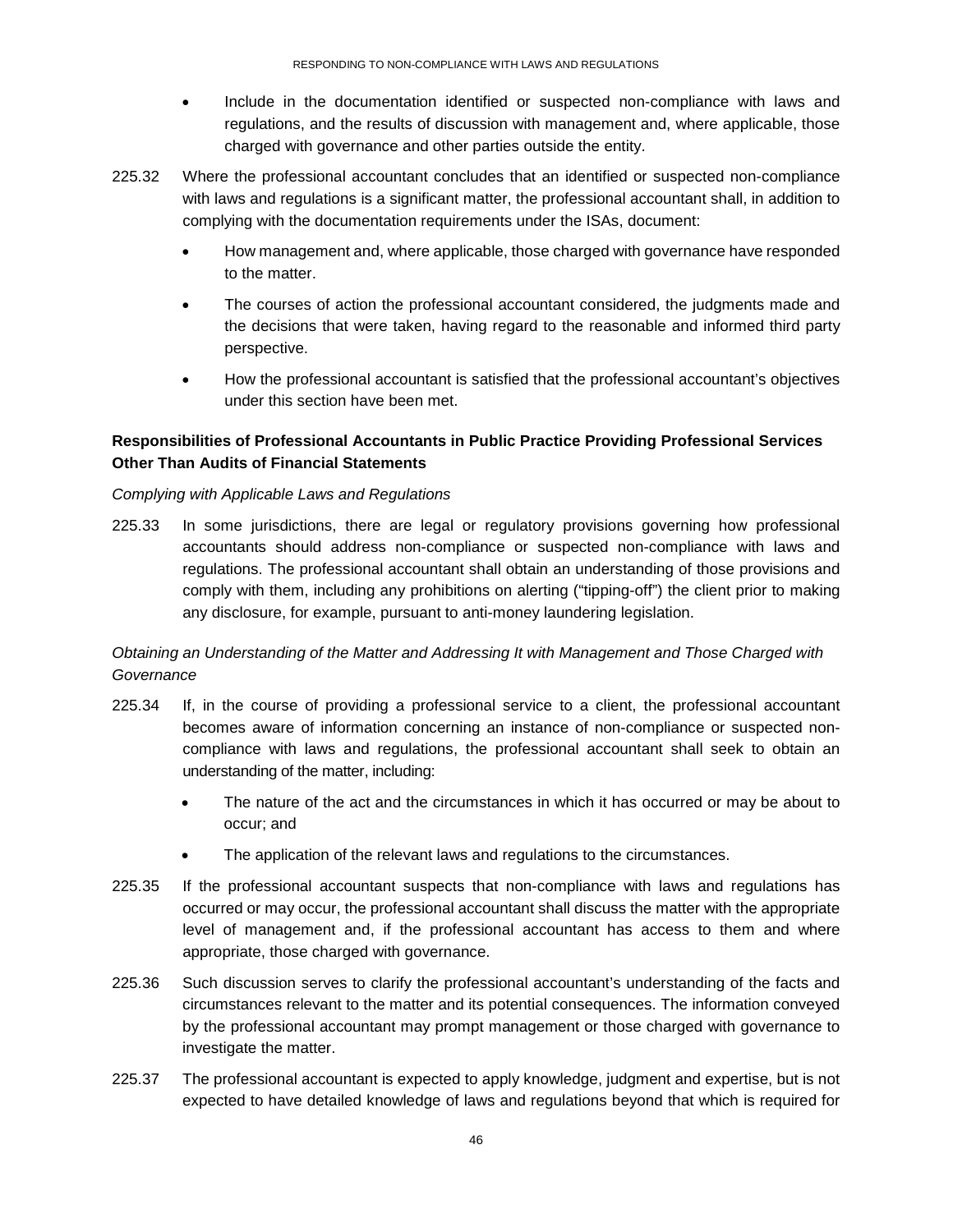the professional service for which the accountant was engaged. Whether an act constitutes actual non-compliance is ultimately a matter for determination by an appropriate legal or adjudicative body. Depending on the nature and significance of the matter, the professional accountant may consult on a confidential basis with others within the firm, a network firm, a relevant professional body, or legal counsel.

- 225.38 The appropriate level of management with whom to discuss the matter is a question of professional judgment. Relevant factors to consider include:
	- The nature and circumstances of the matter.
	- The individuals actually or potentially involved.
	- The likelihood of collusion.
	- The potential consequences of the matter.
	- Whether that level of management is able to investigate the matter and take appropriate action.
- 225.39 If the professional accountant is performing a non-audit service for an audit client of the firm, the professional accountant shall communicate the matter within the firm. This is to enable the engagement partner for the audit to be informed about it and to determine how it should be addressed in accordance with the provisions of this section.
- 225.40 If the professional accountant is performing a non-audit service for an audit client of a network firm, the professional accountant shall consider whether to communicate the matter to the network firm so as to enable the engagement partner for the audit to be informed about it.

#### *Determining Whether Further Action is Needed*

- 225.41 The professional accountant shall also consider whether further action is needed to achieve the professional accountant's objectives under this section.
- 225.42 Whether further action is needed, and the nature and extent of it, will depend on factors such as:
	- The legal and regulatory framework.
	- The appropriateness and timeliness of the response of management and, where applicable, those charged with governance.
	- The urgency of the matter.
	- The involvement of management or those charged with governance in the matter.
	- The likelihood of substantial harm to the interests of the client, investors, creditors, employees or the wider public.
- 225.43 Further action may include:
	- If the client is not an audit client of the firm or a network firm, disclosing the matter to the external auditor, if any.
	- Disclosing the matter to an appropriate authority notwithstanding that there is no legal or regulatory requirement to do so.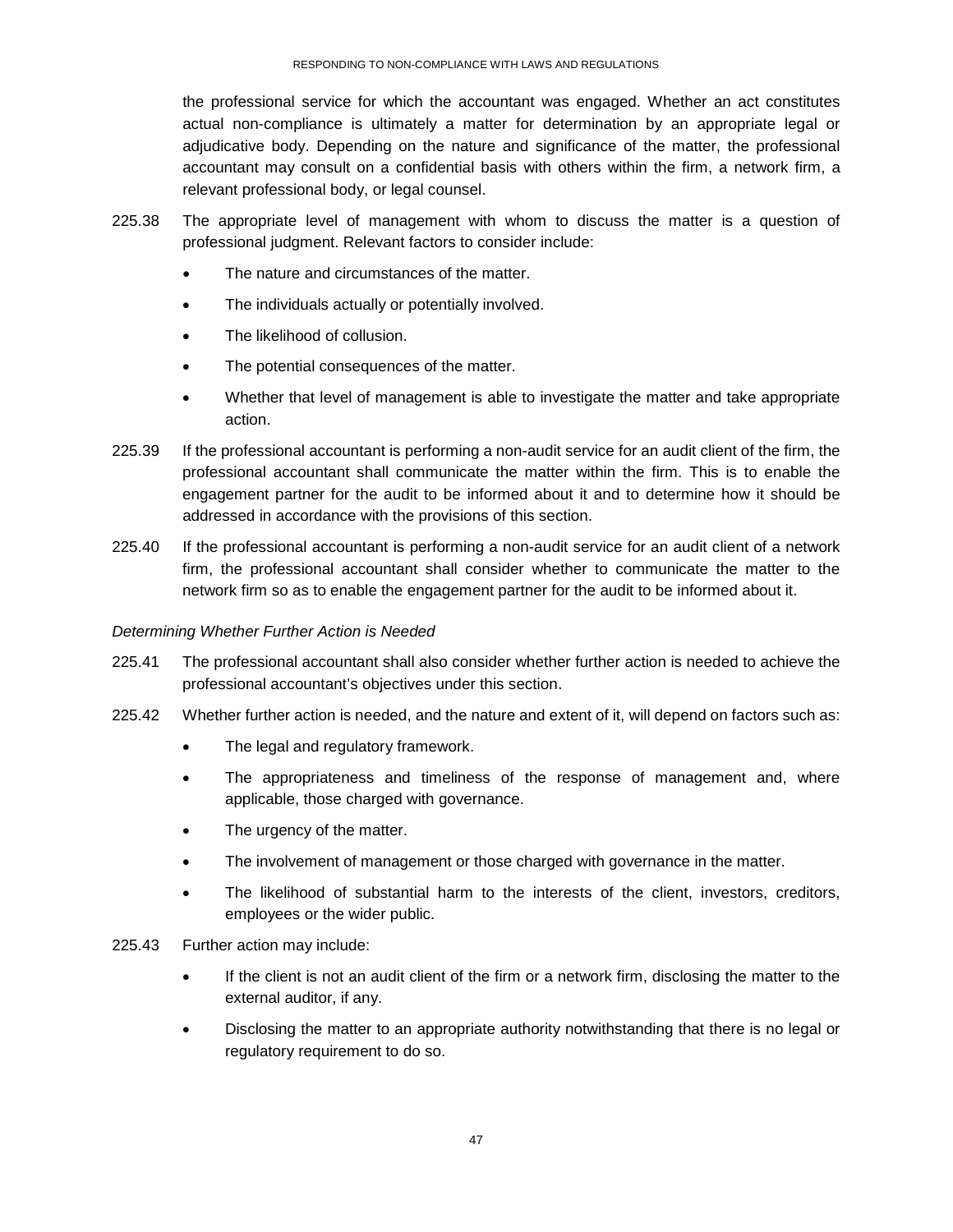- 225.44 In considering whether to disclose outside the client, relevant factors to take into account include:
	- Whether doing so would be contrary to law or regulation.
	- Whether the terms or nature of the engagement precludes disclosure of information about the client to third parties, such as where legal privilege exists which extends to the professional accountant.
	- Whether there are restrictions about disclosure imposed by a regulatory agency or prosecutor (for example, to avoid tipping-off) in an ongoing investigation into the noncompliance or suspected non-compliance.
- 225.45 If the professional accountant determines that disclosure of the matter to an appropriate authority is an appropriate course of action in the circumstances, this will not be considered a breach of the duty of confidentiality under Section 140 of this Code. When making such disclosure, the professional accountant shall act in good faith and exercise caution when making statements and assertions. The professional accountant shall also consider whether it is appropriate to inform the client of the professional accountant's intentions before disclosing the matter.
- 225.46 The professional accountant may consider obtaining legal advice to understand the professional or legal implications of taking any particular course of action. The professional accountant may also consider consulting on a confidential basis with a regulator or relevant professional body.

# *Considering Whether to Remain Associated with the Client*

225.47 To comply with the fundamental principles of integrity and professional behavior, the professional accountant shall consider whether the professional accountant can remain associated with the client.

# *Documentation*

- 225.48 Where the professional accountant concludes that an identified or suspected non-compliance with laws and regulations is a significant matter, the professional accountant is encouraged to document:
	- The matter.
	- The results of discussion with management and, where applicable, those charged with governance and other parties.
	- How management and, where applicable, those charged with governance have responded to the matter.
	- The courses of action the professional accountant considered, the judgments made and the decisions that were taken.
	- How the professional accountant is satisfied that the professional accountant's objectives under this section have been met.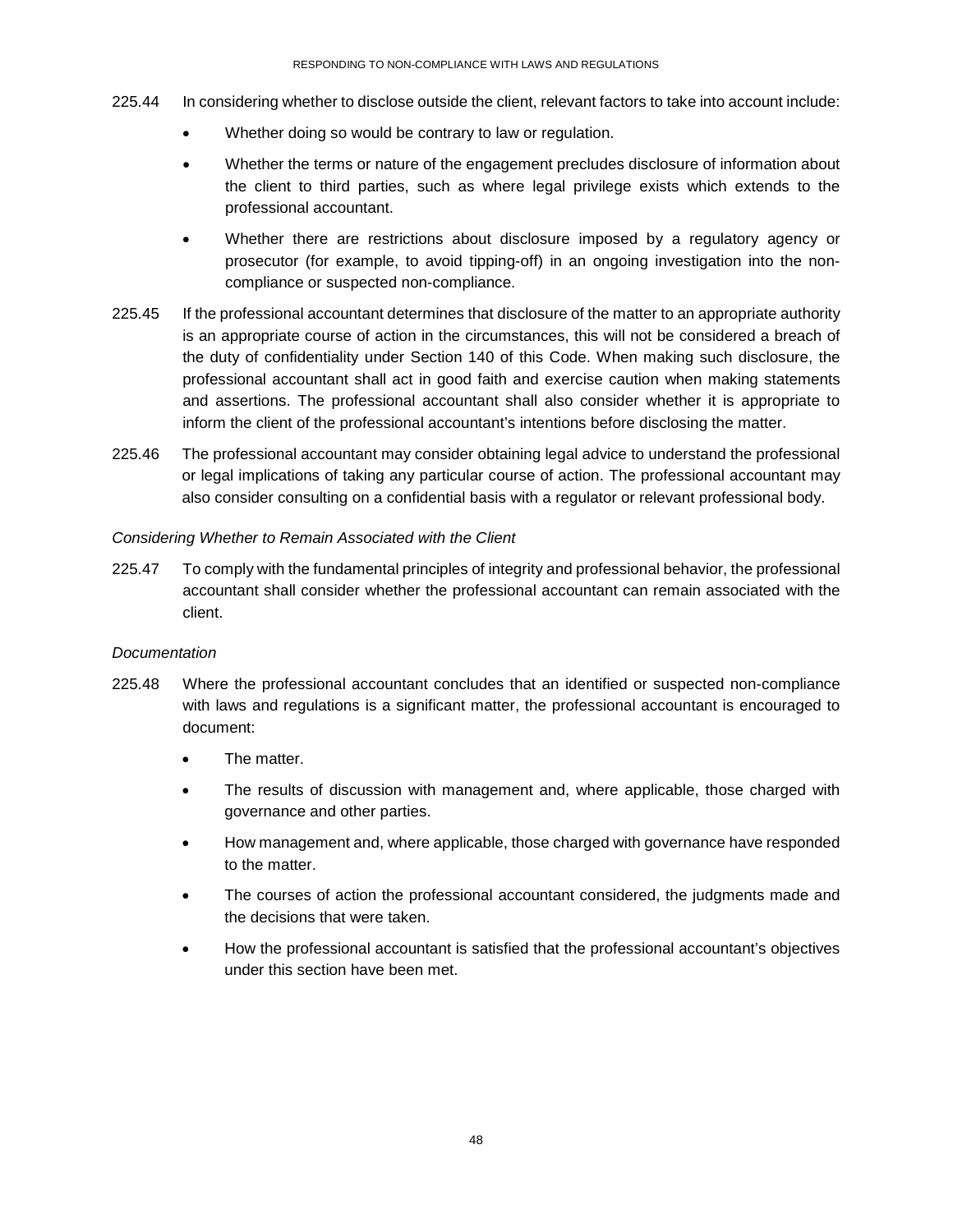# <span id="page-48-0"></span>**PROPOSED SECTION 360**

# **Responding to Non-Compliance with Laws and Regulations**

#### **Purpose**

- 360.1 In the course of carrying out their employment responsibilities, a professional accountant in business may come across non-compliance or suspected non-compliance with laws and regulations. The purpose of this section is to guide the professional accountant in assessing the implications of such non-compliance and the possible courses of action in responding to it.
- 360.2 Non-compliance with laws and regulations comprises acts of omission or commission, intentional or unintentional, committed by the professional accountant's employing organization or by those charged with governance, management or employees of the employing organization which are contrary to the prevailing laws or regulations.
- 360.3 A distinguishing mark of the accountancy profession is its acceptance of the responsibility to act in the public interest. When responding to non-compliance or suspected non-compliance with laws and regulations, the objectives of the professional accountant are:
	- (a) To comply with the fundamental principles of integrity and professional behavior;
	- (b) By alerting management or, where appropriate, those charged with governance of the employing organization, to seek to:
		- (i) Enable them to rectify, remediate or mitigate the consequences of the identified or suspected non-compliance; or
		- (ii) Deter the commission of the non-compliance where it has not yet occurred; and
	- (c) To take such further action as may be needed in the public interest.
- 360.4 What constitutes the public interest will depend on:
	- (a) The facts and circumstances of the non-compliance or suspected non-compliance; and
	- (b) The nature and extent of the immediate or ongoing consequences to the employing organization, investors, creditors, employees or the wider public.

# **Scope**

- 360.5 This section addresses:
	- (a) Laws and regulations generally recognized to have a direct effect on the determination of material amounts and disclosures in the employing organization's financial statements; and
	- (b) Other laws and regulations that do not have a direct effect on the determination of the amounts and disclosures in the employing organization's financial statements, but compliance with which may be fundamental to the operating aspects of the employing organization's business, to its ability to continue its business, or to avoid material penalties.
- 360.6 Examples of laws and regulations which this section addresses include those that deal with:
	- Fraud, corruption and bribery.
	- Money laundering, terrorist financing and proceeds of crime.
	- Securities markets and trading.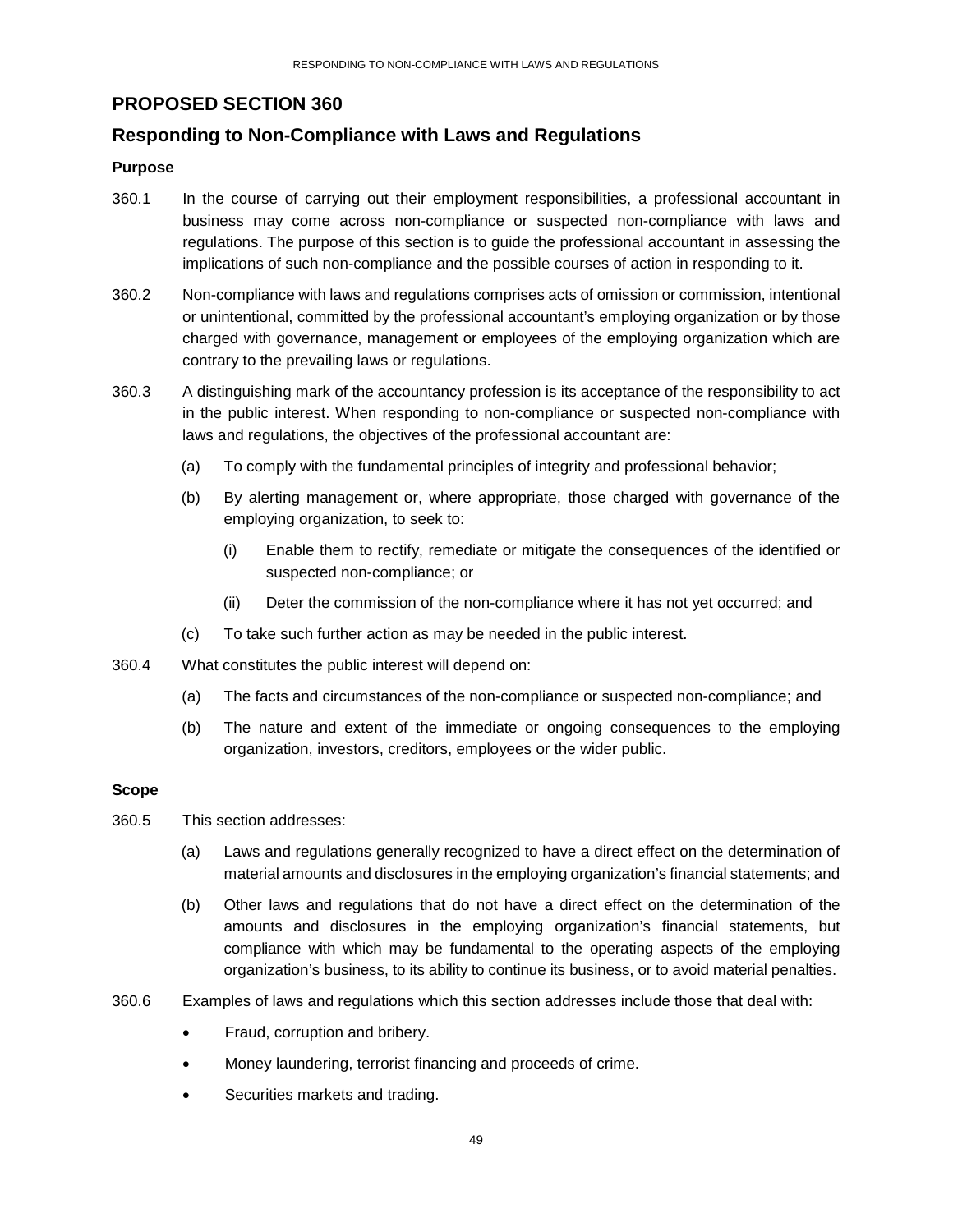- Banking and other financial products and services.
- Tax and pension liabilities and payments.
- Environmental protection.
- Public health and safety.
- 360.7 Non-compliance with those laws and regulations may result in fines, litigation or other consequences for the employing organization that may have a material effect on its financial statements. Importantly, such non-compliance may have wider public interest implications in terms of potentially substantial harm to the wider public, including investors, creditors or employees. Examples include the perpetration of a fraud resulting in significant financial losses to investors, and breaches of environmental laws and regulations endangering the health or safety of employees or the public.
- 360.8 This section does not address:
	- (a) Matters that are clearly inconsequential, judged by their nature and their impact, financial or otherwise, on the employing organization, its stakeholders or the wider public;
	- (b) Personal misconduct unrelated to the business activities of the employing organization; and
	- (c) Non-compliance with laws and regulations committed by persons other than the employing organization or those charged with governance, management or employees of the employing organization. The professional accountant may nevertheless find the guidance in this section helpful in considering how to respond in these situations.

# **Responsibilities of the Employing Organization's Management and Those Charged with Governance**

360.9 It is the responsibility of the employing organization's management, with the oversight of those charged with governance, to ensure that the employing organization's business activities are conducted in accordance with laws and regulations. It is also the responsibility of management and those charged with governance to identify and address any non-compliance with laws and regulations by the employing organization or by those charged with governance, management or employees of the employing organization.

#### **Responsibilities of Professional Accountants in Business**

- 360.10 In some jurisdictions, there are legal or regulatory provisions governing how professional accountants should address non-compliance or suspected non-compliance with laws and regulations. The professional accountant shall obtain an understanding of those provisions and comply with them.
- 360.11 Many employing organizations have established protocols and procedures (for example, an ethics policy) regarding how non-compliance or suspected non-compliance with laws and regulations by the employing organization should be raised internally. Such protocols and procedures may allow for matters to be reported anonymously through designated channels. If these protocols and procedures exist within the professional accountant's employing organization, the professional accountant shall consider them in determining how to respond to the matter.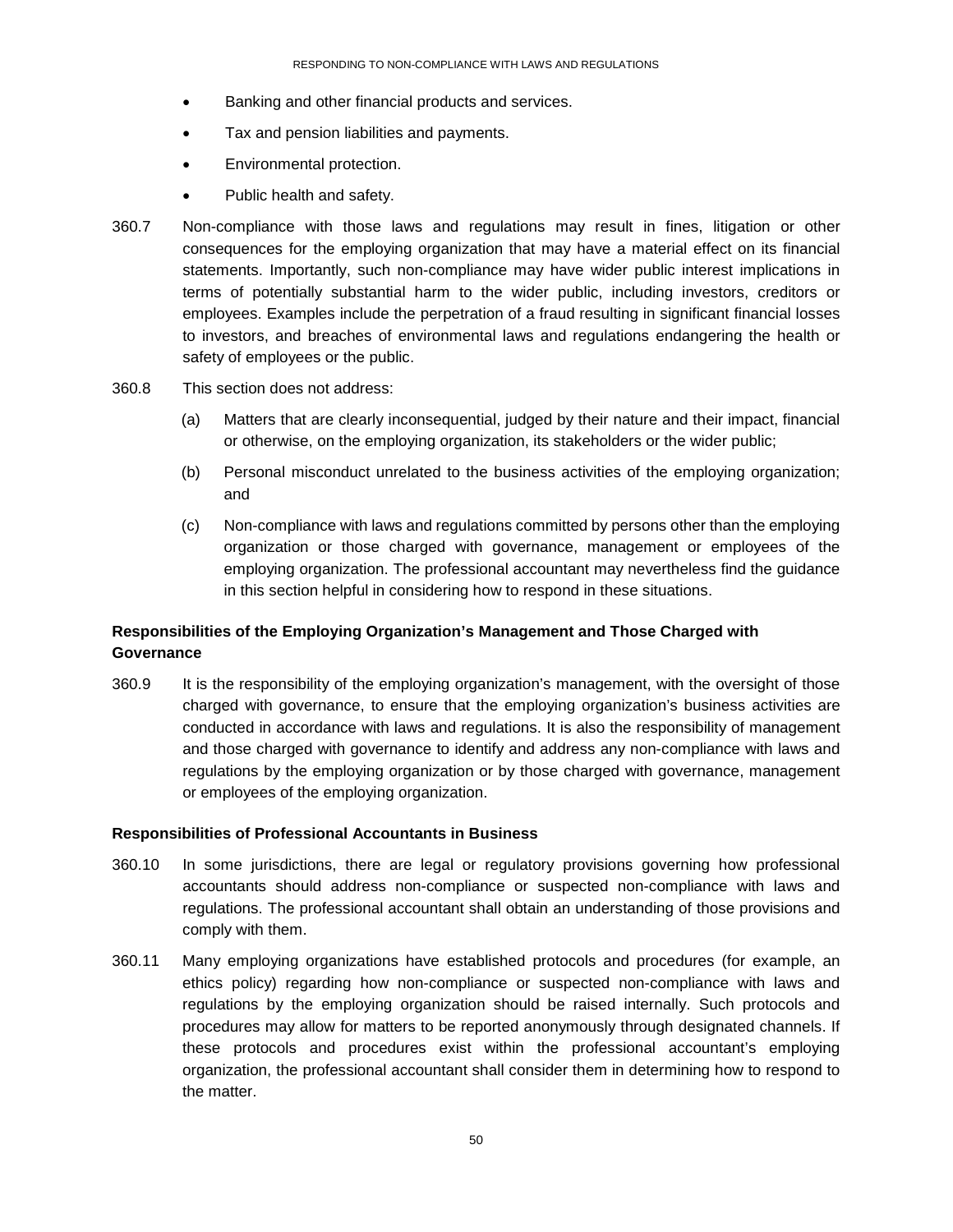#### **Responsibilities of Senior Professional Accountants in Business**

- 360.12 Senior professional accountants in business are directors, officers or senior employees able to exert significant influence over, and make decisions regarding, the acquisition, deployment and control of the employing organization's human, financial, technological, physical and intangible resources. Because of their roles, positions and spheres of influence within the employing organization, there is a greater expectation for them to take whatever action is appropriate in the public interest to respond to non-compliance or suspected non-compliance with laws and regulations than other professional accountants within the employing organization.
- 360.13 Paragraphs 360.14-29 and 360.35 apply to senior professional accountants in business.

#### *Obtaining an Understanding of the Matter*

- 360.14 If, in the course of carrying out employment responsibilities, a professional accountant becomes aware of information concerning an instance of non-compliance or suspected non-compliance with laws and regulations, the professional accountant shall obtain an understanding of the matter, including:
	- The nature of the act and the circumstances in which it has occurred or may occur;
	- The application of the relevant laws and regulations to the circumstances; and
	- The potential consequences to the employing organization, investors, creditors, employees or the wider public.
- 360.15 The professional accountant is expected to apply knowledge, judgment and expertise, but is not expected to have detailed knowledge of laws and regulations beyond that which is required for the professional accountant's role within the employing organization. Whether an act constitutes actual non-compliance is ultimately a matter for determination by an appropriate legal or adjudicative body. Depending on the nature and significance of the matter, the professional accountant may cause, or take appropriate steps to cause, the matter to be investigated internally. The professional accountant may also consult on a confidential basis with others within the employing organization, a relevant professional body or legal counsel.

# *Addressing the Matter*

- 360.16 If non-compliance has occurred or may occur, the professional accountant shall, subject to paragraph 360.11, discuss the matter with the professional accountant's immediate superior, if any, to enable a determination to be made as to how the matter should be addressed. If the professional accountant's immediate superior appears to be involved in the matter, the professional accountant shall discuss the matter with the next higher level of authority within the employing organization.
- 360.17 The professional accountant shall also take appropriate steps to:
	- (a) Have the matter communicated with those charged with governance to obtain their concurrence regarding appropriate actions to take to respond to the matter and to enable them to fulfill their responsibilities;
	- (b) Comply with applicable laws and regulations, including legal or regulatory provisions governing the reporting of non-compliance or suspected non-compliance with laws and regulations to an appropriate authority;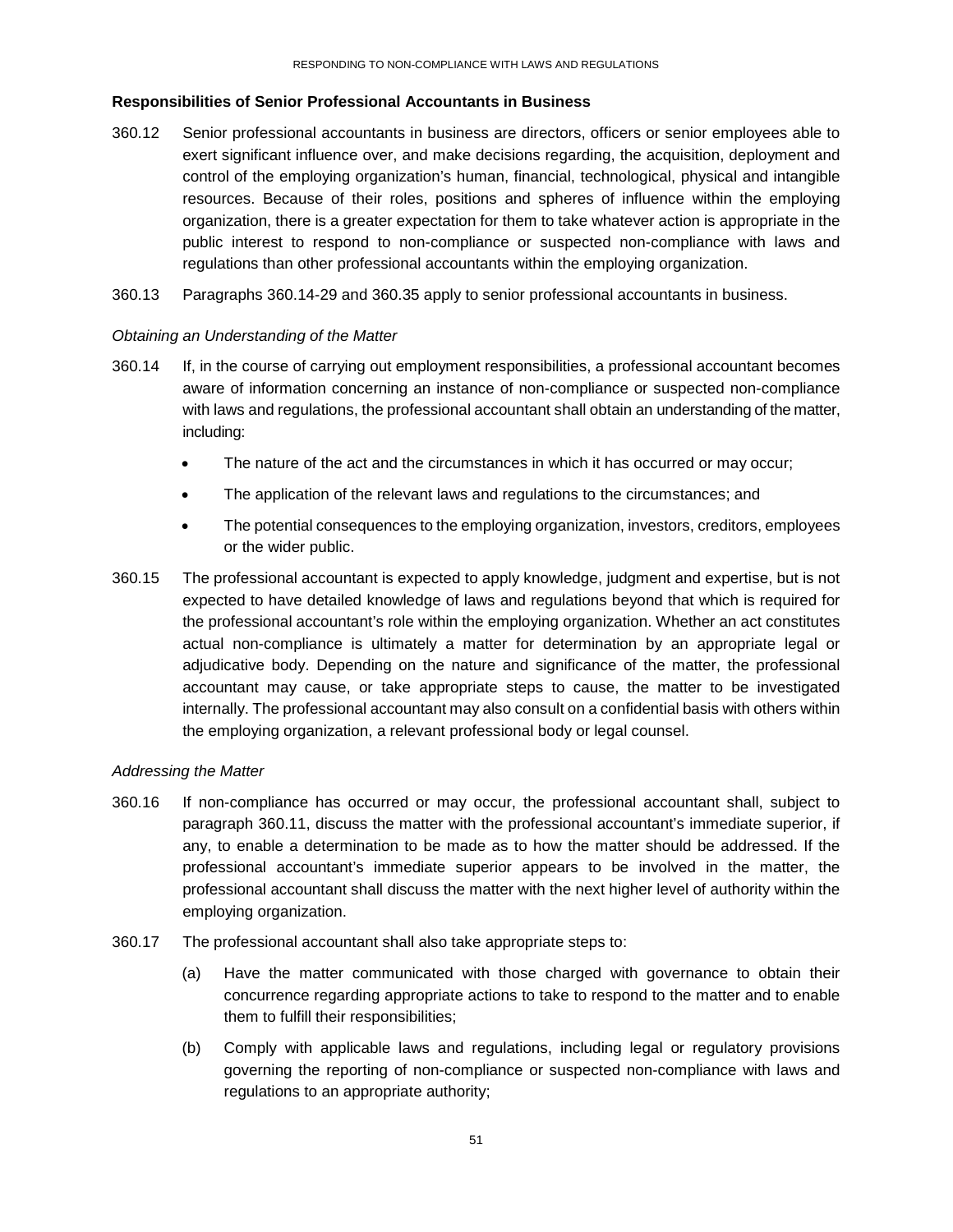- (c) Have the consequences of the non-compliance or suspected non-compliance rectified, remediated or mitigated;
- (d) Reduce the risk of re-occurrence; and
- (e) Seek to deter the commission of the non-compliance if it has not yet occurred.
- 360.18 The professional accountant shall also disclose the matter to the employing organization's external auditor, if any, pursuant to the professional accountant's duty or legal obligation to provide all information necessary to enable the auditor to perform the audit.

#### *Determining Whether Further Action is Needed*

- 360.19 The professional accountant shall determine if further action is needed to achieve the professional accountant's objectives under this section.
- 360.20 Whether further action is needed, and the nature and extent of it, will depend on various factors, including:
	- The legal and regulatory framework.
	- The appropriateness and timeliness of the response of the professional accountant's superiors, if any, and those charged with governance.
	- The urgency of the matter.
	- The pervasiveness of the matter throughout the employing organization.
	- Whether the professional accountant continues to have confidence in the integrity of the professional accountant's superiors and those charged with governance.
	- Whether the non-compliance or suspected non-compliance is likely to recur.
	- Whether there is credible evidence of actual or potential substantial harm to the interests of the employing organization, investors, creditors, employees or the wider public. An act that causes substantial harm is one that results in serious adverse consequences to any of these parties in financial or non-financial terms.
- 360.21 Relevant factors to consider in assessing the appropriateness of the response of the professional accountant's immediate superior, if any, and those charged with governance include whether:
	- They have taken or authorized appropriate action to seek to rectify, remediate or mitigate the consequences of the non-compliance, or to avert the non-compliance if it has not yet occurred.
	- The matter has been disclosed to an appropriate authority where appropriate and, if so, whether the disclosure appears adequate.
- 360.22 Examples of circumstances that may cause the professional accountant no longer to have confidence in the integrity of those charged with governance include situations where:
	- The professional accountant suspects or has evidence of their involvement or intended involvement in any non-compliance.
	- Contrary to legal or regulatory requirements, they have not reported the matter, or authorized the matter to be reported, to an appropriate authority within a reasonable period.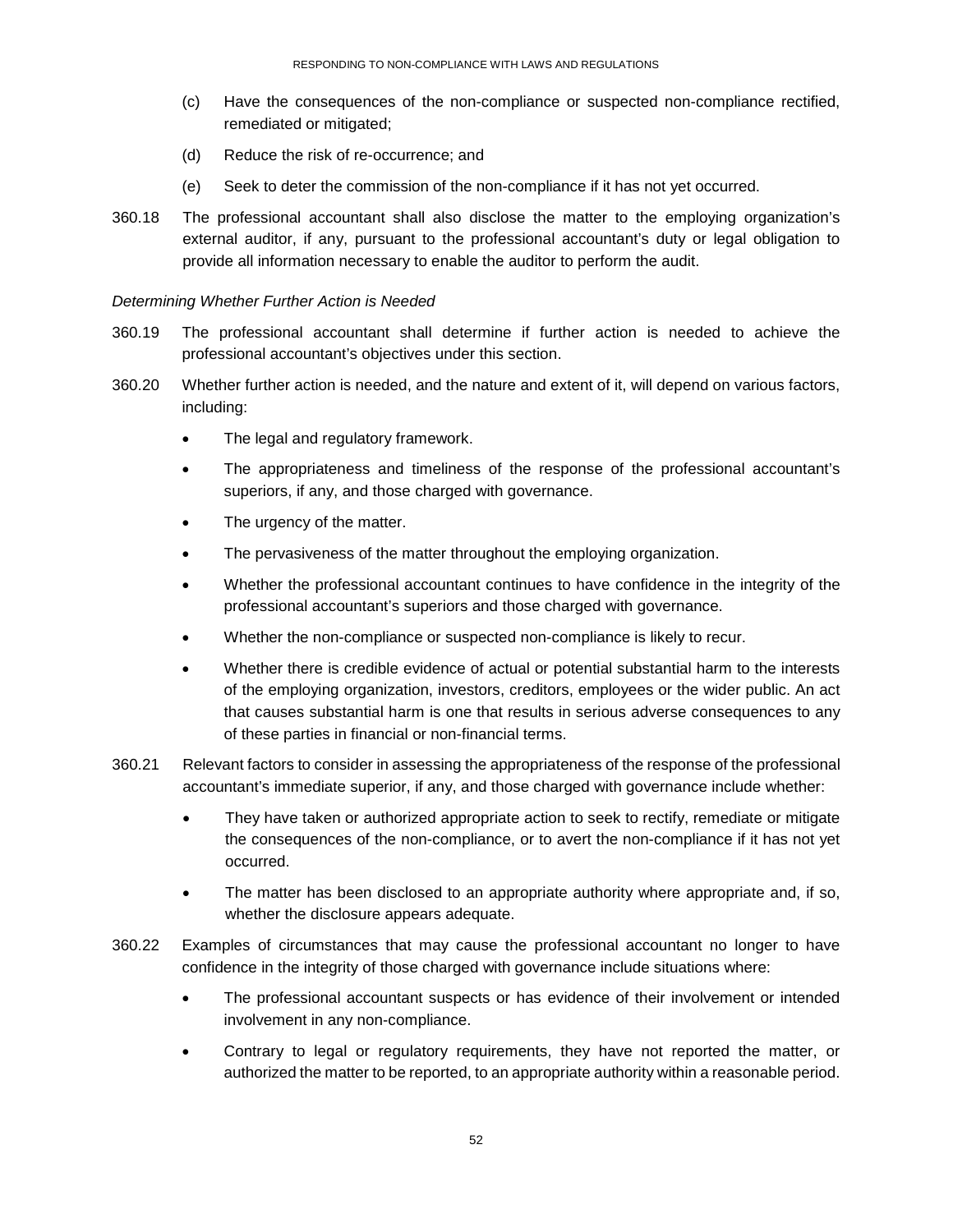- 360.23 Further action may include:
	- Informing the parent entity of the matter if the employing organization is a member of a group.
	- Disclosing the matter to an appropriate authority notwithstanding that there is no legal or regulatory requirement to do so.
	- Resigning from the employing organization.
- 360.24 In determining the nature and extent of any further action needed, the professional accountant shall exercise professional judgment and take into account whether a reasonable and informed third party, weighing all the specific facts and circumstances available to the professional accountant at the time, would be likely to conclude that the professional accountant has acted appropriately in the public interest.
- 360.25 As consideration of the matter may involve complex analysis and judgments, the professional accountant may consider obtaining legal advice to understand the professional accountant's options and the professional or legal implications of taking any particular course of action. The professional accountant may also consider consulting on a confidential basis with a regulator or relevant professional body.

Determining Whether to Disclose the Matter to an Appropriate Authority

- 360.26 The purpose of disclosing the matter to an appropriate authority is to enable that authority to cause the matter to be investigated and action to be taken in the public interest. The determination of whether to make such a disclosure depends in particular on the nature and extent of the actual or potential harm from the matter to the wider public, including the investing public, creditors or employees. For example, the professional accountant may determine that disclosure of the matter to an appropriate authority is an appropriate course of action if:
	- The employing organization is a regulated entity and the matter is of such significance as to threaten its license to operate.
	- The employing organization is listed on a securities exchange and the matter could result in adverse consequences to the fair and orderly market in the employing organization's securities or pose a systemic risk to the financial markets.
	- Products harmful to public health or safety would be likely to be sold by the employing organization.

The determination of whether to make such a disclosure will also depend on external factors such as:

- Whether there is an appropriate authority that is able to receive the information, and cause the matter to be investigated and action to be taken.
- Whether there exists robust and credible protection from civil, criminal or professional liability or retaliation afforded by legislation or regulation, such as under whistle blowing legislation or regulation.
- Whether there are actual or potential threats to the physical safety of the professional accountant or other individuals.

Disclosure would be precluded if it would be contrary to law or regulation.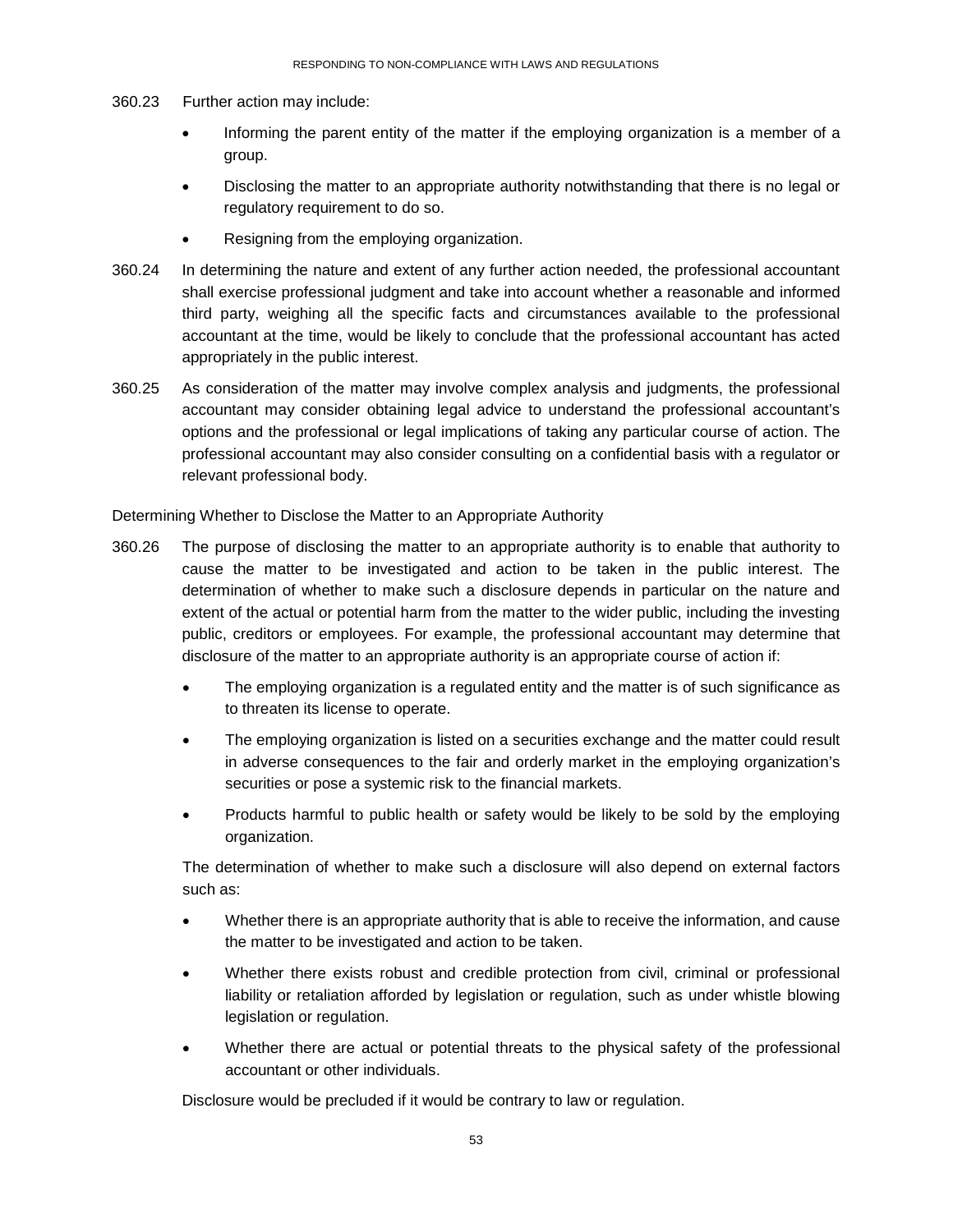- 360.27 The appropriate authority will depend upon the nature of the matter, for example, a securities regulator in the case of fraudulent financial reporting or an environmental protection agency in the case of a breach of environmental laws and regulations.
- 360.28 If the professional accountant determines that disclosure of the matter to an appropriate authority is an appropriate course of action in the circumstances, this will not be considered a breach of the duty of confidentiality under Section 140 of this Code. When making such disclosure, the professional accountant shall act in good faith and exercise caution when making statements and assertions.

#### Resigning from the Employing Organization

360.29 Where the professional accountant determines that resigning from the employing organization would be appropriate, doing so would not be a substitute for taking other actions that may be needed to achieve the professional accountant's objectives under this section. In some jurisdictions, however, there may be limitations as to the further actions available to the professional accountant and resignation may be the only available course of action.

#### **Responsibilities of Other Professional Accountants in Business**

- 360.30 Paragraphs 360.31-35 apply to professional accountants in business other than those who meet the description of a senior professional accountant in business in paragraph 360.12 above.
- 360.31 If, in the course of carrying out employment responsibilities, a professional accountant becomes aware of information concerning an instance of non-compliance or suspected non-compliance with laws and regulations, the professional accountant shall seek to obtain an understanding of the matter, including:
	- The nature of the act and the circumstances in which it has occurred or may occur; and
	- The application of the relevant laws and regulations to the circumstances.
- 360.32 The professional accountant is expected to apply knowledge, judgment and expertise, but is not expected to have detailed knowledge of laws and regulations beyond that which is required for the professional accountant's role within the employing organization. Whether an act constitutes actual non-compliance is ultimately a matter for determination by an appropriate legal or adjudicative body. Depending on the nature and significance of the matter, the professional accountant may consult on a confidential basis with others within the employing organization, a relevant professional body or legal counsel.
- 360.33 If the professional accountant suspects that non-compliance with laws and regulations has occurred or may occur, the professional accountant shall, subject to paragraph 360.11, inform an immediate superior to enable the superior to take appropriate action. If the professional accountant's immediate superior appears to be involved in the matter, the professional accountant shall inform the next higher level of authority within the employing organization.
- 360.34 In exceptional circumstances, the professional accountant may decide that disclosure of the matter to an appropriate authority is an appropriate course of action. If the professional accountant does so pursuant to paragraph 360.26, this will not be considered a breach of the duty of confidentiality under Section 140 of this Code. When making such disclosure, the professional accountant shall act in good faith and exercise caution when making statements and assertions.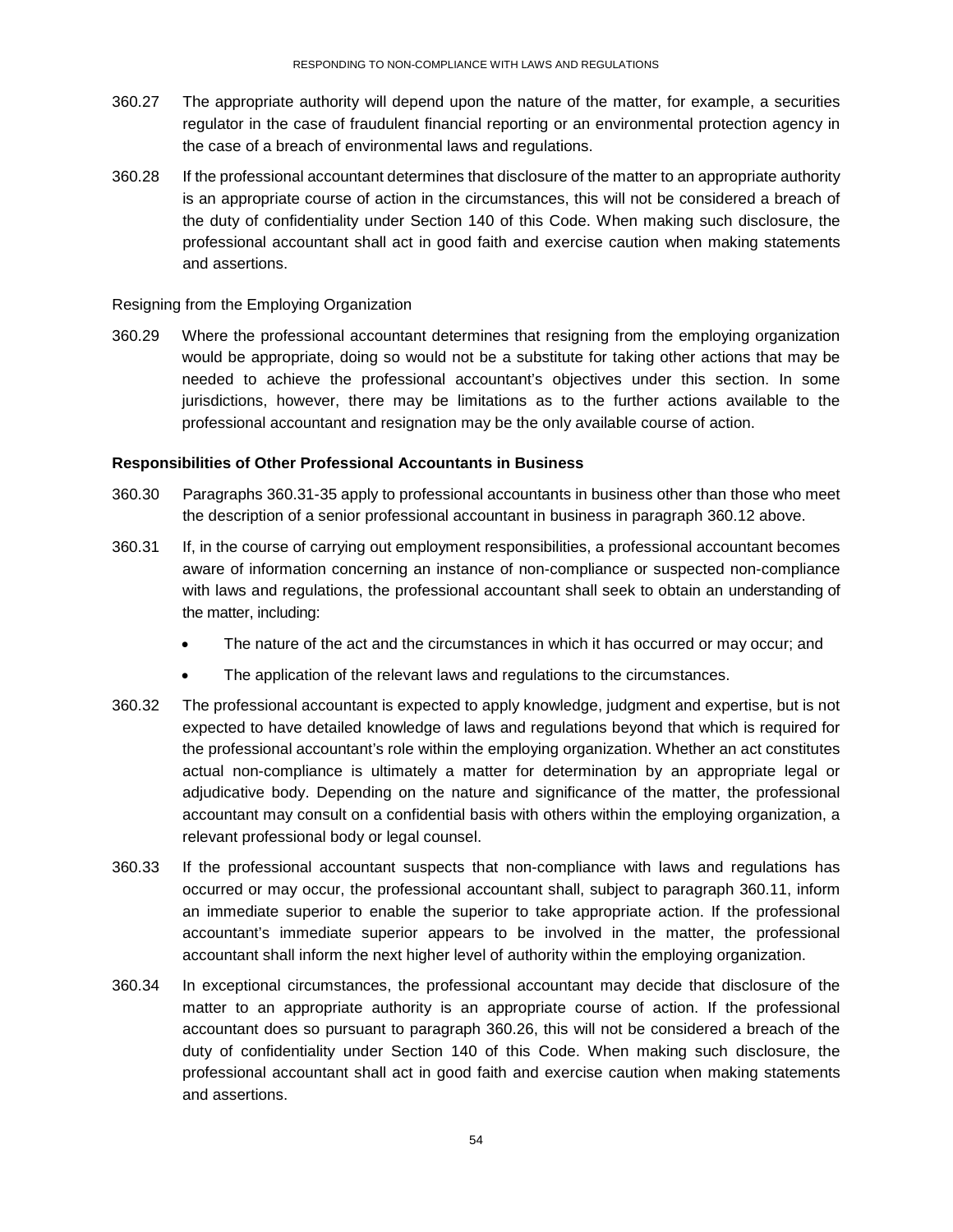#### **Documentation**

- 360.35 Where the professional accountant concludes that an identified or suspected non-compliance with laws and regulations is a significant matter, the professional accountant is encouraged to document:
	- The matter.
	- The results of discussion with management and, where applicable, those charged with governance and other parties.
	- How management and, where applicable, those charged with governance have responded to the matter.
	- The courses of action the professional accountant considered, the judgments made and the decisions that were taken.
	- How the professional accountant is satisfied that the professional accountant's objectives under this section have been met.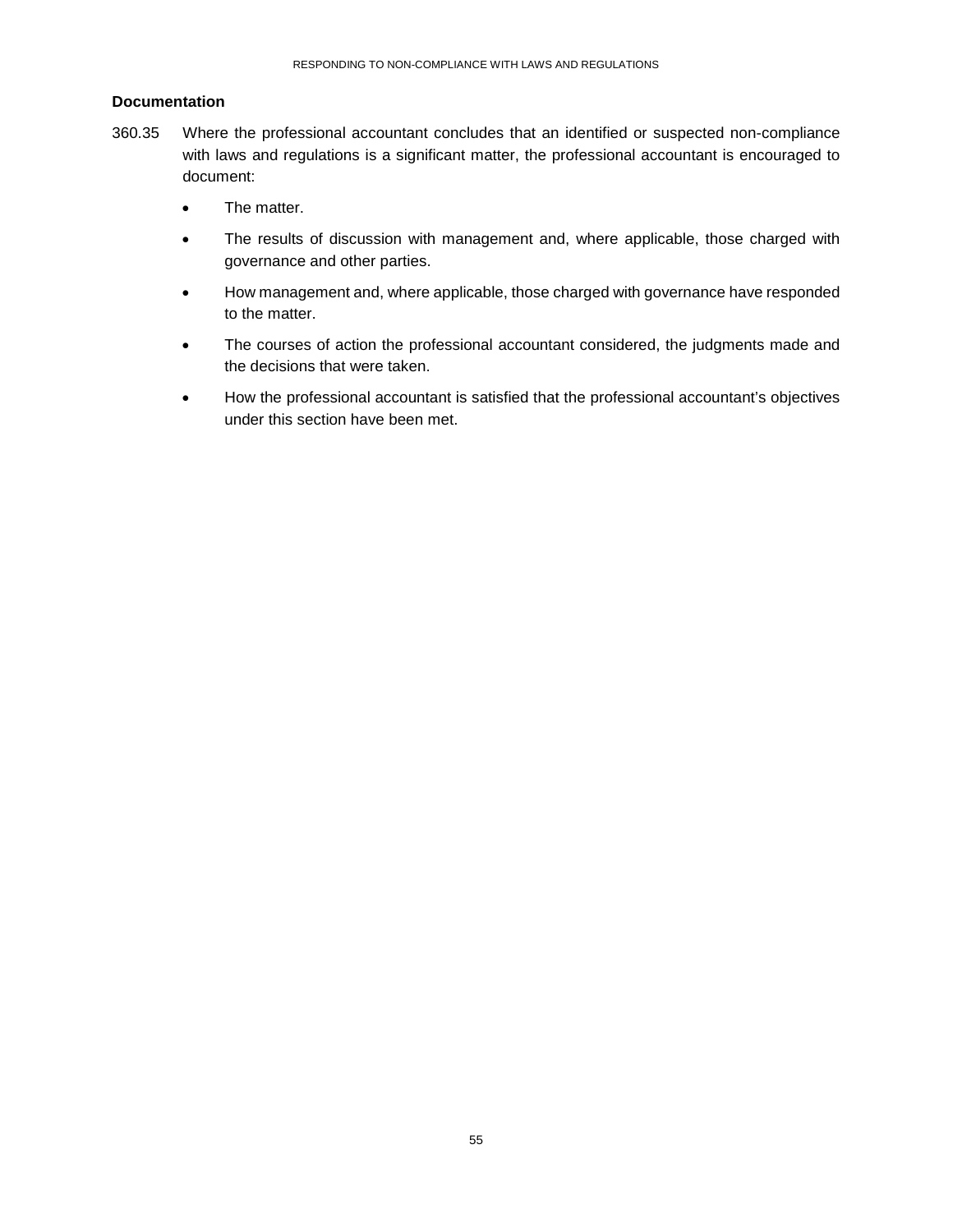# **CONSEQUENTIAL AND CONFORMING CHANGES TO OTHER SECTIONS OF THE CODE**

# **(MARK-UP FROM [EXTANT CODE\)](https://www.ifac.org/ethics/iesba-code)**

# <span id="page-55-1"></span><span id="page-55-0"></span>**SECTION 100**

#### **Introduction and Fundamental Principles**

…

#### *Fundamental Principles*

100.5 A professional accountant shall comply with the following fundamental principles:

…

(e) Professional Behavior – to comply with relevant laws and regulations and avoid any action conduct that discredits the profession.

…

#### *Conflicts of Interest*

…

Ethical Conflict Resolution

- 100.19 A professional accountant may be required to resolve a conflict in complying with the fundamental principles.
- 100.20 When initiating either a formal or informal conflict resolution process, the following factors, either individually or together with other factors, may be relevant to the resolution process:
	- (a) Relevant facts;
	- (b) Ethical issues involved;
	- (c) Fundamental principles related to the matter in question;
	- (d) Established internal procedures; and
	- (e) Alternative courses of action.

Having considered the relevant factors, a professional accountant shall determine the appropriate course of action, weighing the consequences of each possible course of action. If the matter remains unresolved, the professional accountant may wish to consult with other appropriate persons within the firm or employing organization for help in obtaining resolution.

- 100.21 Where a matter involves a conflict with, or within, an organization, a professional accountant shall determine whether to consult with those charged with governance of the organization, such as the board of directors or the audit committee.
- 100.22 It may be in the best interests of the professional accountant to document the substance of the issue, the details of any discussions held, and the decisions made concerning that issue.
- 100.23 If a significant conflict cannot be resolved, a professional accountant may consider obtaining professional advice from the relevant professional body or from legal advisors. The professional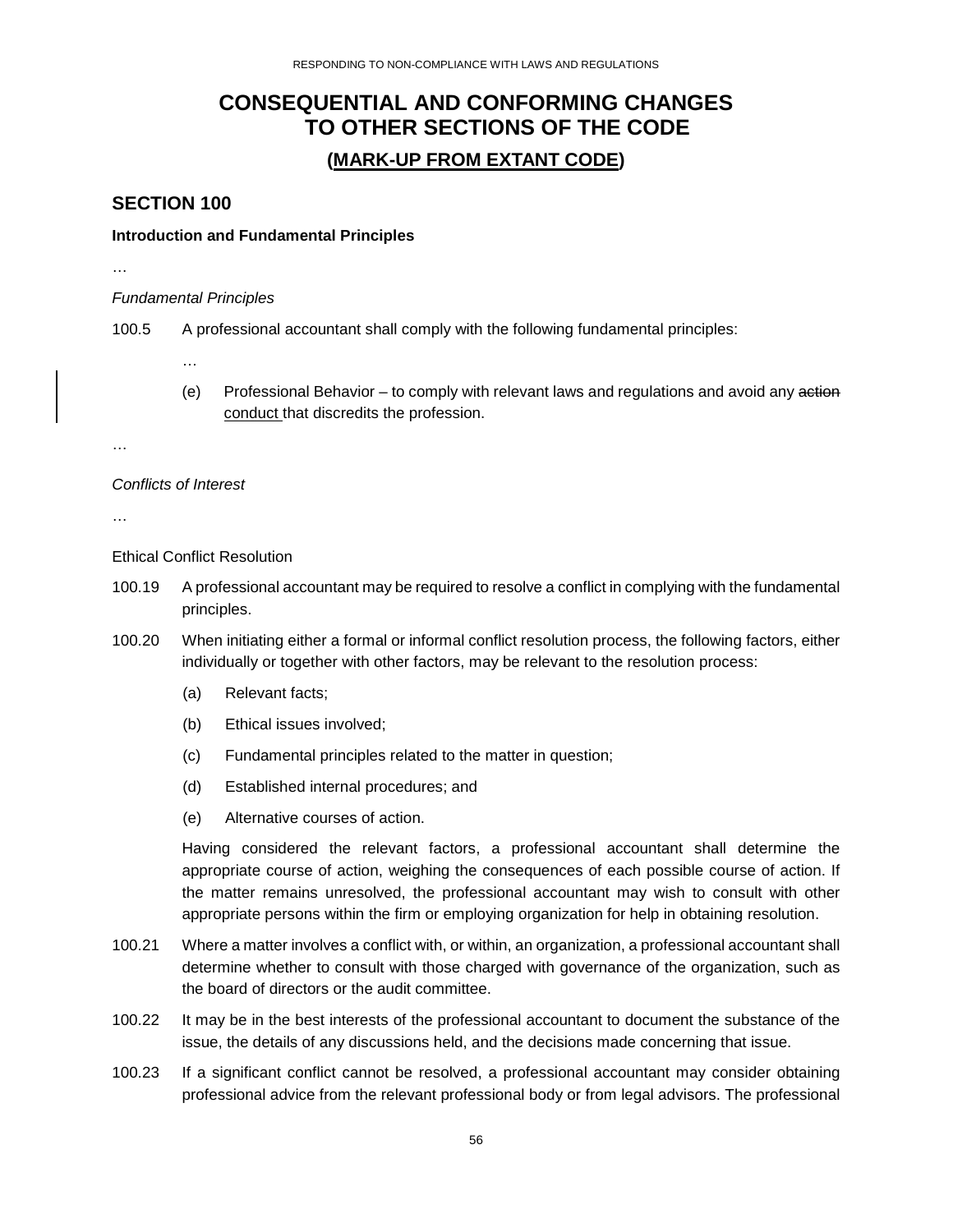accountant generally can obtain guidance on ethical issues without breaching the fundamental principle of confidentiality if the matter is discussed with the relevant professional body on an anonymous basis or with a legal advisor under the protection of legal privilege. Instances in which the professional accountant may consider obtaining legal advice vary. For example, a professional accountant may have encountered a fraud, the reporting of which could breach the professional accountant's responsibility to respect confidentiality. The professional accountant may consider obtaining legal advice in that instance to determine whether there is a requirement to report.

100.24 If, after exhausting all relevant possibilities, the ethical conflict remains unresolved, a professional accountant shall, where possible unless prohibited by law, refuse to remain associated with the matter creating the conflict. The professional accountant shall determine whether, in the circumstances, it is appropriate to withdraw from the engagement team or specific assignment, or to resign altogether from the engagement, the firm or the employing organization.

#### *Communicating with Those Charged with Governance*

- 100.25 When communicating with those charged with governance in accordance with the provisions of this Code, the professional accountant or firm shall determine, having regard to the nature and importance of the particular circumstances and matter to be communicated, the appropriate person(s) within the entity's governance structure with whom to communicate. If the professional accountant or firm communicates with a subgroup of those charged with governance, for example, an audit committee or an individual, the professional accountant or firm shall determine whether communication with all of those charged with governance is also necessary so that they are adequately informed.
- 100.26 In some cases, all of those charged with governance are involved in managing the entity, for example, a small business where a single owner manages the entity and no one else has a governance role. In these cases, if matters are communicated with person(s) with management responsibilities, and those person(s) also have governance responsibilities, the matters need not be communicated again with those same person(s) in their governance role. The professional accountant or firm shall nonetheless be satisfied that communication with person(s) with management responsibilities adequately informs all of those with whom the professional accountant or firm would otherwise communicate in their governance capacity.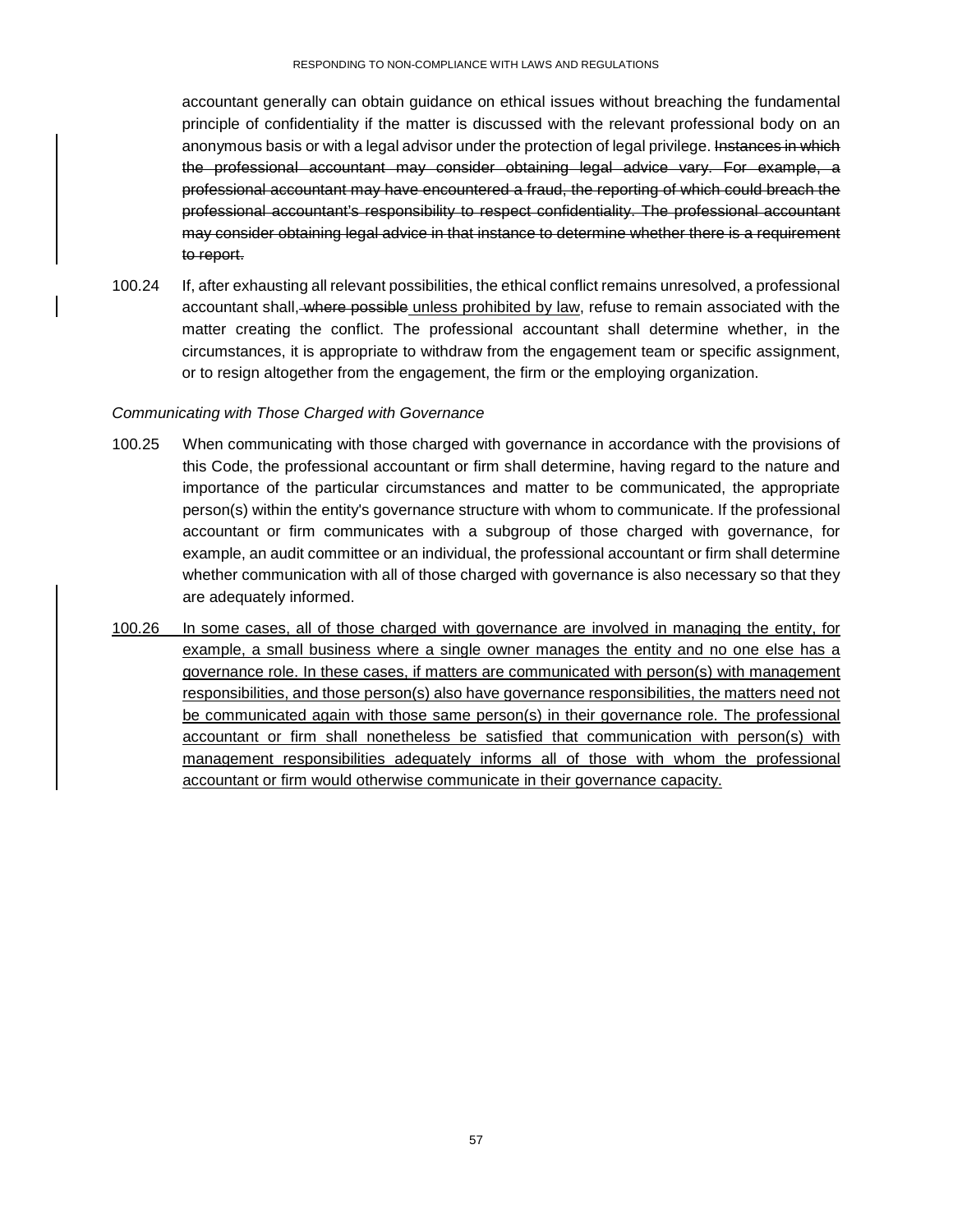#### <span id="page-57-0"></span>**Confidentiality**

- 140.1 The principle of confidentiality imposes an obligation on all professional accountants to refrain from:
	- (a) Disclosing outside the firm or employing organization confidential information acquired as a result of professional and business relationships without proper and specific authority or unless there is a legal or professional right or duty to disclose; and
	- (b) Using confidential information acquired as a result of professional and business relationships to their personal advantage or the advantage of third parties.
- 140.2 A professional accountant shall maintain confidentiality, including in a social environment, being alert to the possibility of inadvertent disclosure, particularly to a close business associate or a close or immediate family member.
- 140.3 A professional accountant shall maintain confidentiality of information disclosed by a prospective client or employer.
- 140.4 A professional accountant shall maintain confidentiality of information within the firm or employing organization.
- 140.5 A professional accountant shall take reasonable steps to ensure that staff under the professional accountant's control and persons from whom advice and assistance is obtained respect the professional accountant's duty of confidentiality.
- 140.6 The need to comply with the principle of confidentiality continues even after the end of relationships between a professional accountant and a client or employer. When a professional accountant changes employment or acquires a new client, the professional accountant is entitled to use prior experience. The professional accountant shall not, however, use or disclose any confidential information either acquired or received as a result of a professional or business relationship.
- 140.7 The following are circumstances where professional accountants are or may be required to disclose confidential information or when such disclosure may be appropriate:
	- (a) Disclosure is permitted by law and is authorized by the client or the employer;
	- (b) Disclosure is required by law, for example:
		- (i) Production of documents or other provision of evidence in the course of legal proceedings; or
		- (ii) Disclosure to the appropriate public authorities of infringements of the law that come to light; and
	- (c) There is a professional duty or right to disclose, when not prohibited by law:
		- (i) To comply with the quality review of a member body or professional body;
		- (ii) To respond to an inquiry or investigation by a member body or regulatory body;
		- (iii) To protect the professional interests of a professional accountant in legal proceedings; or
		- (iv) To comply with technical, ethics and professional standards and ethics requirements.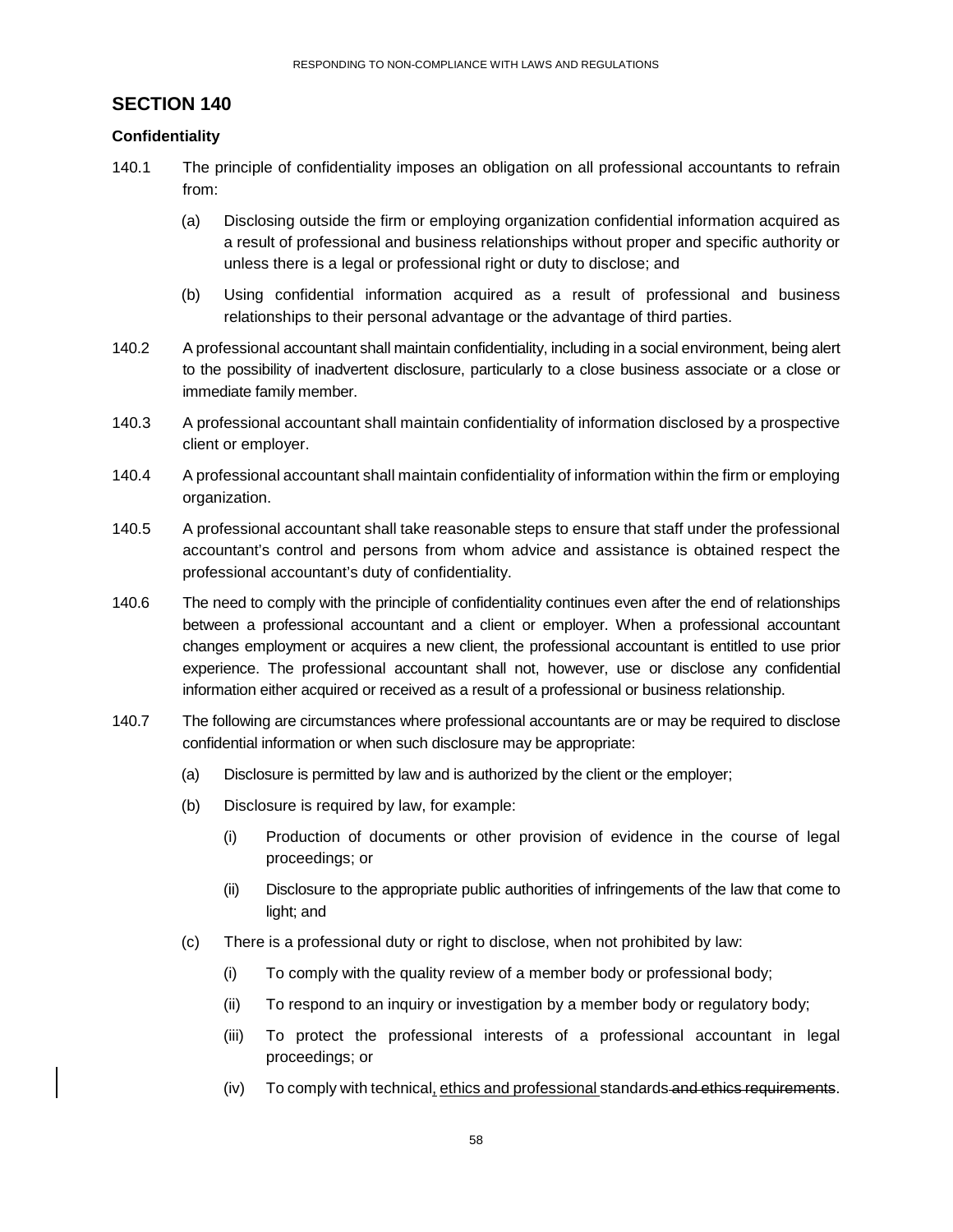- 140.8 In deciding whether to disclose confidential information, relevant factors to consider include:
	- Whether the interests of all parties, including third parties whose interests may be affected, could be harmed if the client or employer consents to the disclosure of information by the professional accountant.
	- Whether all the relevant information is known and substantiated, to the extent it is practicable; when the situation involves unsubstantiated facts, incomplete information or unsubstantiated conclusions, professional judgment shall be used in determining the type of disclosure to be made, if any.
	- The type of communication that is expected and to whom it is addressed.
	- Whether the parties to whom the communication is addressed are appropriate recipients.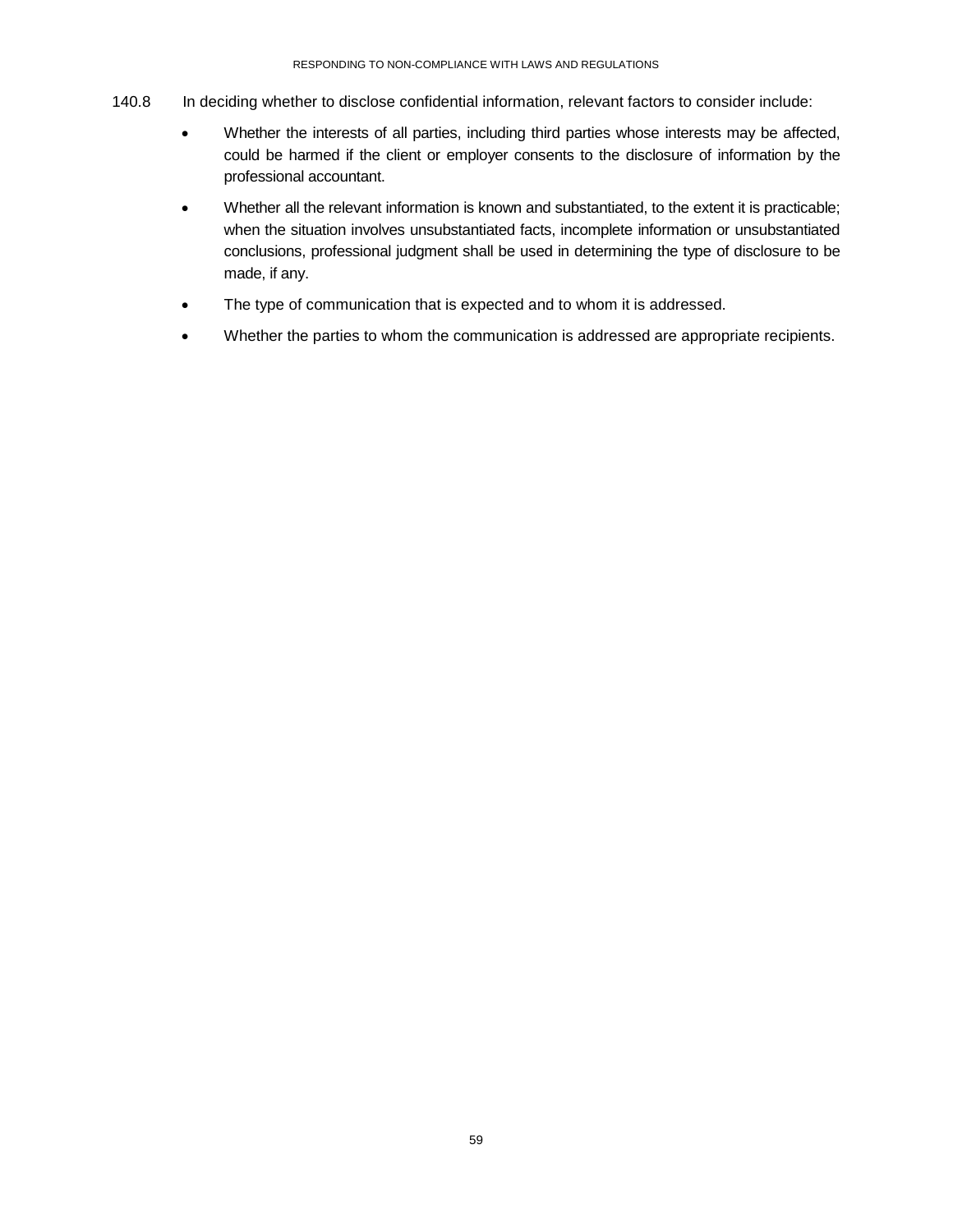#### <span id="page-59-0"></span>**Professional Behavior**

- 150.1 The principle of professional behavior imposes an obligation on all professional accountants to comply with relevant laws and regulations and avoid any action conduct that the professional accountant knows or should know may discredit the profession. This includes actions or other conduct that a reasonable and informed third party, weighing all the specific facts and circumstances available to the professional accountant at that time, would be likely to conclude adversely affects the good reputation of the profession.
- 150.2 In marketing and promoting themselves and their work, professional accountants shall not bring the profession into disrepute. Professional accountants shall be honest and truthful and not:
	- (a) Make exaggerated claims for the services they are able to offer, the qualifications they possess, or experience they have gained; or
	- (b) Make disparaging references or unsubstantiated comparisons to the work of others.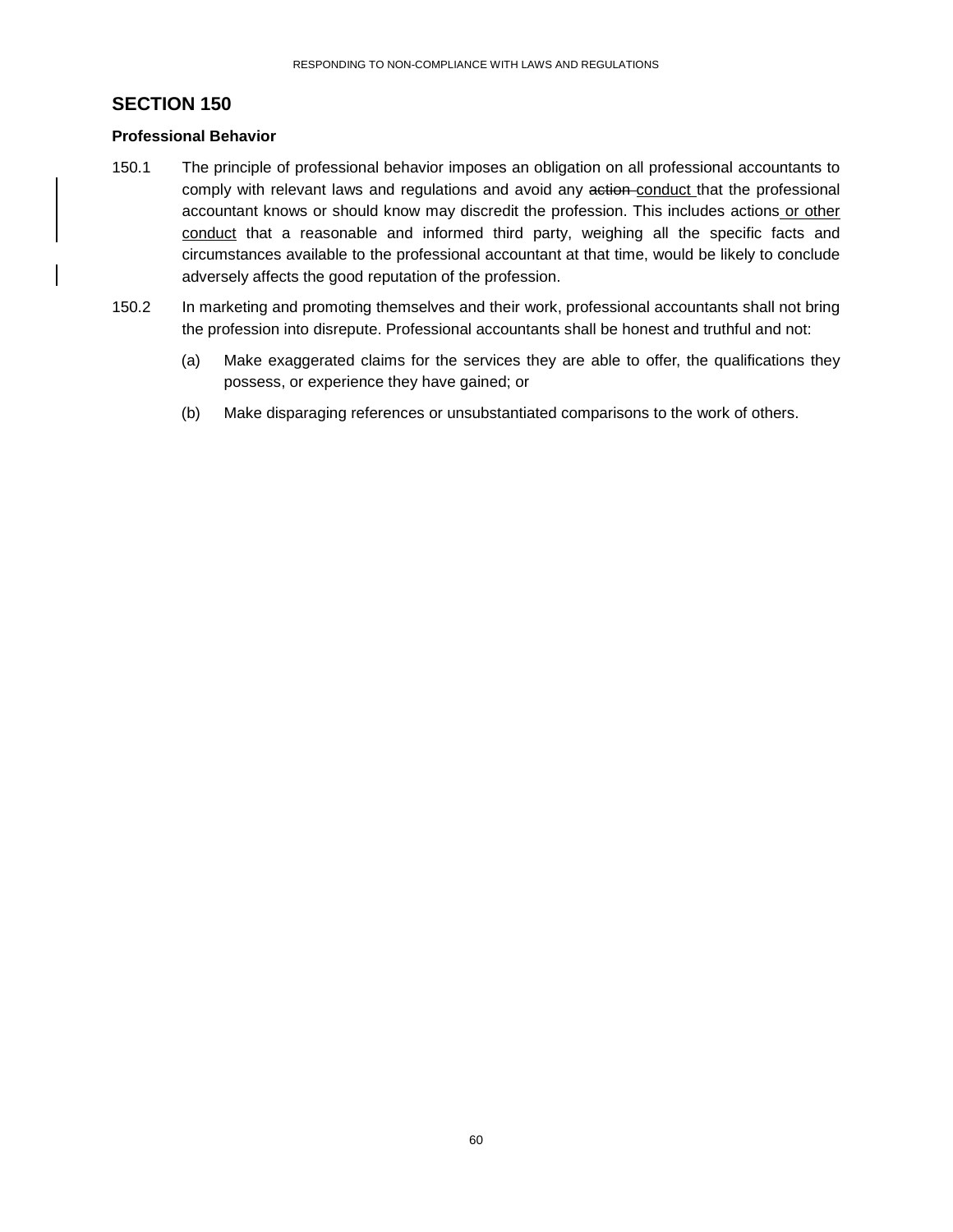#### <span id="page-60-0"></span>**Professional Appointment**

#### *Client Acceptance and Continuance*

- 210.1 Before accepting a new client relationship, a professional accountant in public practice shall determine whether acceptance would create any threats to compliance with the fundamental principles. Potential threats to integrity or professional behavior may be created from, for example, questionable issues associated with the client (its owners, management or activities). 210.2 Client issues that, if known, could threaten compliance with the fundamental principles. These include, for example, client involvement in illegal activities (such as money laundering), dishonesty, or questionable financial reporting practices or other unethical behavior.
- 210.23 A professional accountant in public practice shall evaluate the significance of any threats and apply safeguards when necessary to eliminate them or reduce them to an acceptable level.

Examples of such safeguards include:

- Obtaining knowledge and understanding of the client, its owners, managers and those responsible for its governance and business activities; or
- Securing the client's commitment to address the questionable issues, for example, through improveing corporate governance practices or internal controls.
- 210.34 Where it is not possible to reduce the threats to an acceptable level, the professional accountant in public practice shall decline to enter into the client relationship.
- 210.45 It is recommended that a professional accountant in public practice periodically review acceptance decisions for recurring client engagements. Potential threats to compliance with the fundamental principles may have been created after acceptance that would have caused the professional accountant to decline the engagement had that information been available earlier. A professional accountant in public practice shall, therefore, periodically review whether to continue with a recurring client engagement. For example, a threat to compliance with the fundamental principles may be created by a client's unethical behavior such as improper earnings management or balance sheet valuations. If a professional accountant in public practice identifies a threat to compliance with the fundamental principles, the professional accountant shall evaluate the significance of the threats and apply safeguards when necessary to eliminate the threat or reduce it to an acceptable level. Where it is not possible to reduce the threat to an acceptable level, the professional accountant in public practice shall consider terminating the client relationship where termination is not prohibited by law or regulation.

#### *Engagement Acceptance*

210.56 The fundamental principle of professional competence and due care imposes an obligation on a professional accountant in public practice to provide only those services that the professional accountant in public practice is competent to perform. Before accepting a specific client engagement, a professional accountant in public practice shall determine whether acceptance would create any threats to compliance with the fundamental principles. For example, a selfinterest threat to professional competence and due care is created if the engagement team does not possess, or cannot acquire, the competencies necessary to properly carry out the engagement.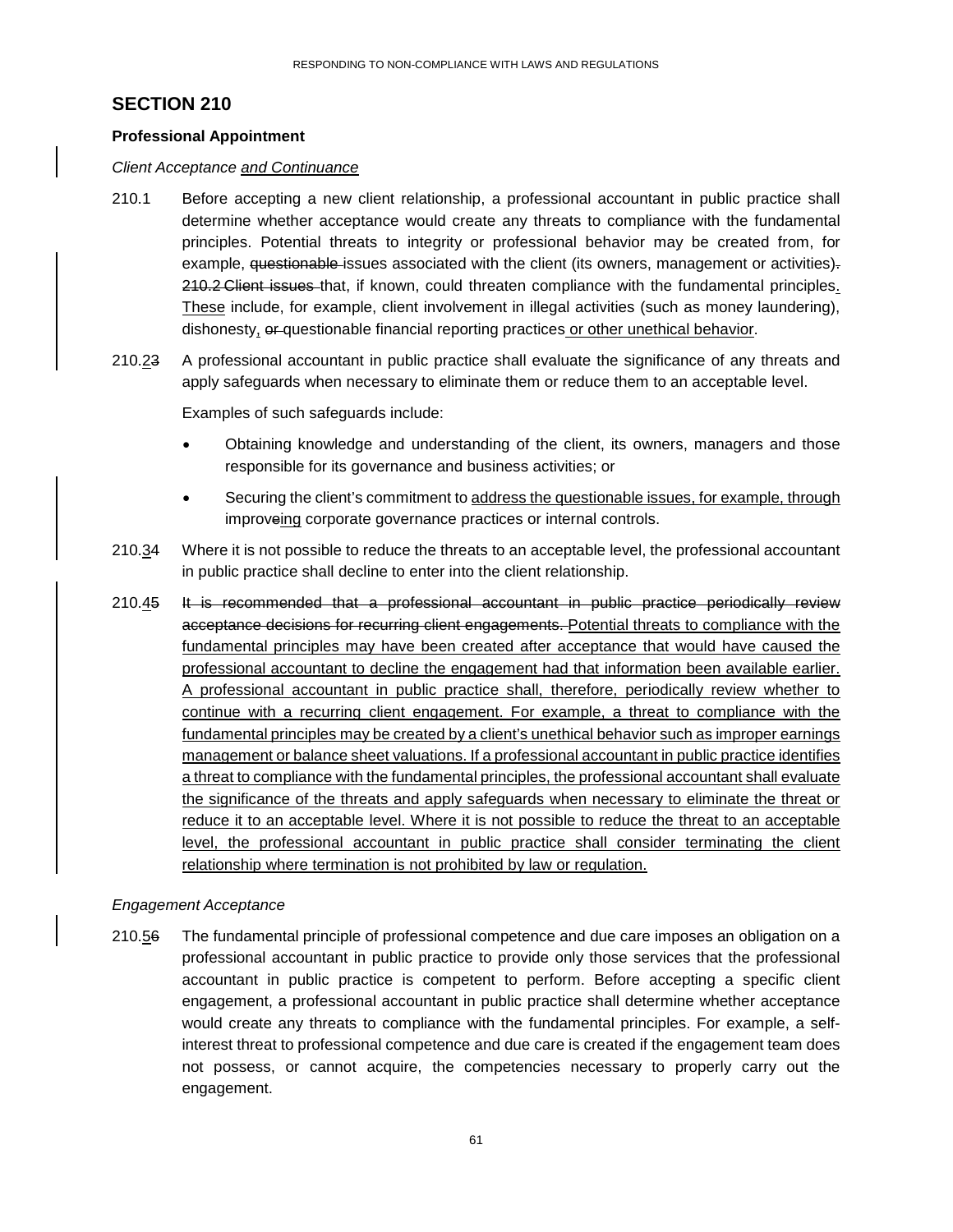- 210.67 A professional accountant in public practice shall evaluate the significance of threats and apply safeguards, when necessary, to eliminate them or reduce them to an acceptable level. Examples of such safeguards include:
	- Acquiring an appropriate understanding of the nature of the client's business, the complexity of its operations, the specific requirements of the engagement and the purpose, nature and scope of the work to be performed.
	- Acquiring knowledge of relevant industries or subject matters.
	- Possessing or obtaining experience with relevant regulatory or reporting requirements.
	- Assigning sufficient staff with the necessary competencies.
	- Using experts where necessary.
	- Agreeing on a realistic time frame for the performance of the engagement.
	- Complying with quality control policies and procedures designed to provide reasonable assurance that specific engagements are accepted only when they can be performed competently.
- 210.78 When a professional accountant in public practice intends to rely on the advice or work of an expert, the professional accountant in public practice shall determine whether such reliance is warranted. Factors to consider include: reputation, expertise, resources available and applicable professional and ethical standards. Such information may be gained from prior association with the expert or from consulting others.

#### *Changes in a Professional Appointment*

- 210.89 A professional accountant in public practice who is asked to replace another professional accountant in public practice, or who is considering tendering for an engagement currently held by another professional accountant in public practice, shall determine whether there are any reasons, professional or otherwise, for not accepting the engagement, such as circumstances that create threats to compliance with the fundamental principles that cannot be eliminated or reduced to an acceptable level by the application of safeguards. For example, there may be a threat to professional competence and due care if a professional accountant in public practice accepts the engagement before knowing all the pertinent facts.
- 210.910 A professional accountant in public practice shall evaluate the significance of any threats. Depending on the nature of the engagement, this may require direct communication with the existing accountant to establish the facts and circumstances regarding the proposed change so that the professional accountant in public practice can decide whether it would be appropriate to accept the engagement. For example, the apparent reasons for the change in appointment may not fully reflect the facts and may indicate disagreements with the existing accountant that may influence the decision to accept the appointment.
- 210.11 Safeguards shall be applied when necessary to eliminate any threats or reduce them to an acceptable level. Examples of such safeguards include:
	- When replying to requests to submit tenders, stating in the tender that, before accepting the engagement, contact with the existing accountant will be requested so that inquiries may be made as to whether there are any professional or other reasons why the appointment should not be accepted;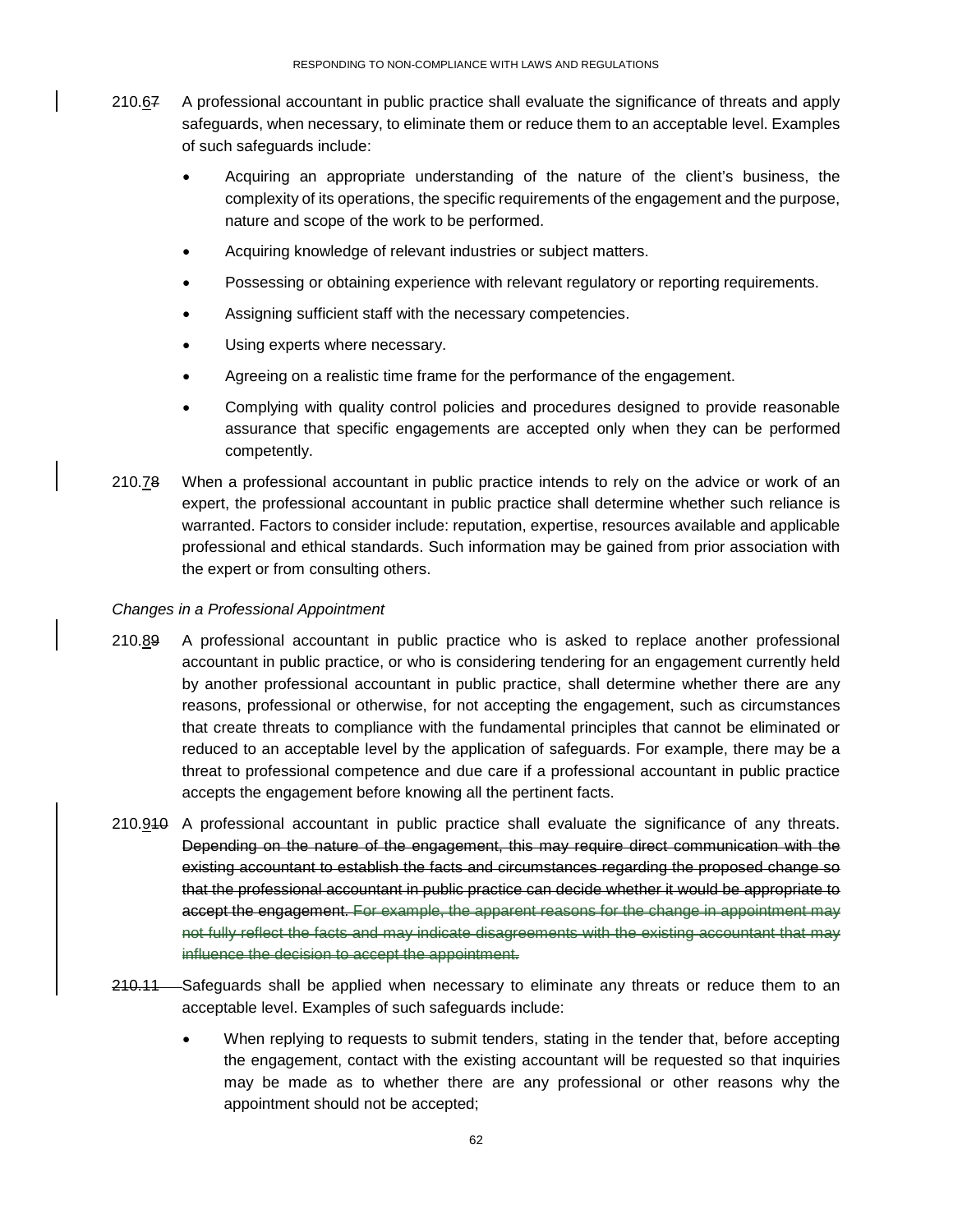- Asking the existing accountant to provide known information on any facts or circumstances that, in the existing accountant's opinion, the proposed accountant needs to be aware of before deciding whether to accept the engagement. For example, the apparent reasons for the change in appointment may not fully reflect the facts and may indicate disagreements with the existing accountant that may influence the decision to accept the appointment.; or
- Obtaining necessary information from other sources.
- 210.10 When the threats cannot be eliminated or reduced to an acceptable level through the application of safeguards, a professional accountant in public practice shall, unless there is satisfaction as to necessary facts by other means, decline the engagement.
- 210.113 An existing accountant is bound by confidentiality. Whether that professional accountant is permitted or required to discuss the affairs of a client with a proposed accountant will depend on the nature of the engagement and on:
	- (a) Whether the client's permission to do so has been obtained; or
	- (b) The legal or ethical requirements relating to such communications and disclosure, which may vary by jurisdiction.

Circumstances where the professional accountant is or may be required to disclose confidential information or where such disclosure may otherwise be appropriate are set out in Section 140 of Part A of this Code.

- 210.124 A professional accountant in public practice will generally need to obtain the client's permission, preferably in writing, to initiate discussion with an existing accountant. Once that permission is obtained, the existing accountant shall comply with relevant legal and other regulations governing such requests. Where the existing accountant provides information, it shall be provided honestly and unambiguously. If the proposed accountant is unable to communicate with the existing accountant, the proposed accountant shall take reasonable steps to obtain information about any possible threats by other means, such as through inquiries of third parties or background investigations of senior management or those charged with governance of the client.
- 210.13 In the case of an audit of financial statements, a professional accountant shall request the existing accountant to provide known information regarding any facts or circumstances that, in the existing accountant's opinion, the proposed accountant needs to be aware of before deciding whether to accept the engagement. If the client consents to the existing accountant disclosing any such facts or circumstances to the proposed accountant, the existing accountant shall provide the information honestly and unambiguously. If the client fails or refuses to grant the existing accountant permission to discuss the client's affairs with the proposed accountant, the existing accountant shall disclose this fact to the proposed accountant, who shall carefully consider such failure or refusal when determining whether or not to accept the appointment.
- 210.142 A professional accountant in public practice may be asked to undertake work that is complementary or additional to the work of the existing accountant. Such circumstances may create threats to professional competence and due care resulting from, for example, a lack of or incomplete information. The significance of any threats shall be evaluated and safeguards applied when necessary to eliminate the threat or reduce it to an acceptable level. An example of such a safeguard is notifying the existing accountant of the proposed work, which would give the existing accountant the opportunity to provide any relevant information needed for the proper conduct of the work.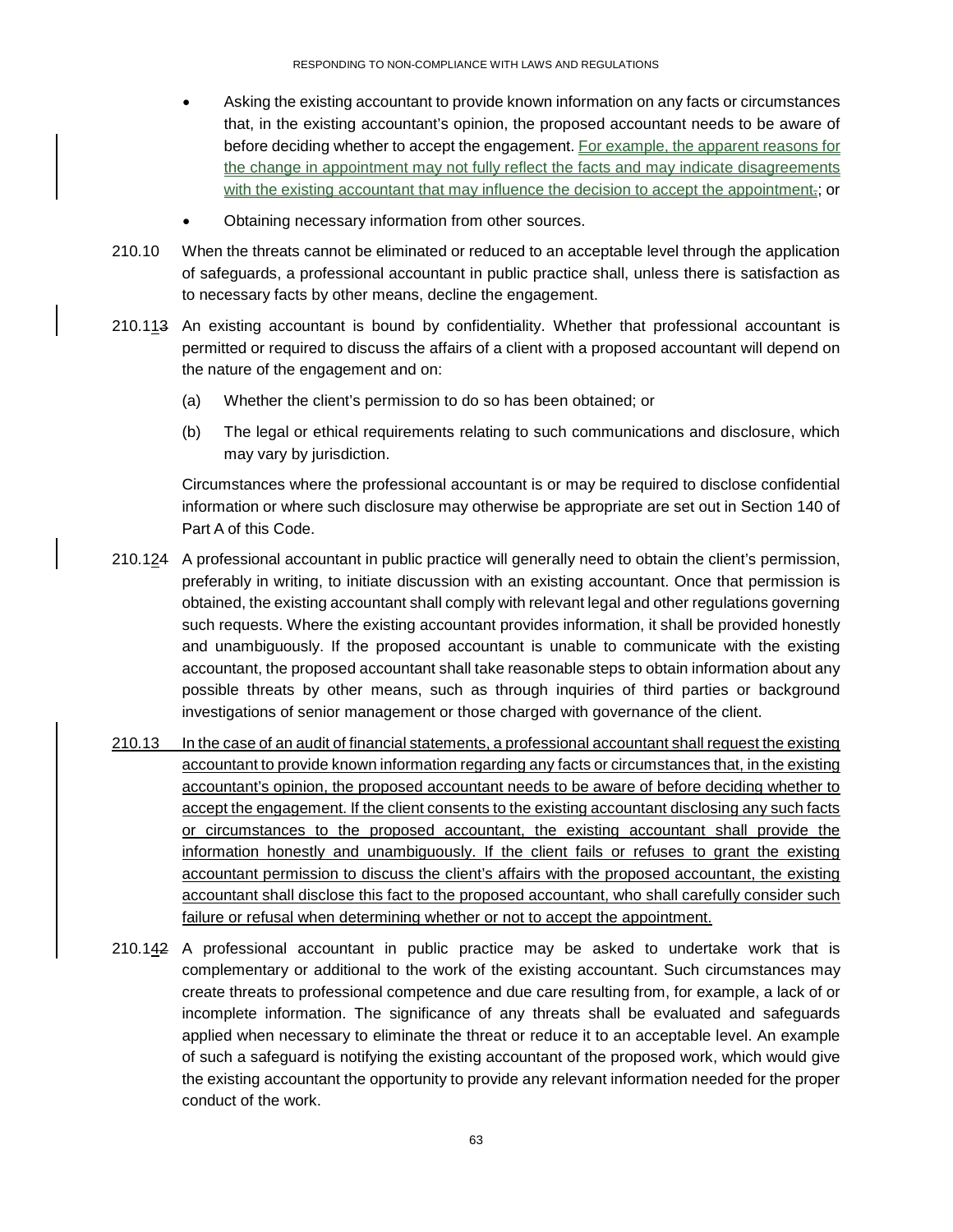#### <span id="page-63-0"></span>**Custody of Client Assets**

………

270.3 As part of client and engagement acceptance procedures for services that may involve the holding of client assets, a professional accountant in public practice shall make appropriate inquiries about the source of such assets and consider legal and regulatory obligations. For example, if the assets were derived from illegal activities, such as money laundering, a threat to compliance with the fundamental principles would be created. In such situations, the professional accountant may consider seeking legal advice shall comply with the provisions of section 225.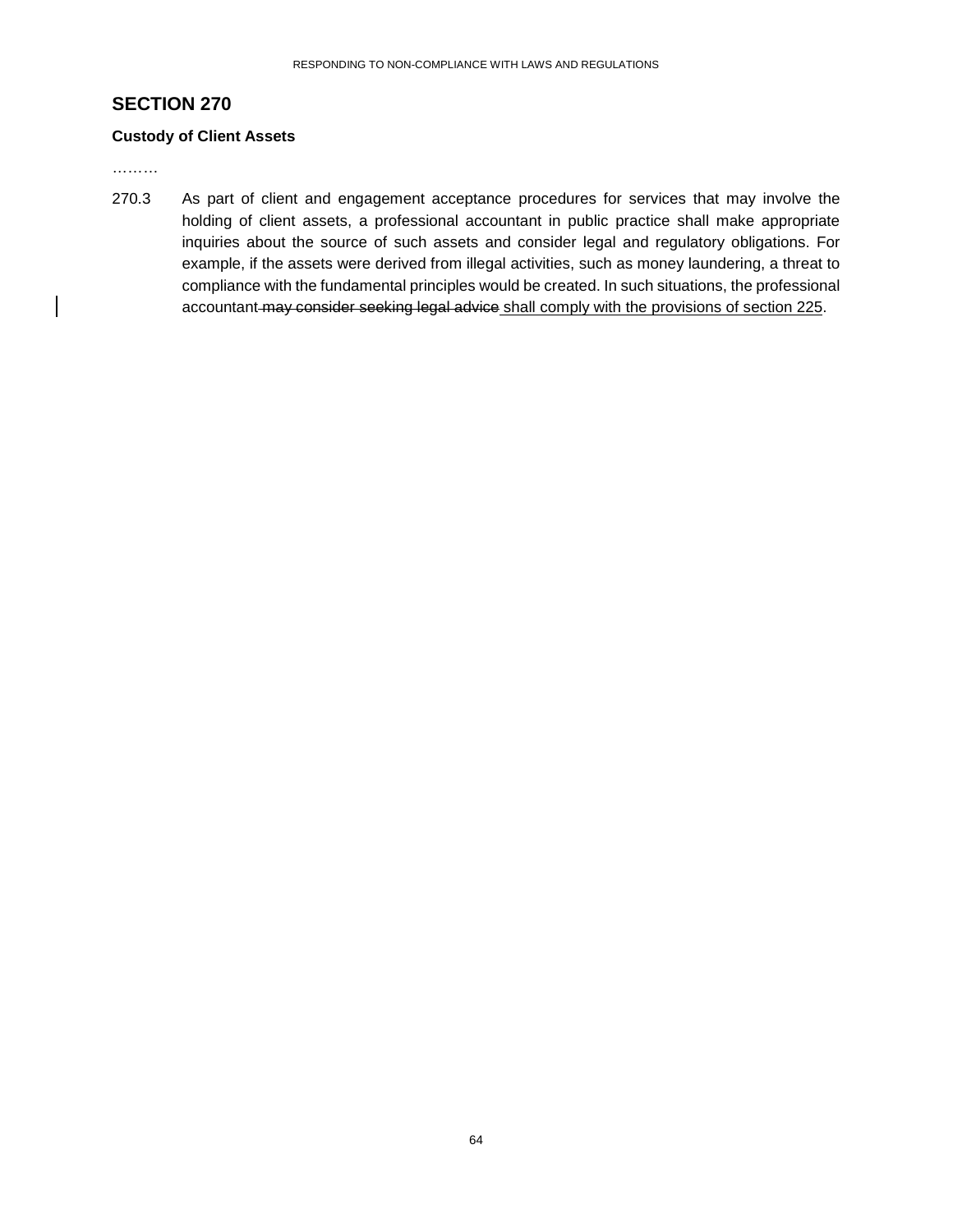<span id="page-64-0"></span>The *Code of Ethics for Professional Accountants™*, Exposure Drafts, Consultation Papers, and other IESBA® publications are published by, and copyright of, IFAC®.

The IESBA and IFAC do not accept responsibility for loss caused to any person who acts or refrains from acting in reliance on the material in this publication, whether such loss is caused by negligence or otherwise.

The IESBA logo, 'International Ethics Standards Board for Accountants®, 'IESBA', '*The Code of Ethics for Professional Accountants*', the IFAC logo, 'International Federation of Accountants®', and 'IFAC' are trademarks and service marks of IFAC.

Copyright © May 2015 by the International Federation of Accountants (IFAC). All rights reserved. Permission is granted to make copies of this work to achieve maximum exposure and feedback provided that each copy bears the following credit line: "*Copyright © May 2015 by the International Federation of Accountants (IFAC). All rights reserved. Used with permission of IFAC. Permission is granted to make copies of this work to achieve maximum exposure and feedback*."